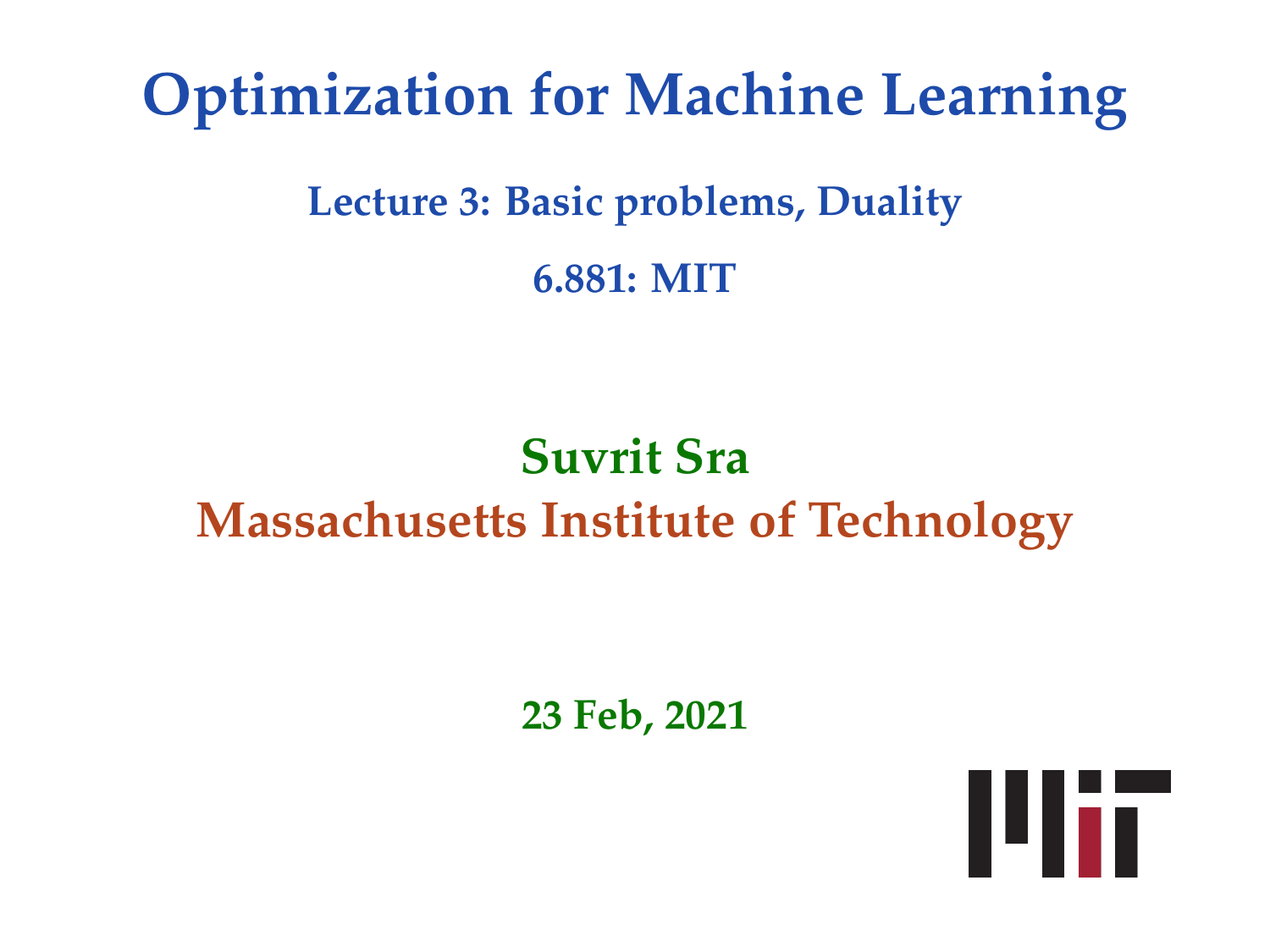# **Basic convex problems**

**Suvrit Sra (suvrit@mit.edu) 6.881 Optimization for Machine Learning (2/23/21; Lecture 3)** 2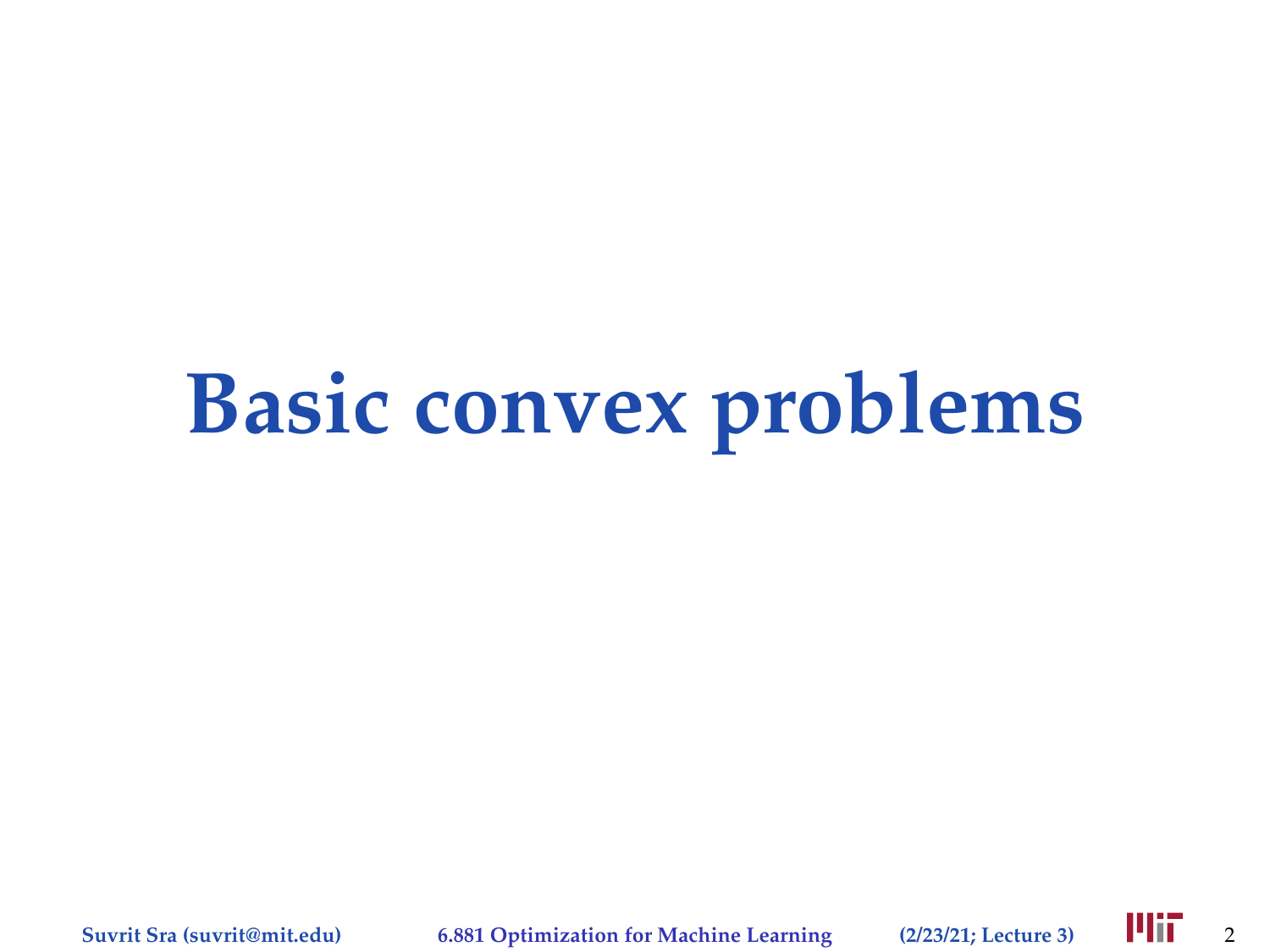# **Linear Programming**

$$
\min_{\mathbf{c}} \mathbf{c}^T x
$$
  
s.t.  $Ax \leq b$ ,  $Cx = d$ .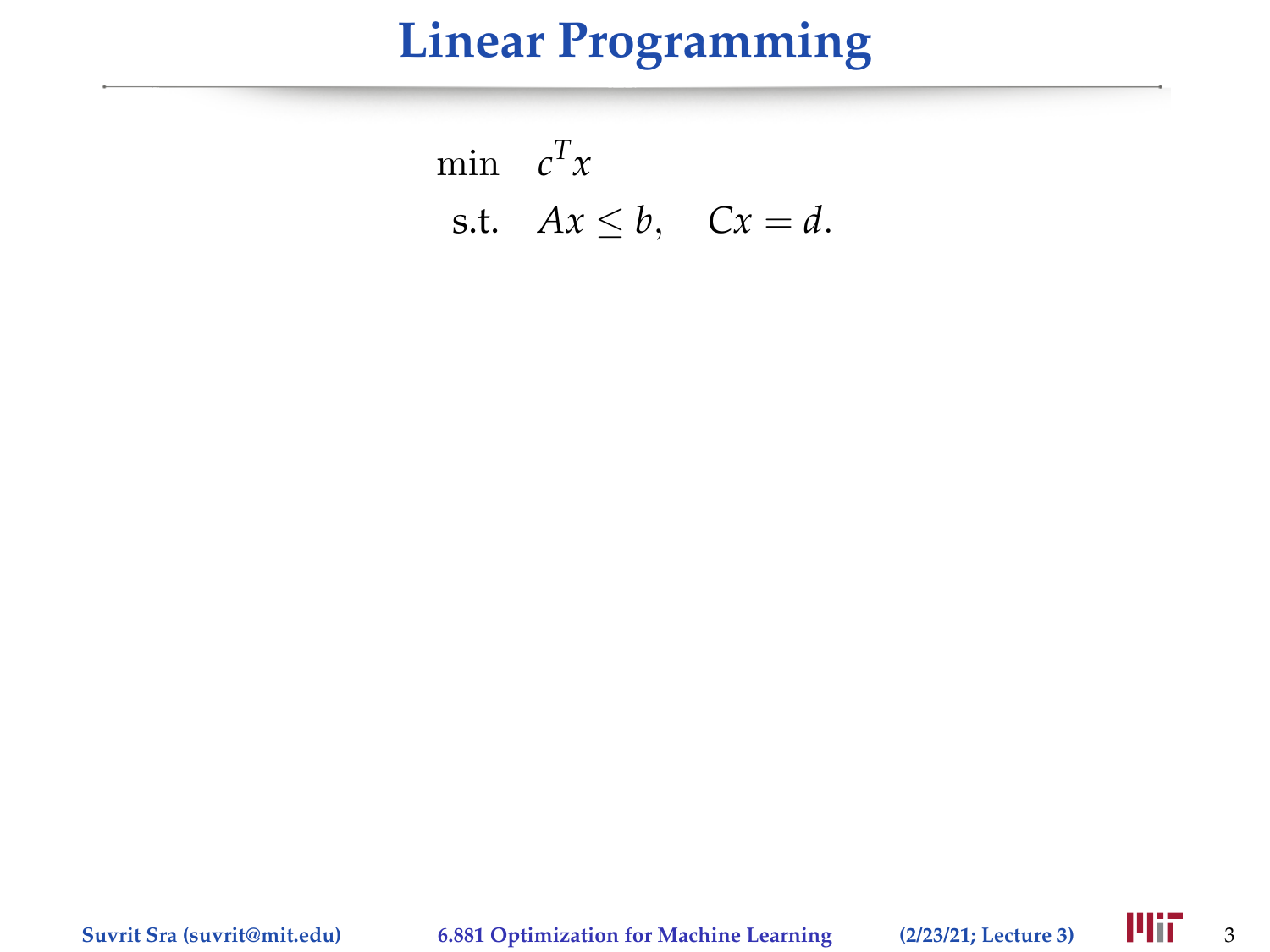# **Linear Programming**

$$
\min_{\mathbf{c}} \mathbf{c}^T x
$$
\n
$$
\text{s.t.} \quad Ax \leq b, \quad Cx = d.
$$

#### **Piecewise linear minimization is an LP**





**Suvrit Sra (suvrit@mit.edu)** 6.881 Optimization for Machine Learning (2/23/21; Lecture 3) **411** 3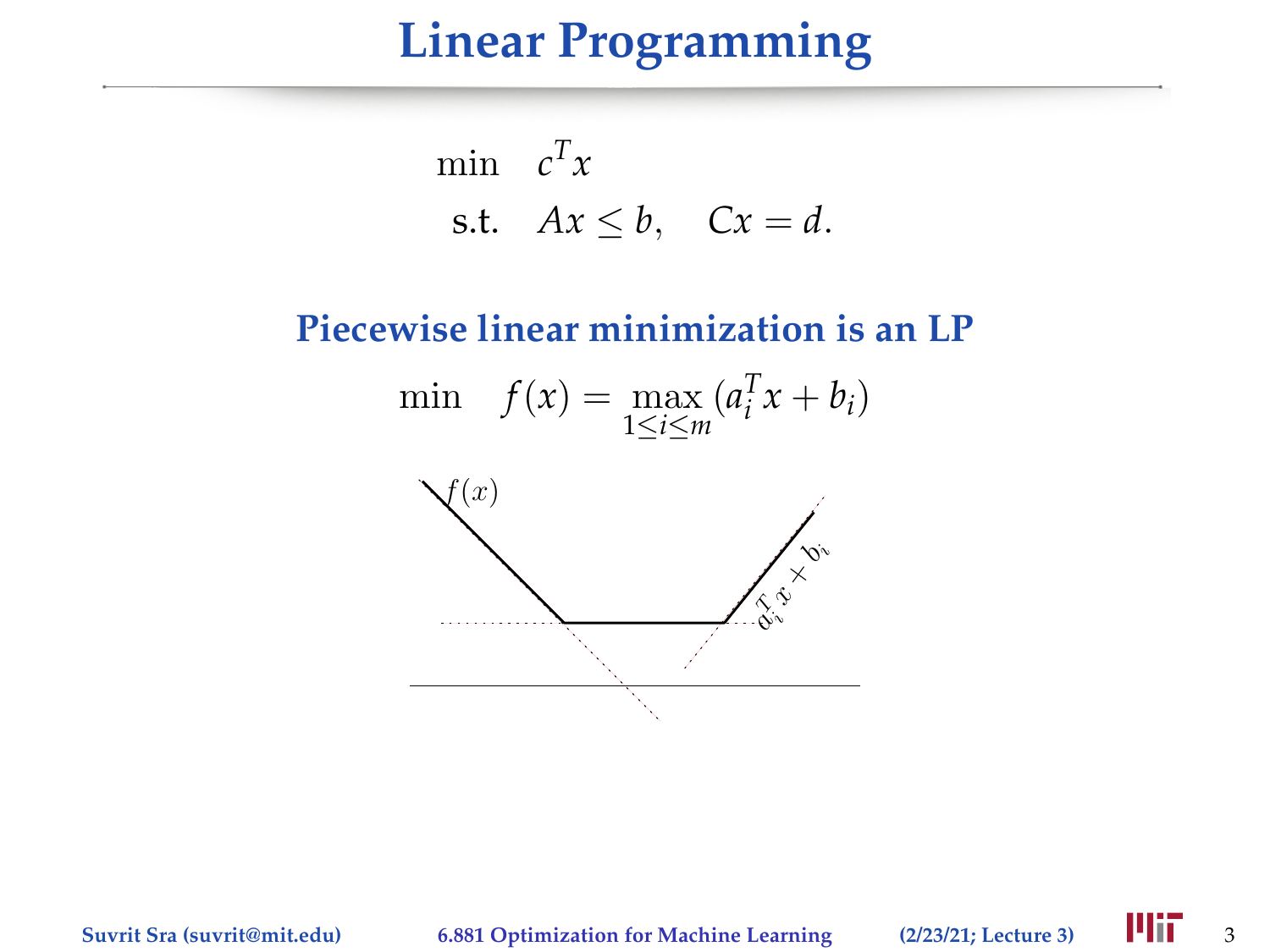## **Linear Programming**

$$
\min_{\mathbf{c}} \mathbf{c}^T x
$$
\n
$$
\text{s.t.} \quad Ax \leq b, \quad Cx = d.
$$

#### **Piecewise linear minimization is an LP**

$$
\min \quad f(x) = \max_{1 \le i \le m} (a_i^T x + b_i)
$$



**Suvrit Sra (suvrit@mit.edu)** 6.881 Optimization for Machine Learning (2/23/21; Lecture 3) **411** 3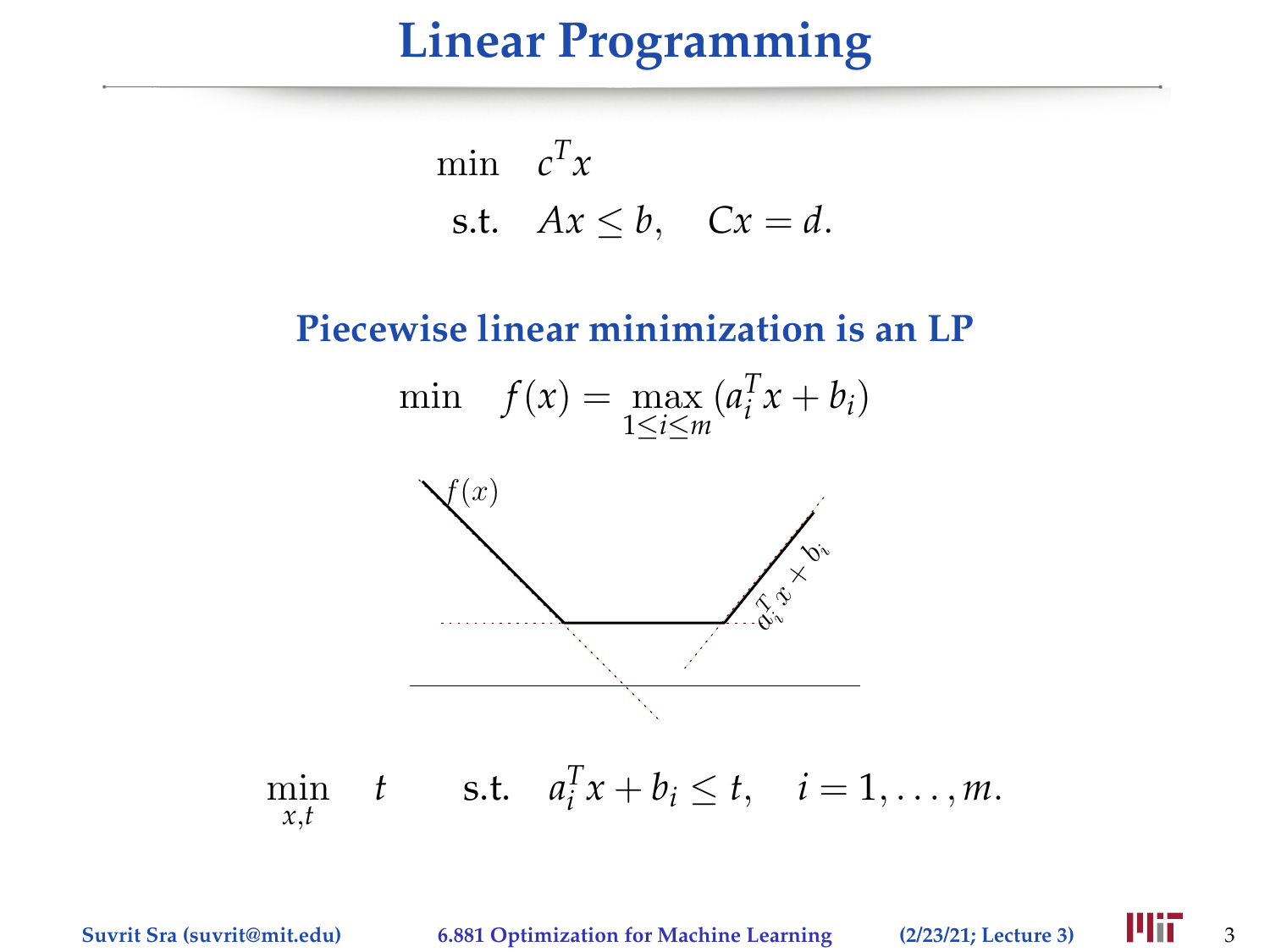$\ddot{\textbf{c}}$ Formulate  $\min_x \|Ax - b\|_1$  as an LP ( $||x||_1 = \sum_i |x_i|$ )  $\mathbf{C}$ Formulate  $\min_x ||Ax - b||_{\infty}$  as an LP  $(\|x\|_{\infty} = \max_{1 \leq i \leq n} |x_i|)$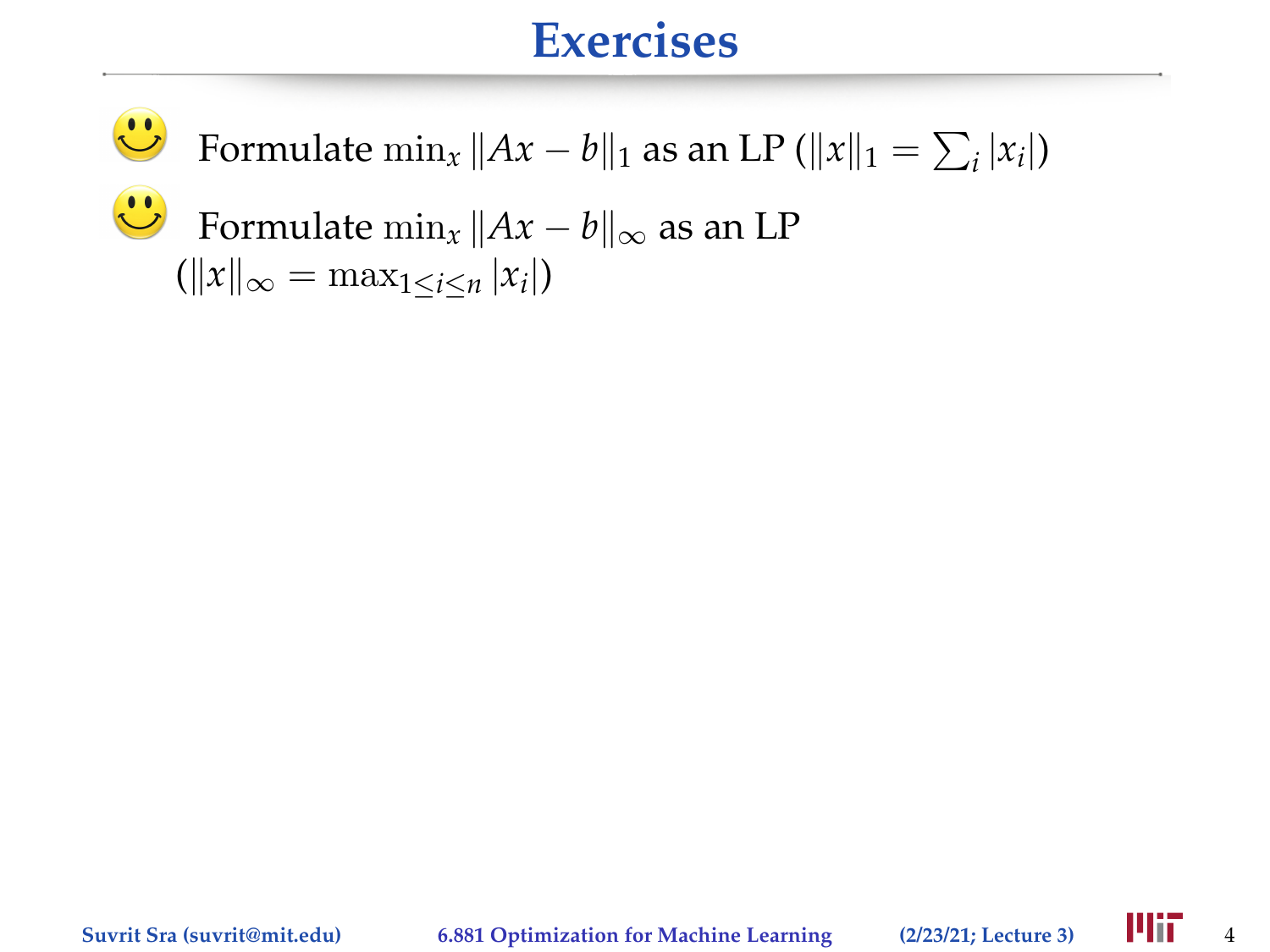$\ddot{\textbf{C}}$ Formulate  $\min_x \|Ax - b\|_1$  as an LP ( $||x||_1 = \sum_i |x_i|$ )

$$
\sum_{\substack{||x||_{\infty} = \max_{1 \le i \le n} |A_i|}} \text{Formula: } \|Ax - b\|_{\infty} \text{ as an LP}
$$

**Explore:** LP formulations for Markov Decision Processes (MDPs). MDPs are frequently used models in Reinforcement Learning, and in some cases admit nice LP formulations.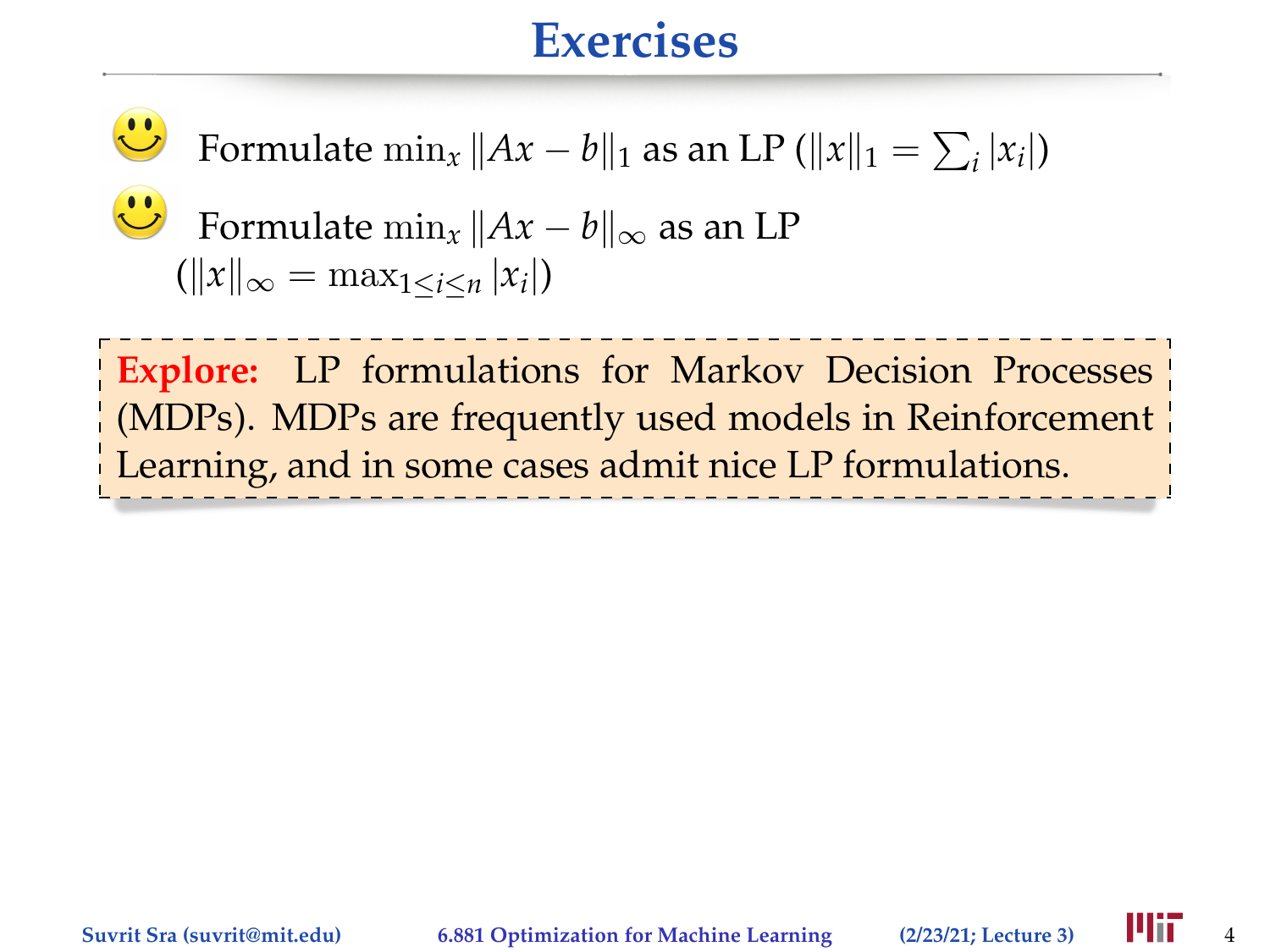Formulate  $\min_x \|Ax - b\|_1$  as an LP ( $||x||_1 = \sum_i |x_i|$ )

Formulate  $\min_{x} ||Ax - b||_{\infty}$  as an LP

 $(\|x\|_{\infty} = \max_{1 \leq i \leq n} |x_i|)$ **Explore:** LP formulations for Markov Decision Processes (MDPs). MDPs are frequently used models in Reinforcement Learning, and in some cases admit nice LP formulations. **Explore:** Integer LP:  $\min_{x} c^T x, Ax \leq b, x \in \mathbb{Z}^n$ .

 $\mathbf{C}$ 

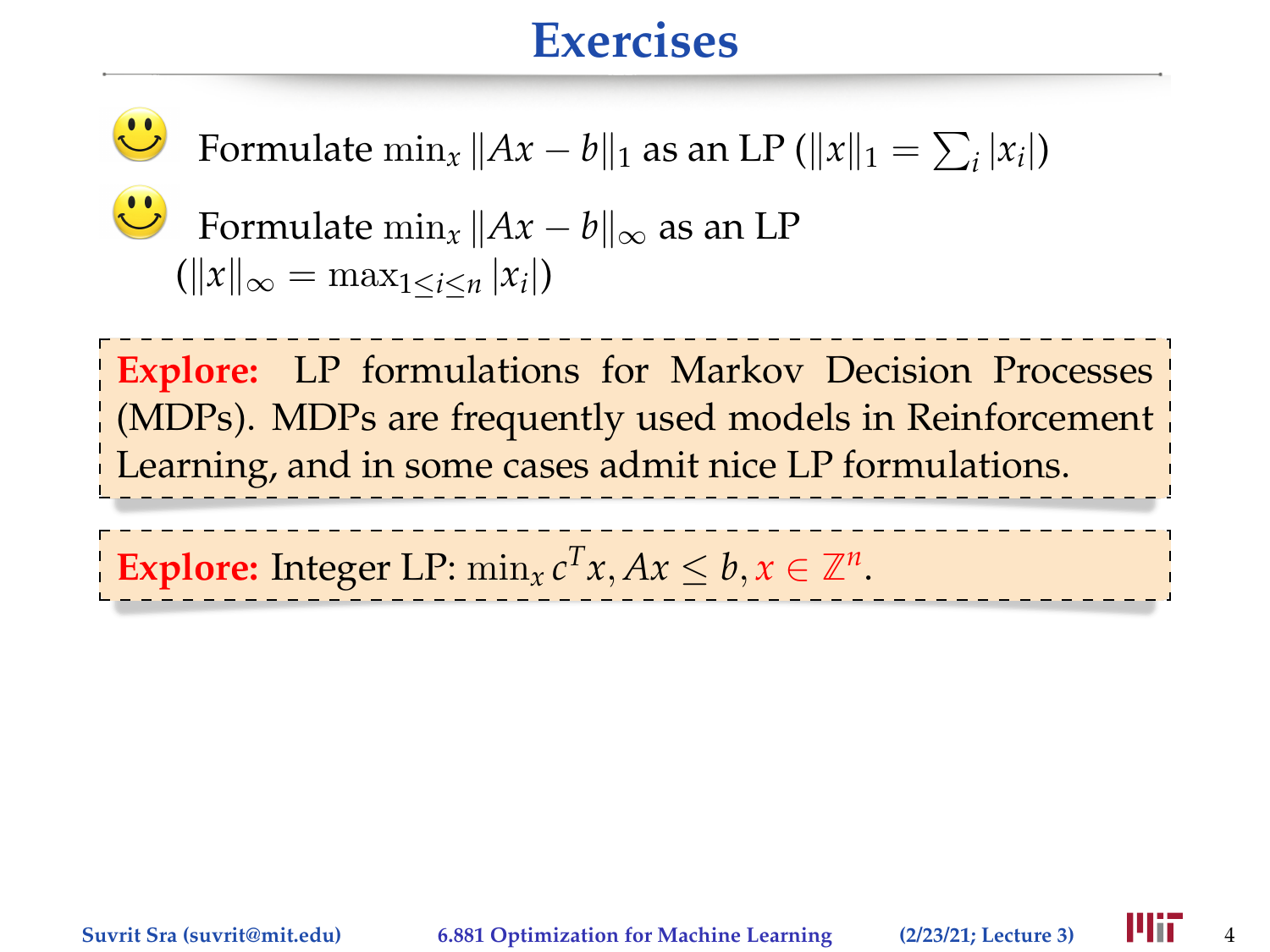Formulate  $\min_x \|Ax - b\|_1$  as an LP ( $||x||_1 = \sum_i |x_i|$ )

Formulate  $\min_x ||Ax - b||_{\infty}$  as an LP  $(\|x\|_{\infty} = \max_{1 \leq i \leq n} |x_i|)$ **Explore:** LP formulations for Markov Decision Processes (MDPs). MDPs are frequently used models in Reinforcement Learning, and in some cases admit nice LP formulations.

**Explore:** Integer LP:  $\min_{x} c^T x, Ax \leq b, x \in \mathbb{Z}^n$ .

**Open Problem.** Can we solve the system of inequalities  $Ax \leq b$  in strongly polynomial time in the dimensions of the system, indepdent of the magnitudes of the coefficients? Best known result (Tardos, 1984) depends on coefficients of *A* but permits indpendence on magnitudes of *b* and the cost vector *c*.

N. Meggido, *On the complexity of linear programing*: [Click here!](http://theory.stanford.edu/~megiddo/pdf/wcongres_4.0.a.pdf)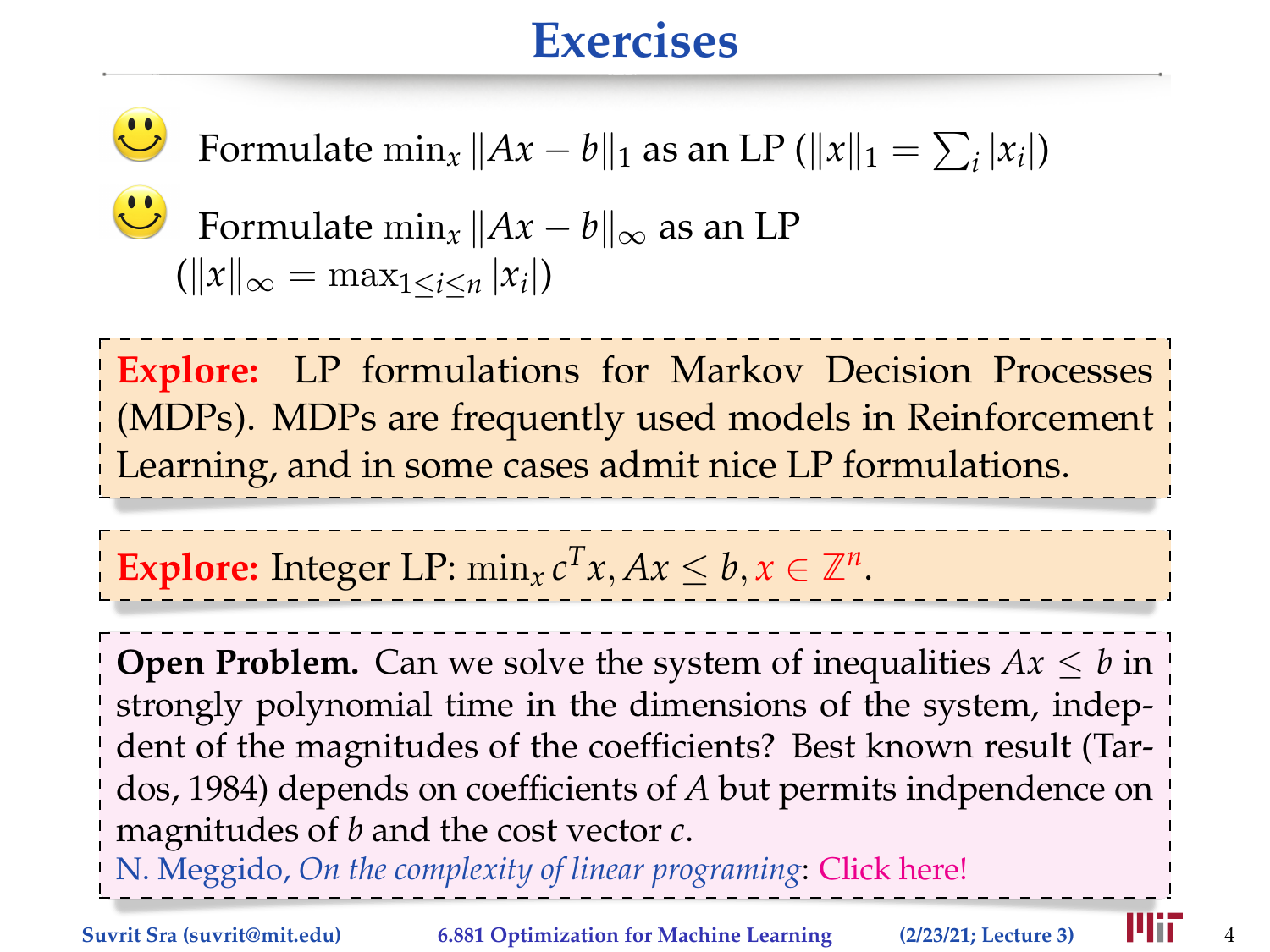# **Quadratic Programming**

$$
\min \quad \frac{1}{2}x^T A x + b^T x + c \qquad \text{s.t. } Gx \le h.
$$

We assume  $A \succeq 0$  (semidefinite).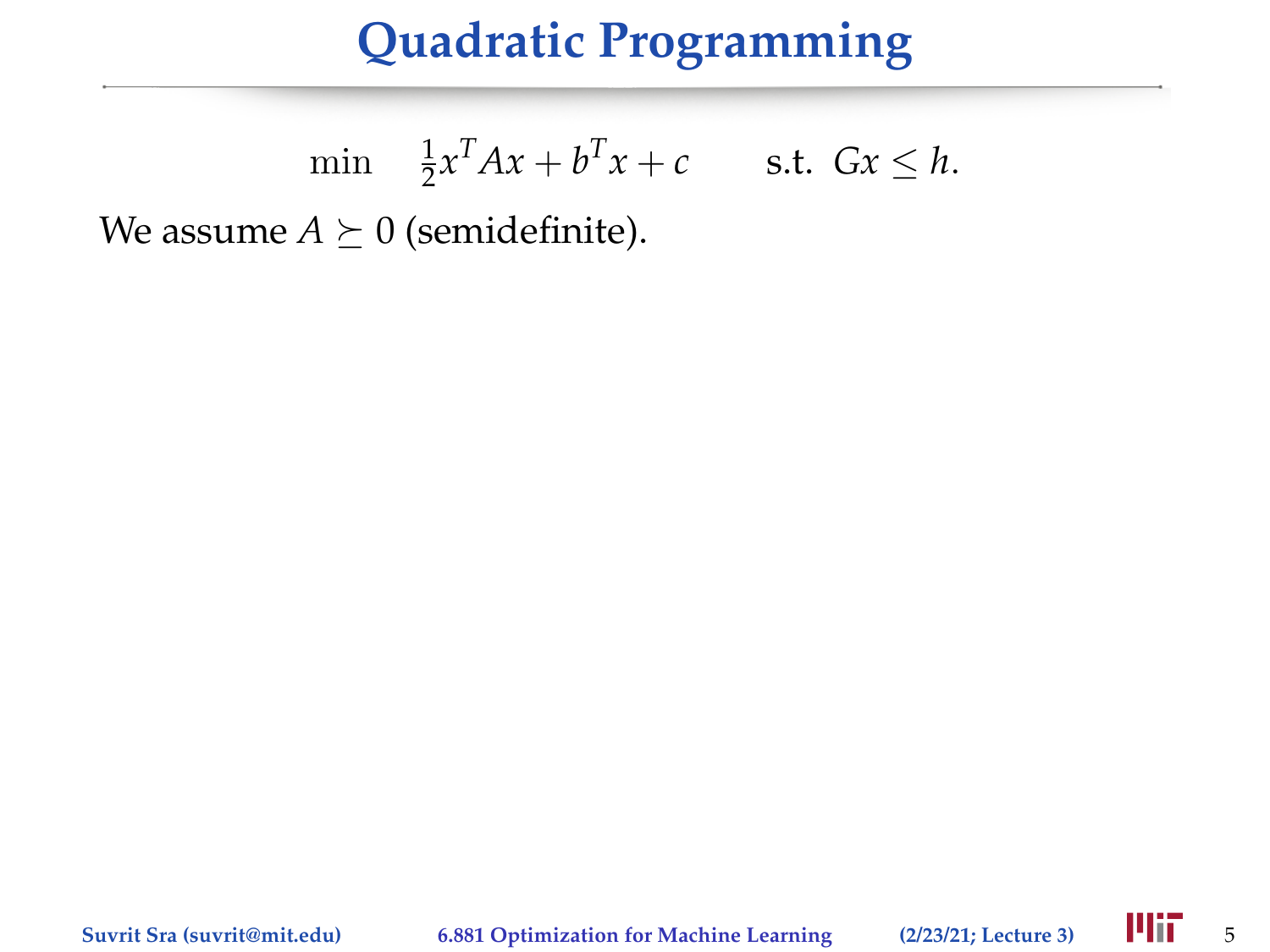# **Quadratic Programming**

$$
\min \quad \frac{1}{2}x^T A x + b^T x + c \qquad \text{s.t. } Gx \le h.
$$

We assume  $A \succeq 0$  (semidefinite).

**Exercise:** Suppose no constraints; does QP always have solutions?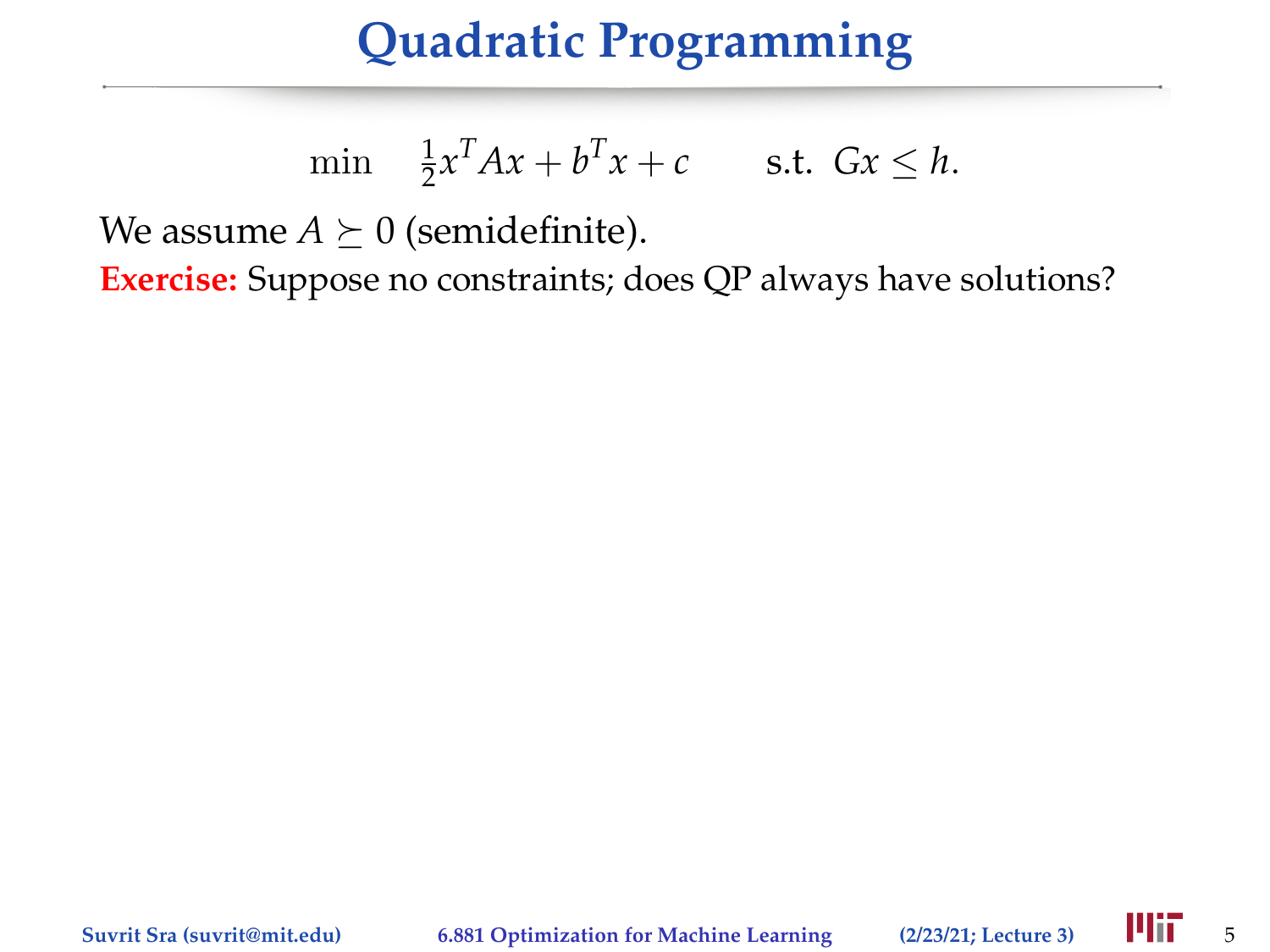# **Quadratic Programming**

$$
\min \quad \frac{1}{2}x^T A x + b^T x + c \qquad \text{s.t. } Gx \le h.
$$

We assume  $A \succeq 0$  (semidefinite).

**Exercise:** Suppose no constraints; does QP always have solutions?

**Nonnegative least squares (NNLS)**

min  $\frac{1}{2} ||Ax - b||^2$  s.t.  $x \ge 0$ .

**Exercise:** Prove that NNLS always has a solution.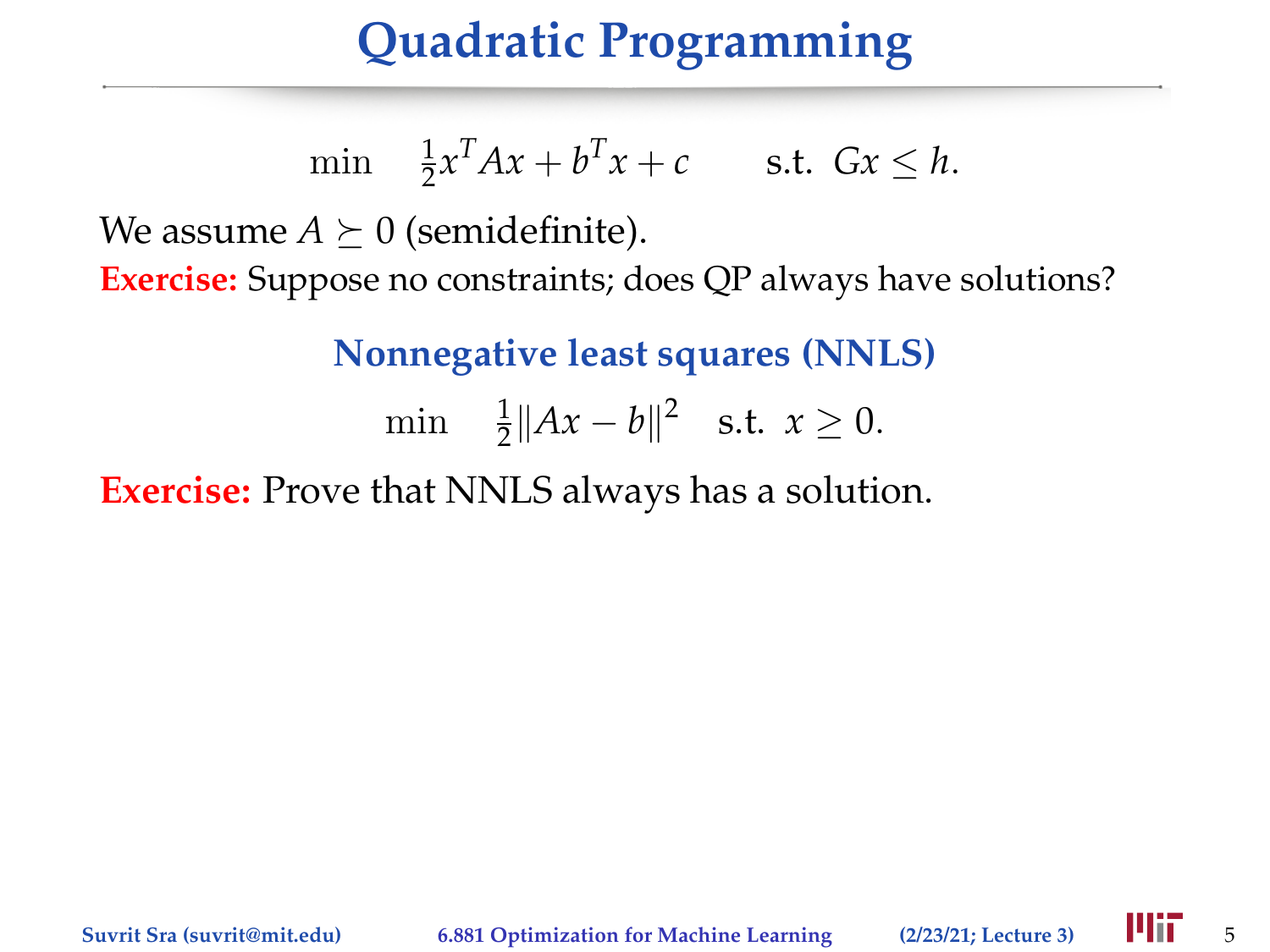# **Regularized least-squares**

#### **Lasso**

$$
\min \quad \frac{1}{2} \|Ax - b\|_2^2 + \lambda \|x\|_1.
$$

**Exercise:** How large must  $\lambda > 0$  so that  $x = 0$  is the optimum?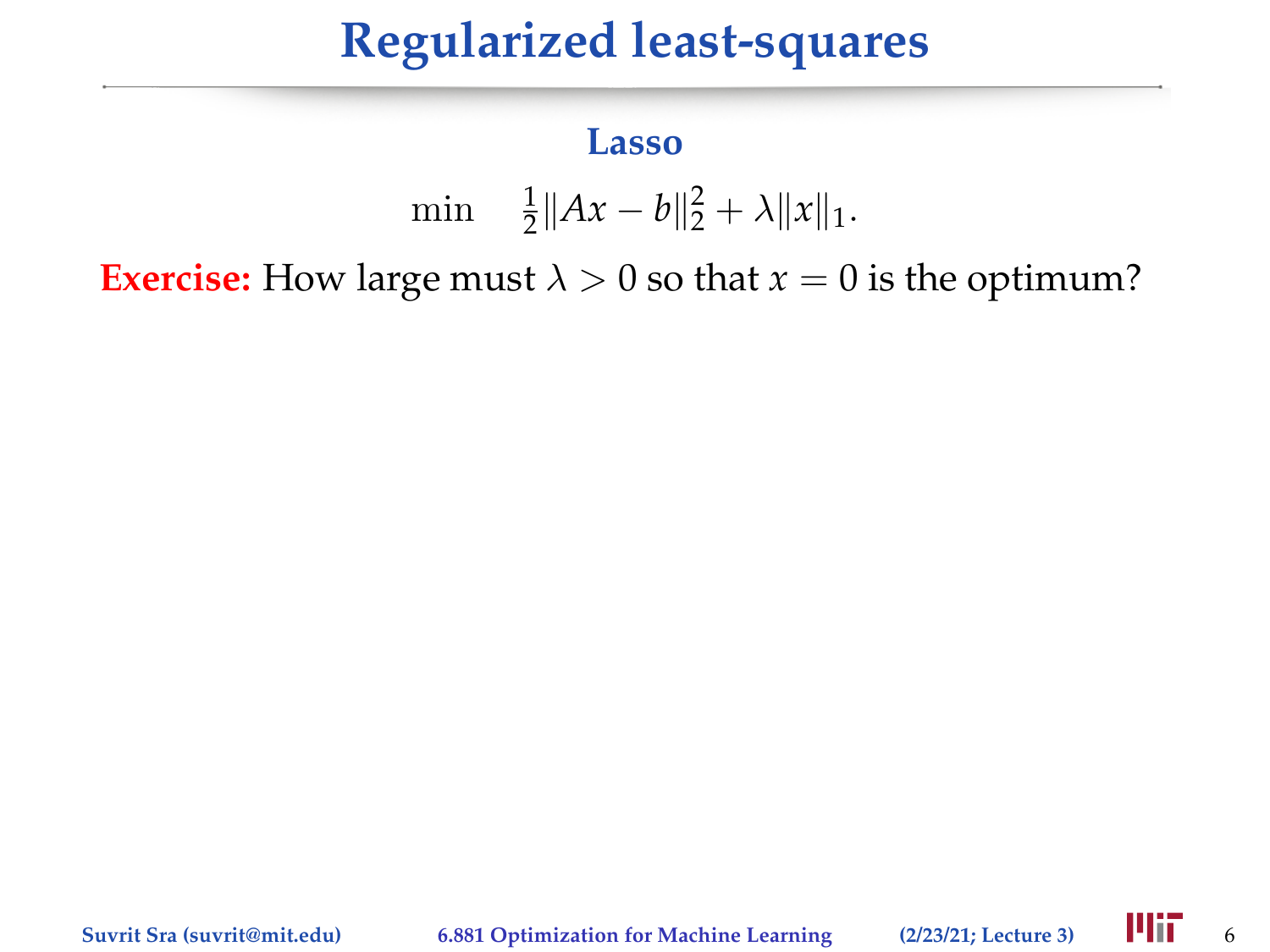# **Regularized least-squares**

#### **Lasso**

$$
\min \quad \frac{1}{2} \|Ax - b\|_2^2 + \lambda \|x\|_1.
$$

**Exercise:** How large must  $\lambda > 0$  so that  $x = 0$  is the optimum?

**Total-variation denoising**

$$
\min \quad \frac{1}{2} \|Ax - b\|_2^2 + \lambda \sum_{i=1}^{n-1} |x_{i+1} - x_i|.
$$

**Exercise:** Is the total-variation term a norm? Prove or disprove.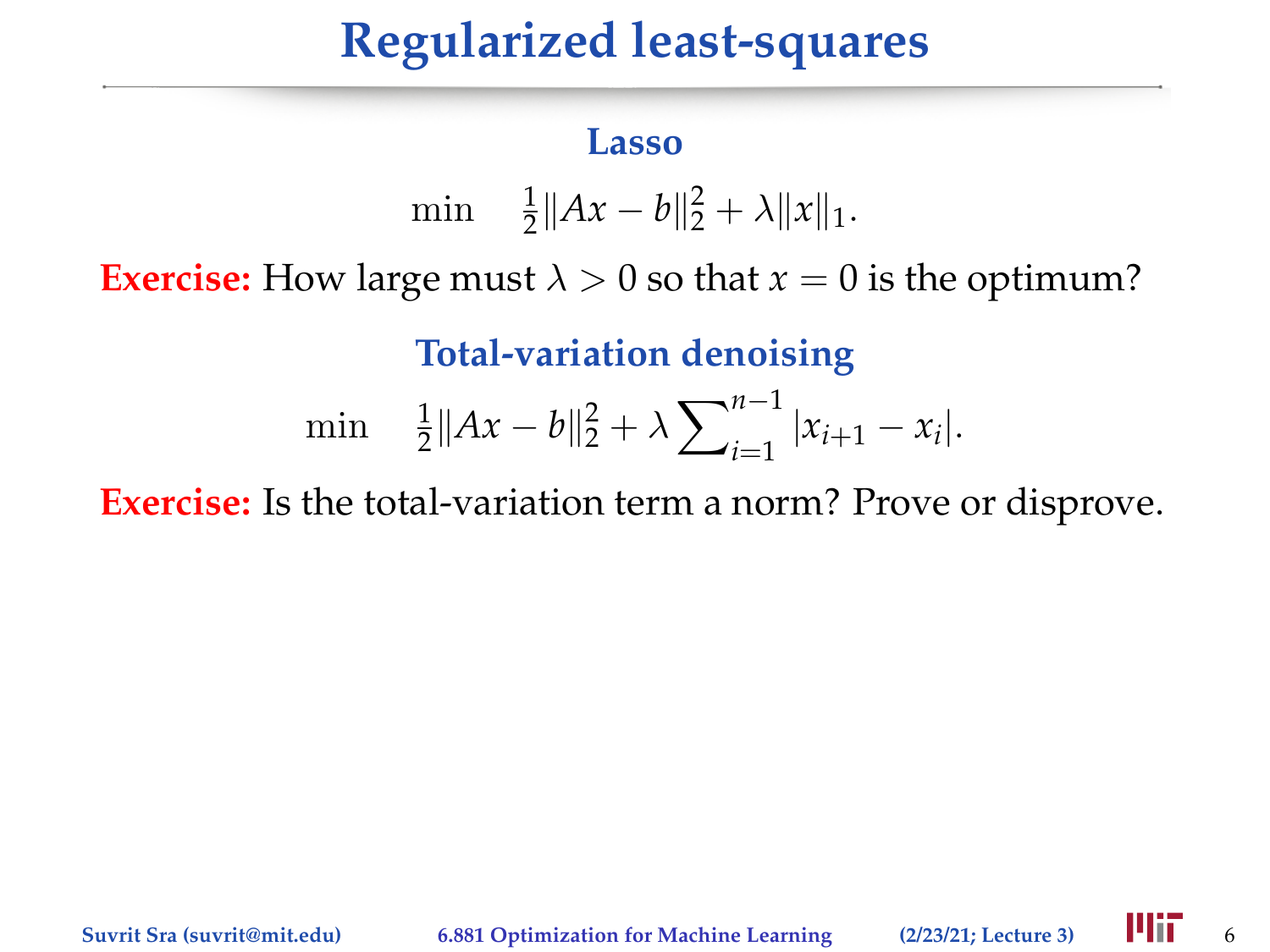# **Regularized least-squares**

#### **Lasso**

$$
\min \quad \frac{1}{2} \|Ax - b\|_2^2 + \lambda \|x\|_1.
$$

**Exercise:** How large must  $\lambda > 0$  so that  $x = 0$  is the optimum?

**Total-variation denoising**

$$
\min \quad \frac{1}{2} \|Ax - b\|_2^2 + \lambda \sum_{i=1}^{n-1} |x_{i+1} - x_i|.
$$

**Exercise:** Is the total-variation term a norm? Prove or disprove.

#### **Group Lasso**

$$
\min_{x_1,\dots,x_T} \frac{1}{2} \left\| b - \sum_{j=1}^T A_j x_j \right\|_2^2 + \lambda \sum_{j=1}^T \| x_j \|_2.
$$

**Exercise:** What is the dual norm of the regularizer above?

**Suvrit Sra (suvrit@mit.edu)** 6.881 Optimization for Machine Learning (2/23/21; Lecture 3) **FIII** 6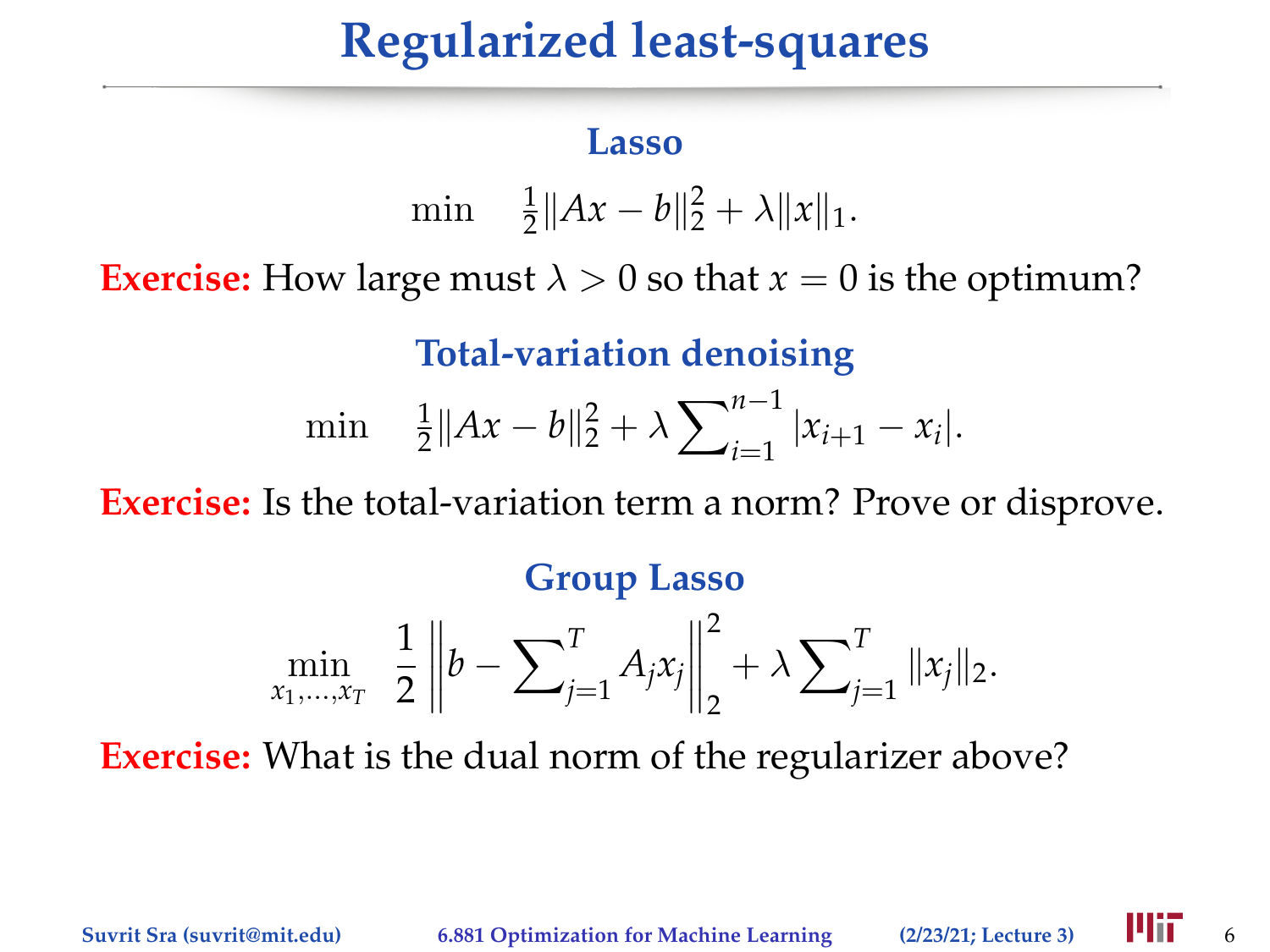### **Robust LP as an SOCP**

$$
\min \quad c^T x, \qquad \text{s.t. } a_i^T x \le b_i \ \forall a_i \in \mathcal{E}_i
$$
\n
$$
\mathcal{E}_i := \{ \bar{a}_i + P_i u \mid \|u\|_2 \le 1 \}
$$

Constraints are uncertain but with bounded uncertainty.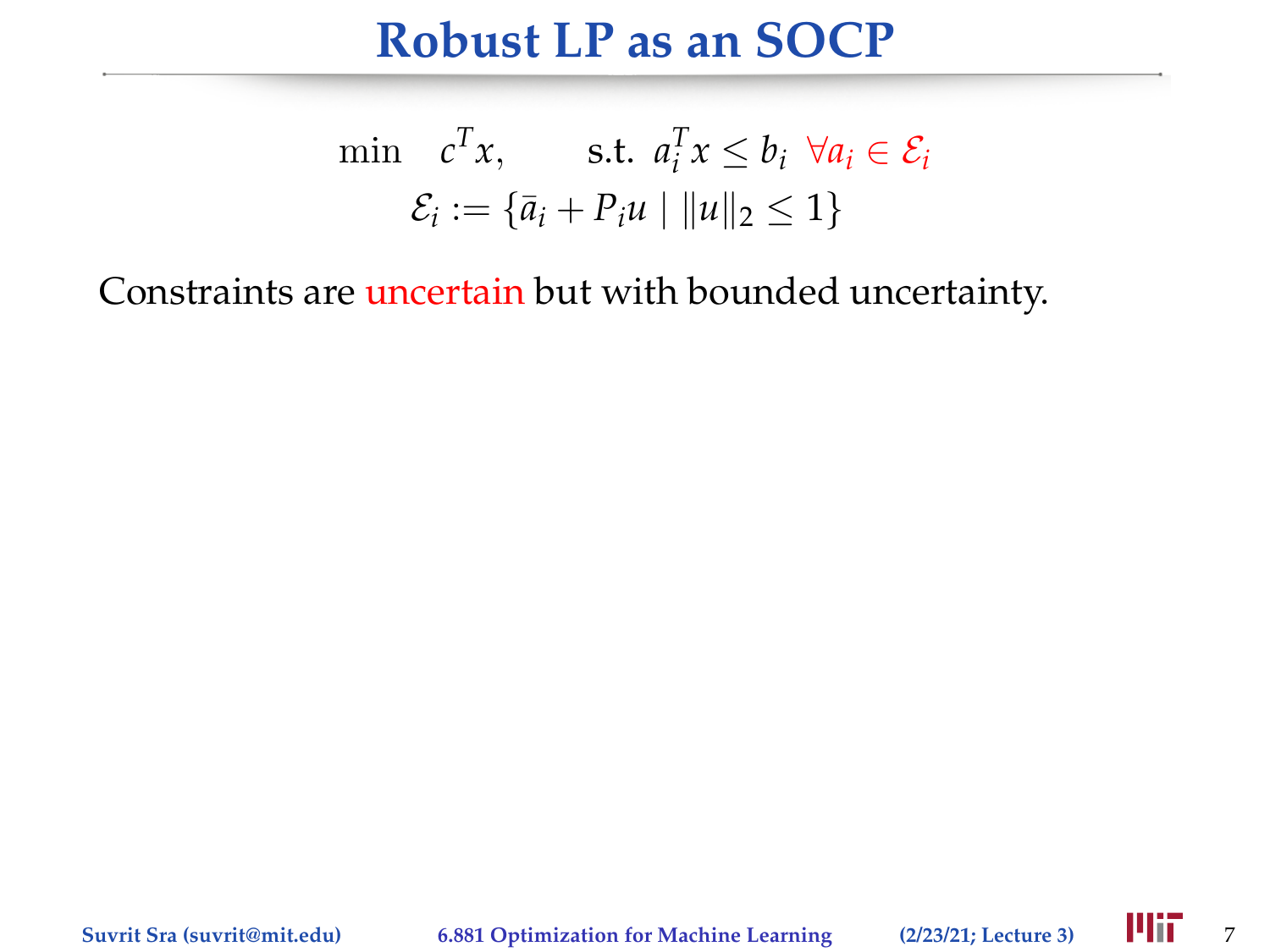### **Robust LP as an SOCP**

$$
\min \quad c^T x, \qquad \text{s.t. } a_i^T x \le b_i \ \forall a_i \in \mathcal{E}_i
$$
\n
$$
\mathcal{E}_i := \{ \bar{a}_i + P_i u \mid \|u\|_2 \le 1 \}
$$

Constraints are uncertain but with bounded uncertainty.

**(Adversarially) Robust LP formulation**

$$
\min_{x} \max_{\|u\|_2 \le 1} \left\{ c^T x \mid a_i^T x \le b_i, \quad a_i \in \mathcal{E}_i \right\}
$$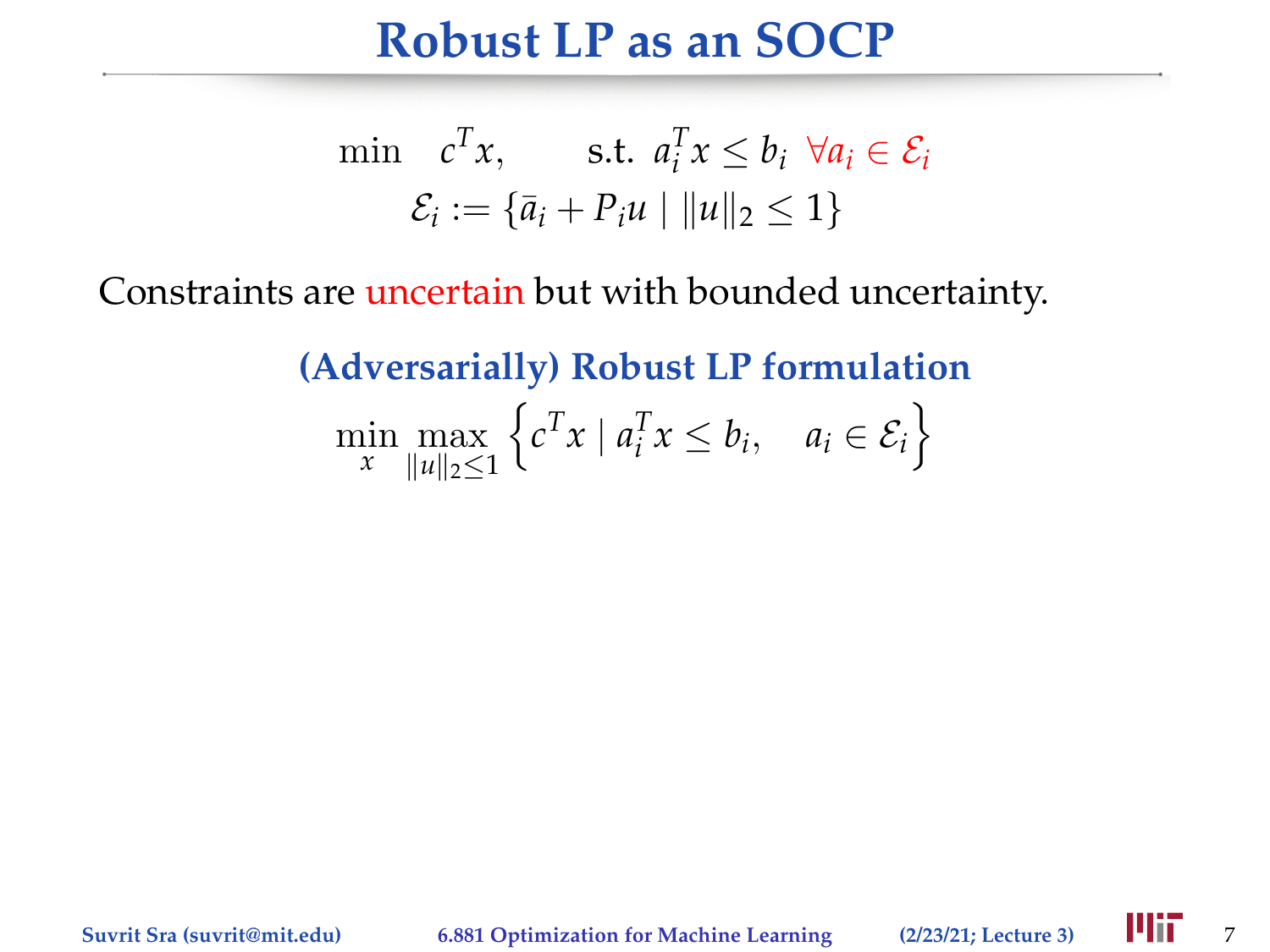### **Robust LP as an SOCP**

$$
\min \quad c^T x, \qquad \text{s.t. } a_i^T x \le b_i \ \forall a_i \in \mathcal{E}_i
$$
\n
$$
\mathcal{E}_i := \{ \bar{a}_i + P_i u \mid \|u\|_2 \le 1 \}
$$

Constraints are uncertain but with bounded uncertainty.

**(Adversarially) Robust LP formulation**

$$
\min_{x} \max_{\|u\|_2 \le 1} \left\{ c^T x \mid a_i^T x \le b_i, \quad a_i \in \mathcal{E}_i \right\}
$$

#### **Second Order Cone Program**

 $\min$   $c^T x$ , s.t.  $||P_i^T x||_2 \le -\bar{a}_i^T x + b_i, i = 1, ..., m$ .

SOCP constraint comes from:

$$
\max_{\|u\|_2\leq 1} (\bar{a}_i + P_i u)^T x = \bar{a}_i^T x + \|P_i^T x\|_2
$$

**Exercise:** Give a quick argument for above equality.

**Suvrit Sra (suvrit@mit.edu) 6.881 Optimization for Machine Learning** (2/23/21; Lecture 3) **4111** 7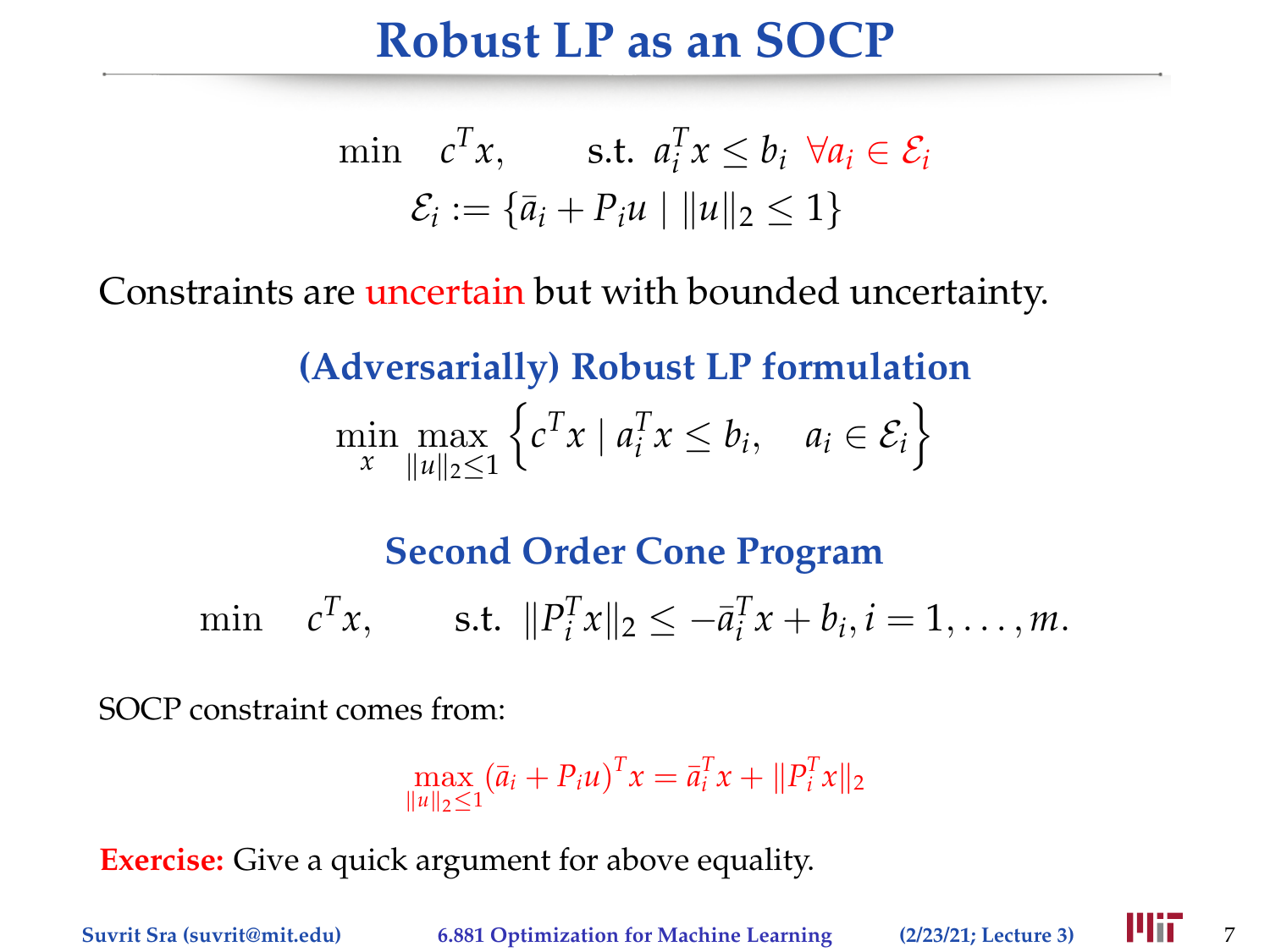$$
\min_{x \in \mathbb{R}^n} c^T x
$$
\n
$$
f(x) := A_0 + x_1 A_1 + x_2 A_2 + \dots + x_n A_n \succ
$$

s.t. 
$$
A(x) := A_0 + x_1 A_1 + x_2 A_2 + \ldots + x_n A_n \succeq 0
$$
.

**Suvrit Sra (suvrit@mit.edu) 6.881 Optimization for Machine Learning (2/23/21; Lecture 3)** 8

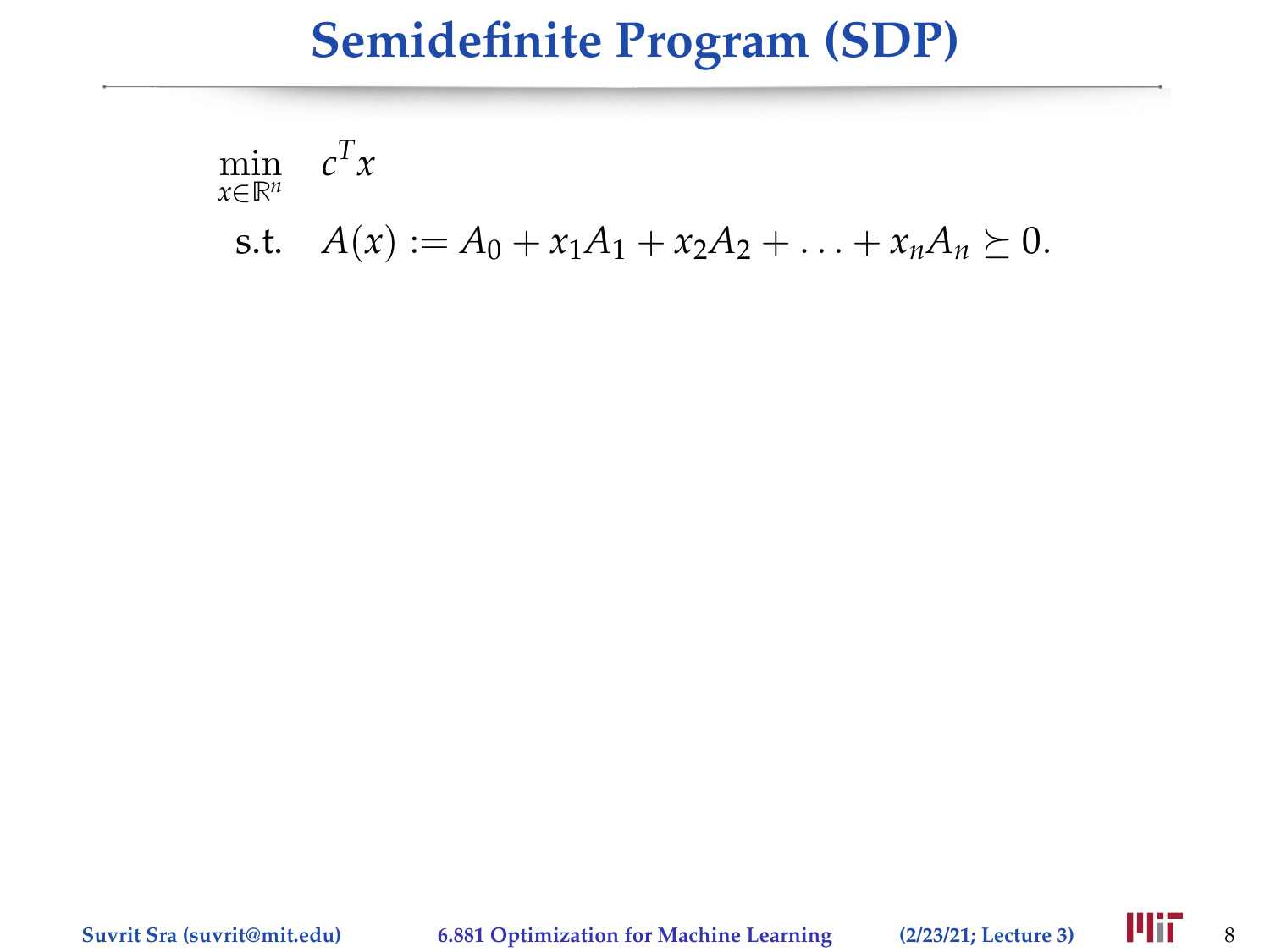$$
\min_{x \in \mathbb{R}^n} c^T x
$$
  
s.t.  $A(x) := A_0 + x_1 A_1 + x_2 A_2 + \ldots + x_n A_n \succeq 0.$ 

 $\blacktriangleright$  *A*<sub>0</sub>, . . . , *A*<sub>*n*</sub> are real, symmetric matrices

- $\blacktriangleright$  Inequality *A*  $\preceq$  *B* means *B* − *A* is *semidefinite*
- $\blacktriangleright$  Also a cone program (conic optimization problem)

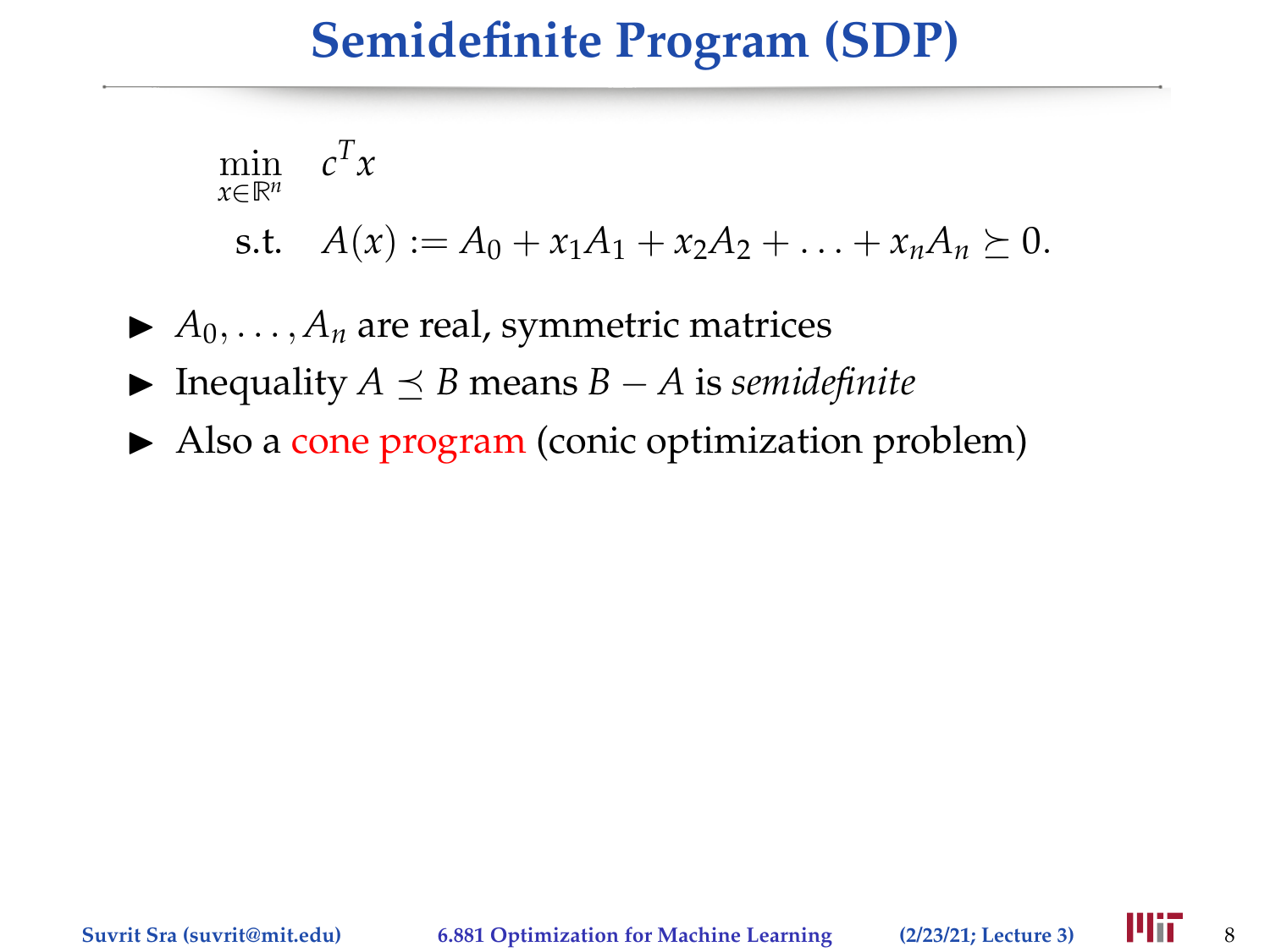$$
\min_{x \in \mathbb{R}^n} c^T x
$$
  
s.t.  $A(x) := A_0 + x_1 A_1 + x_2 A_2 + \ldots + x_n A_n \succeq 0.$ 

 $\blacktriangleright$  *A*<sub>0</sub>, ..., *A*<sub>*n*</sub> are real, symmetric matrices

- $\triangleright$  Inequality *A*  $\preceq$  *B* means *B* − *A* is *semidefinite*
- $\blacktriangleright$  Also a cone program (conic optimization problem)
- I SDP ⊃ SOCP ⊃ QP ⊃ LP
- ▶ **Exercise:** Write LPs, QPs, and SOCPs as SDPs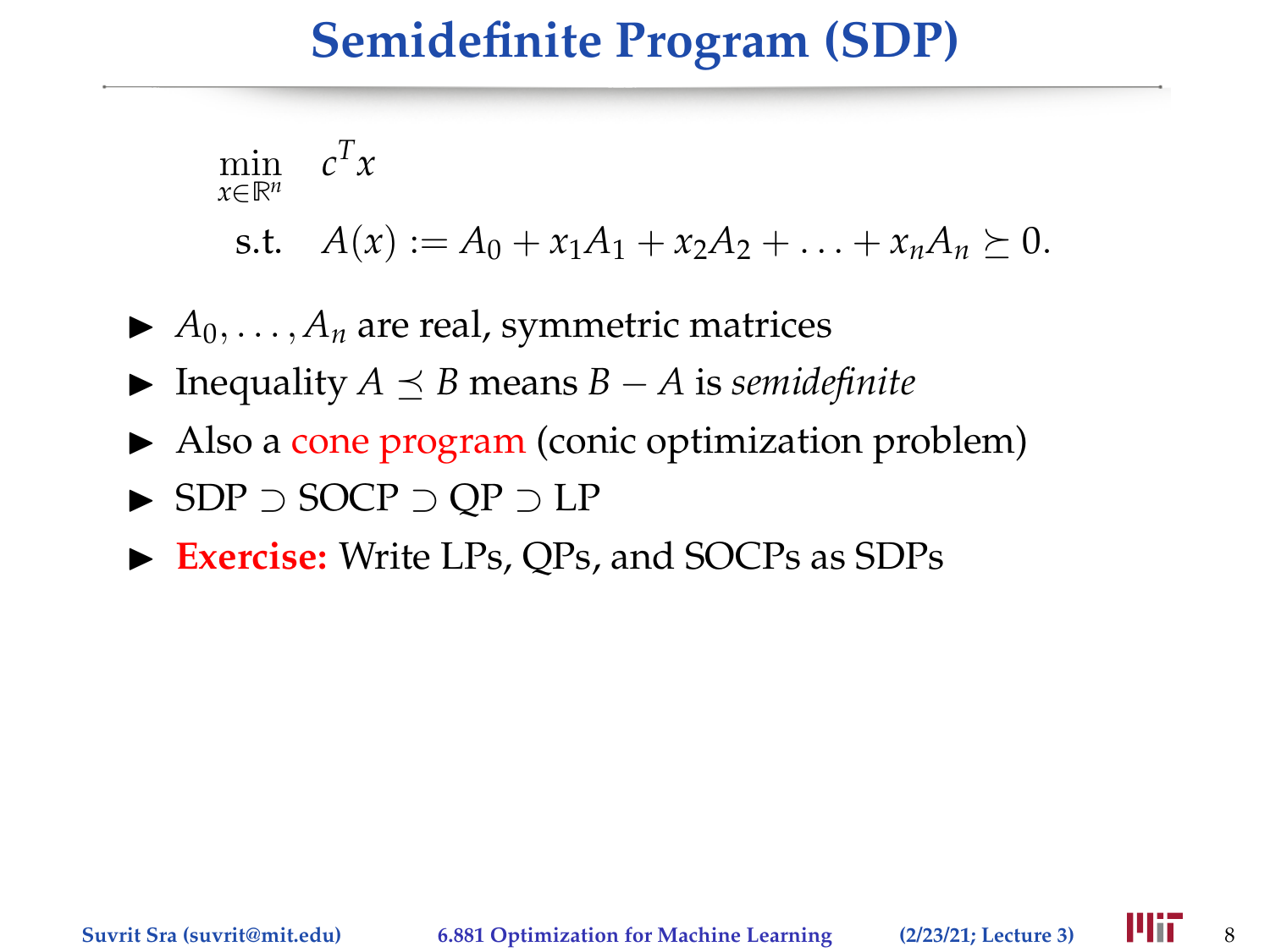$$
\min_{x \in \mathbb{R}^n} c^T x
$$
  
s.t.  $A(x) := A_0 + x_1 A_1 + x_2 A_2 + \ldots + x_n A_n \succeq 0.$ 

 $\blacktriangleright$  *A*<sub>0</sub>, ..., *A*<sub>*n*</sub> are real, symmetric matrices

- $\blacktriangleright$  Inequality *A*  $\preceq$  *B* means *B* − *A* is *semidefinite*
- $\blacktriangleright$  Also a cone program (conic optimization problem)
- I SDP ⊃ SOCP ⊃ QP ⊃ LP
- ▶ **Exercise:** Write LPs, QPs, and SOCPs as SDPs
- $\blacktriangleright$  Feasible set of SDP is {semidefinite cone  $\bigcap$  hyperplanes}

**Explore:** Which convex problems **representable** as SDPs? (This is an important topic in optimization theory).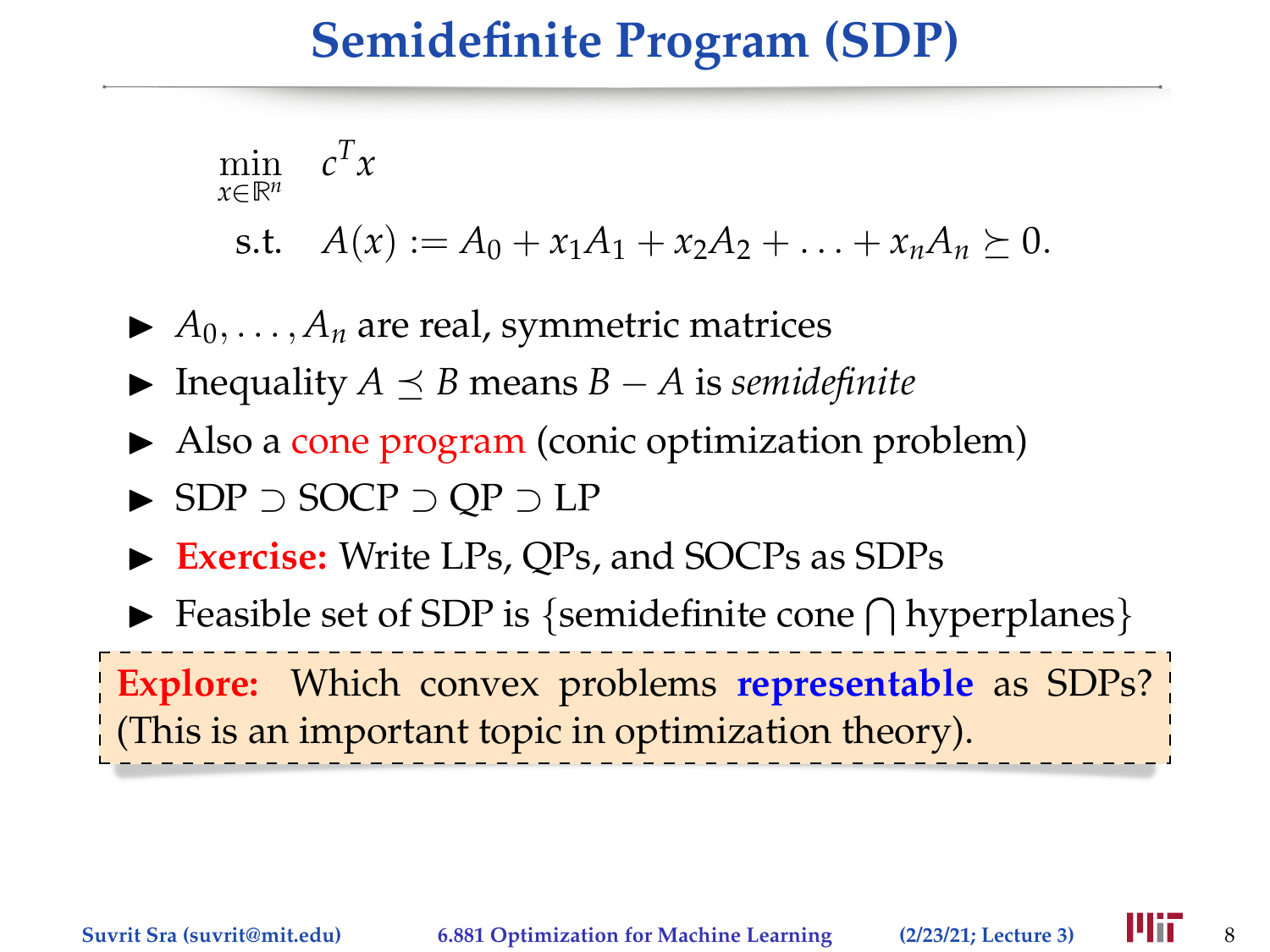# **Examples**

#### $\blacklozenge$  **Eigenvalue optimization:** min<sub>x</sub>  $\lambda_{\text{max}}(A(x))$

min *t* s.t.  $A(x) \preceq tI$ .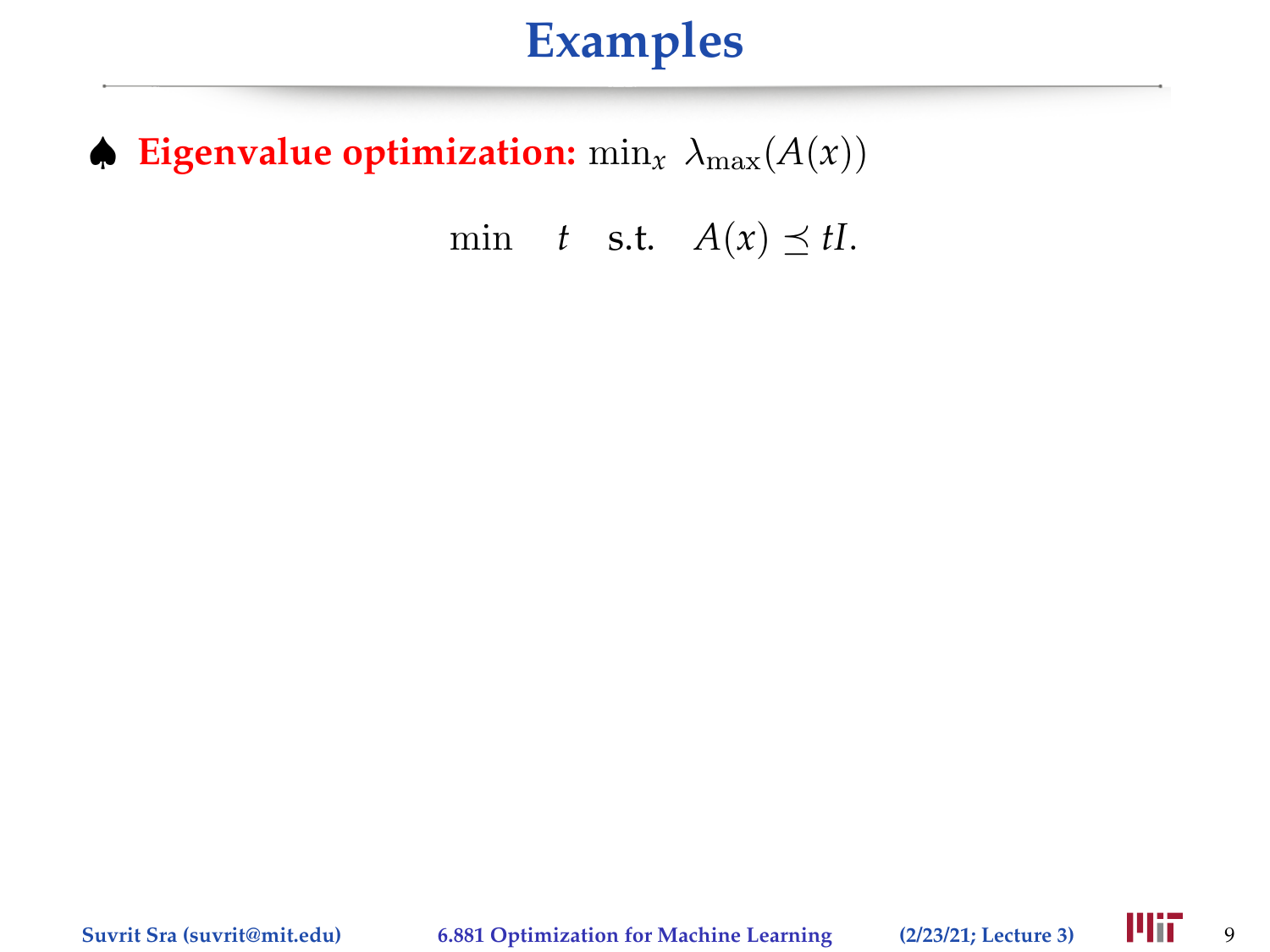# **Examples**

 $\blacklozenge$  **Eigenvalue optimization:** min<sub>x</sub>  $\lambda_{\text{max}}(A(x))$ 

min *t* s.t.  $A(x) \preceq tI$ .

 $\blacklozenge$  **Norm minimization:**  $\min_x \|A(x)\|$ 

$$
\min \t t \quad \text{s.t.} \quad \begin{bmatrix} tI & A(x)^T \\ A(x) & tI \end{bmatrix} \succeq 0.
$$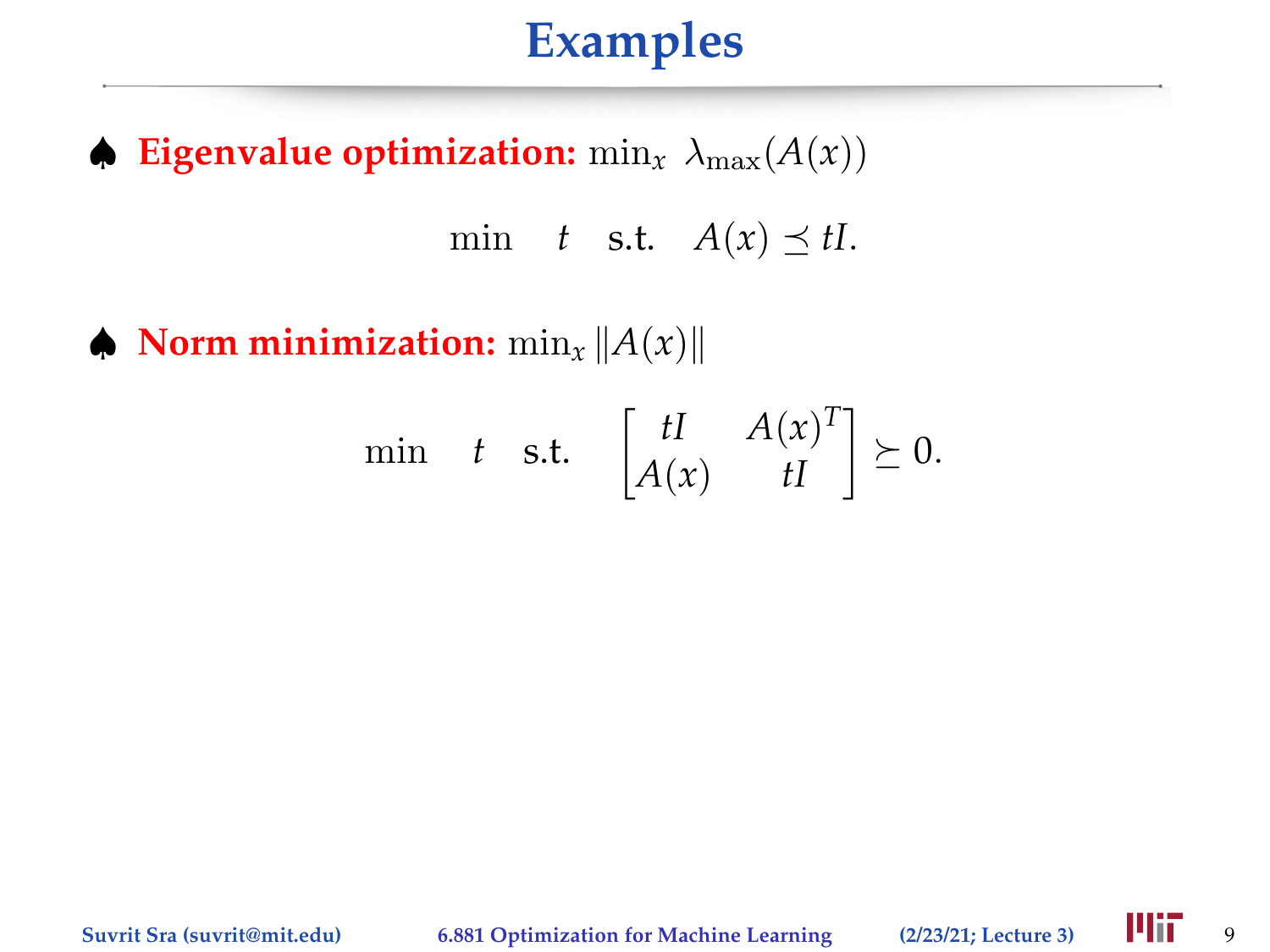# **Examples**

 $\phi$  **Eigenvalue optimization:** min<sub>x</sub>  $\lambda_{\text{max}}(A(x))$ 

min *t* s.t.  $A(x) \prec tI$ .

 $\triangle$  **Norm minimization:**  $\min_x ||A(x)||$ 

$$
\min \t t \quad \text{s.t.} \quad \begin{bmatrix} tI & A(x)^T \\ A(x) & tI \end{bmatrix} \succeq 0.
$$

♠ More examples – see CVX documentation and BV book

**Explore:** SDP relaxations of nonconvex probs: important technique, starting with MAXCUT SDP (Goemans-Williamson).

**Explore:** Sum-of-squares (SOS) optimization, Lasserre hierarchy of relaxations; see also: *[https://www.sumofsquares.org](https://www.sumofsquares.org/public/index.html)*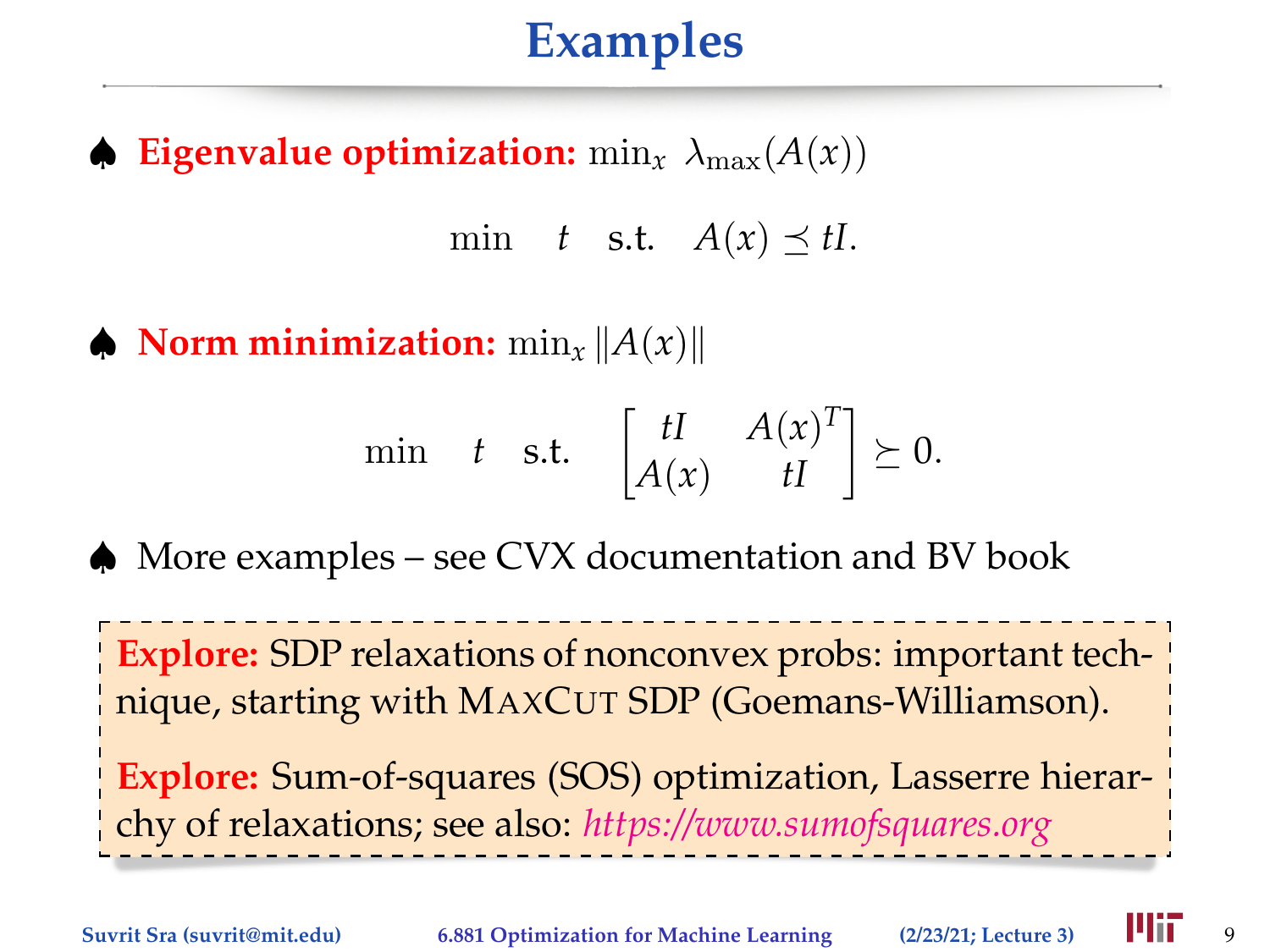# **Duality**

#### **(Weak duality, strong duality)**

**Suvrit Sra (suvrit@mit.edu) 6.881 Optimization for Machine Learning** (2/23/21; Lecture 3) **10.** 10

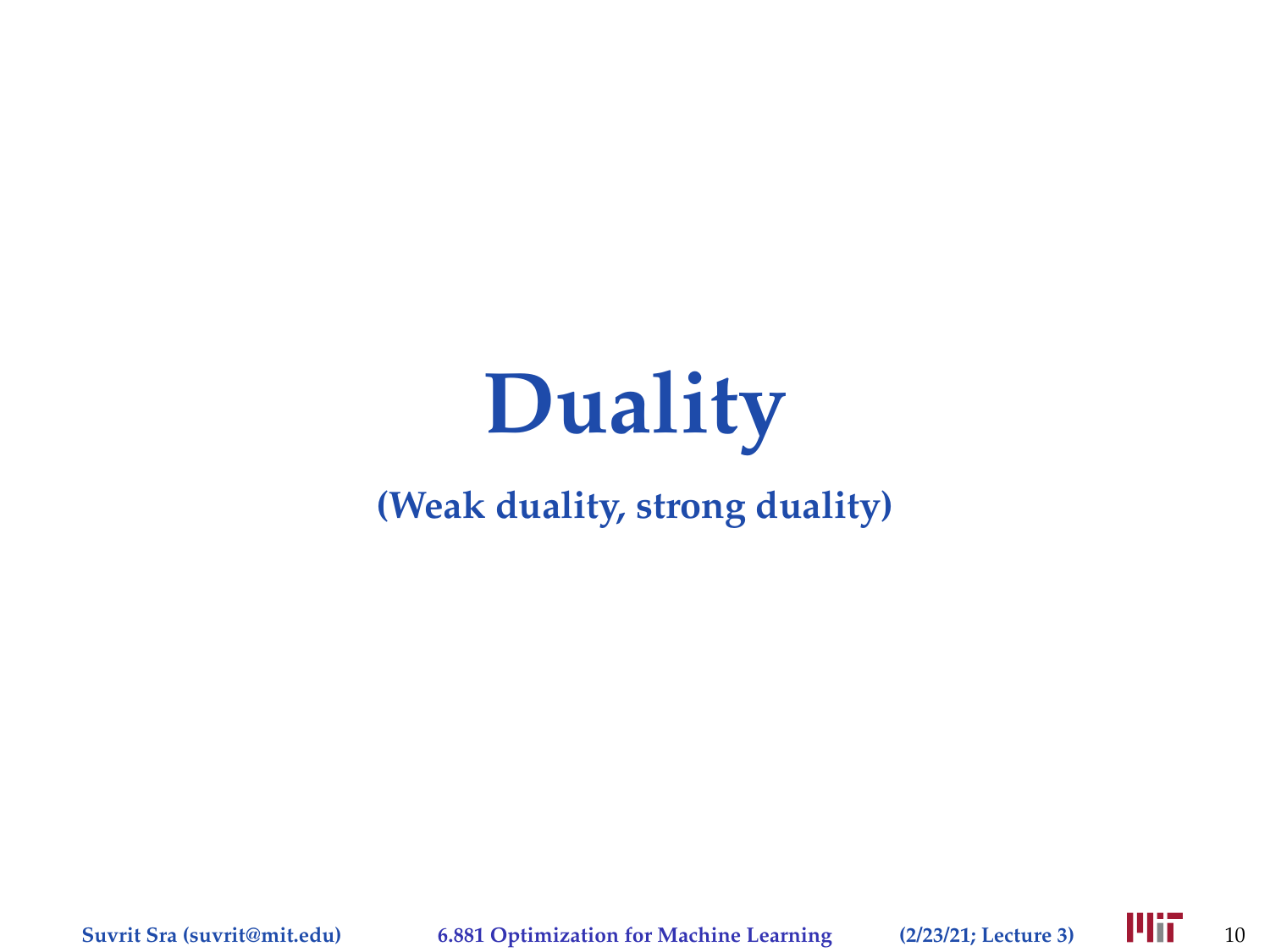# **Primal problem**

Let  $f_i: \mathbb{R}^n \to \mathbb{R}$   $(1 \leq i \leq m)$ . Generic *nonlinear program* 

$$
\min f(x)
$$
\n
$$
\text{s.t.} \quad f_i(x) \le 0, \quad 1 \le i \le m,
$$
\n
$$
x \in \{\text{dom} f \cap \text{dom} f_1 \cdots \cap \text{dom} f_m\}.
$$
\n
$$
(P)
$$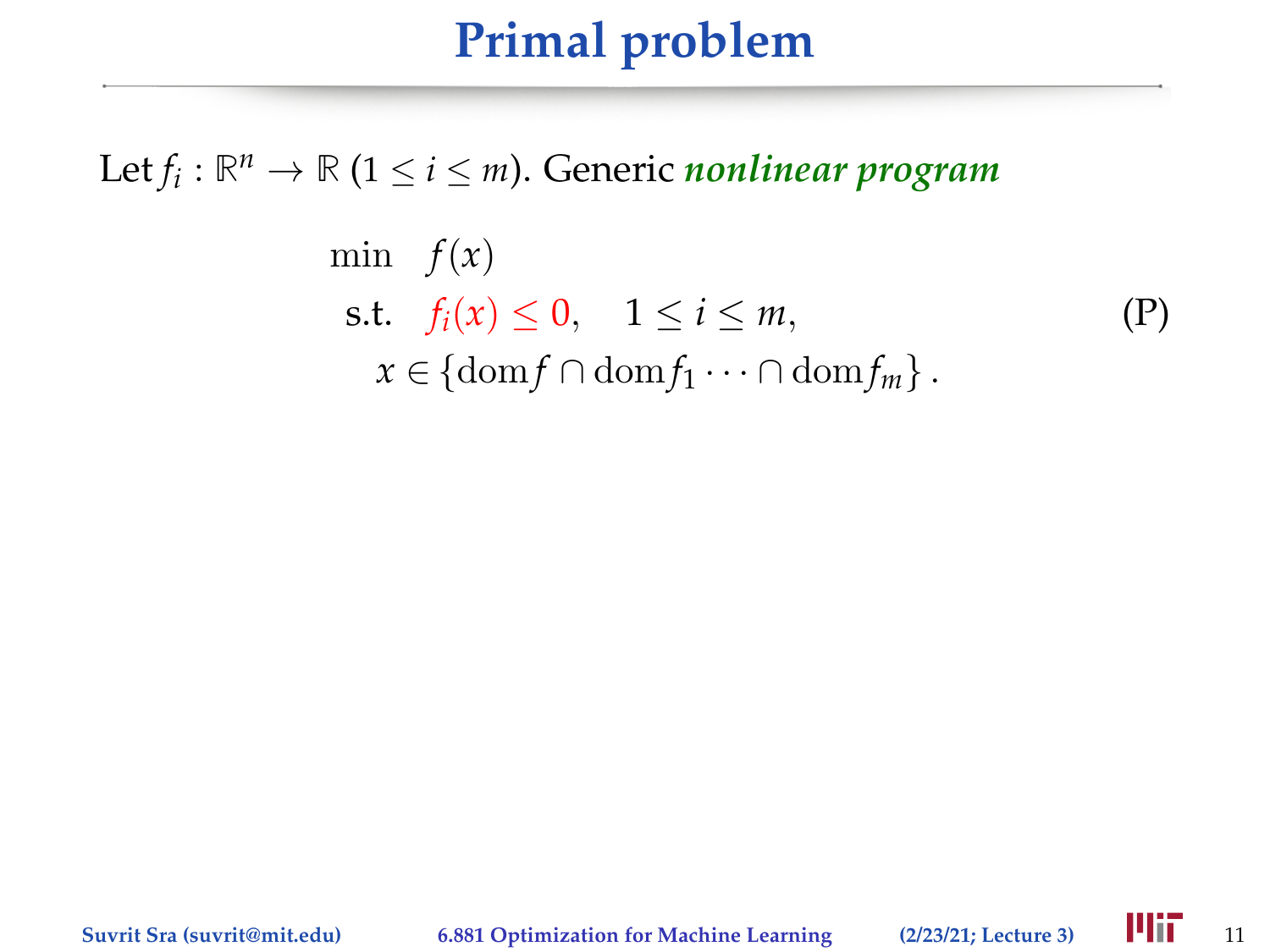# **Primal problem**

Let  $f_i: \mathbb{R}^n \to \mathbb{R}$   $(1 \leq i \leq m)$ . Generic *nonlinear program* 

$$
\begin{aligned}\n\min \quad & f(x) \\
\text{s.t.} \quad & f_i(x) \le 0, \quad 1 \le i \le m, \\
& x \in \{\text{dom} f \cap \text{dom} f_1 \cdots \cap \text{dom} f_m\}.\n\end{aligned} \tag{P}
$$

**Domain:** The set  $\mathcal{X} := \{ \text{dom } f \cap \text{dom } f_1 \cdots \cap \text{dom } f_m \}$ 

- $\blacktriangleright$  We call  $(P)$  the *primal problem*
- $\blacktriangleright$  The variable *x* is the *primal variable*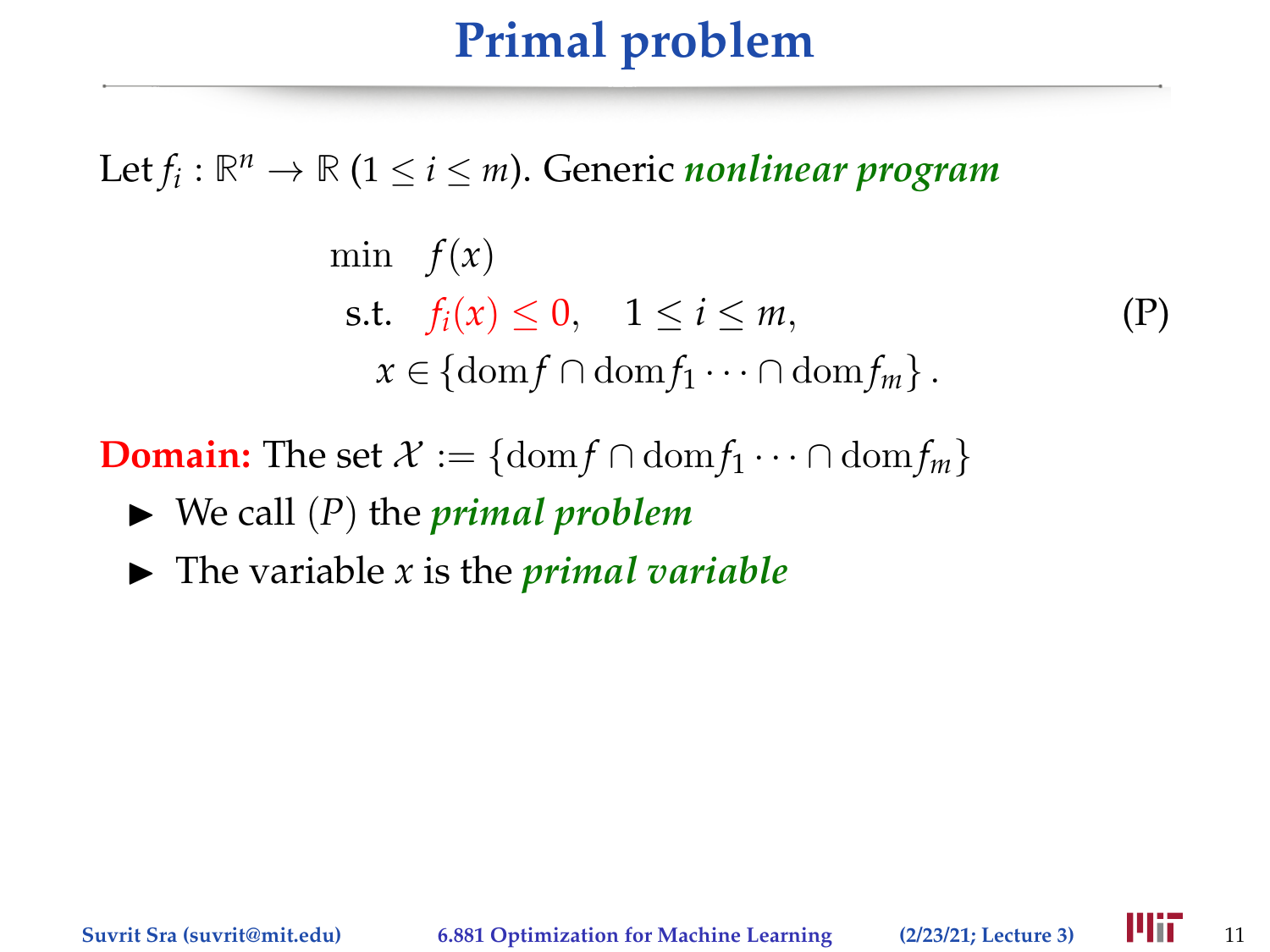# **Primal problem**

Let  $f_i: \mathbb{R}^n \to \mathbb{R}$   $(1 \leq i \leq m)$ . Generic *nonlinear program* 

$$
\begin{aligned}\n\min \quad & f(x) \\
\text{s.t.} \quad & f_i(x) \le 0, \quad 1 \le i \le m, \\
& x \in \{\text{dom} f \cap \text{dom} f_1 \cdots \cap \text{dom} f_m\}.\n\end{aligned} \tag{P}
$$

**Domain:** The set  $\mathcal{X} := \{ \text{dom} f \cap \text{dom} f_1 \cdots \cap \text{dom} f_m \}$ 

- $\blacktriangleright$  We call  $(P)$  the *primal problem*
- $\blacktriangleright$  The variable *x* is the *primal variable*

#### **Lagrangians and Duality**

**Suvrit Sra (suvrit@mit.edu) 6.881 Optimization for Machine Learning** (2/23/21; Lecture 3) **14 11** 11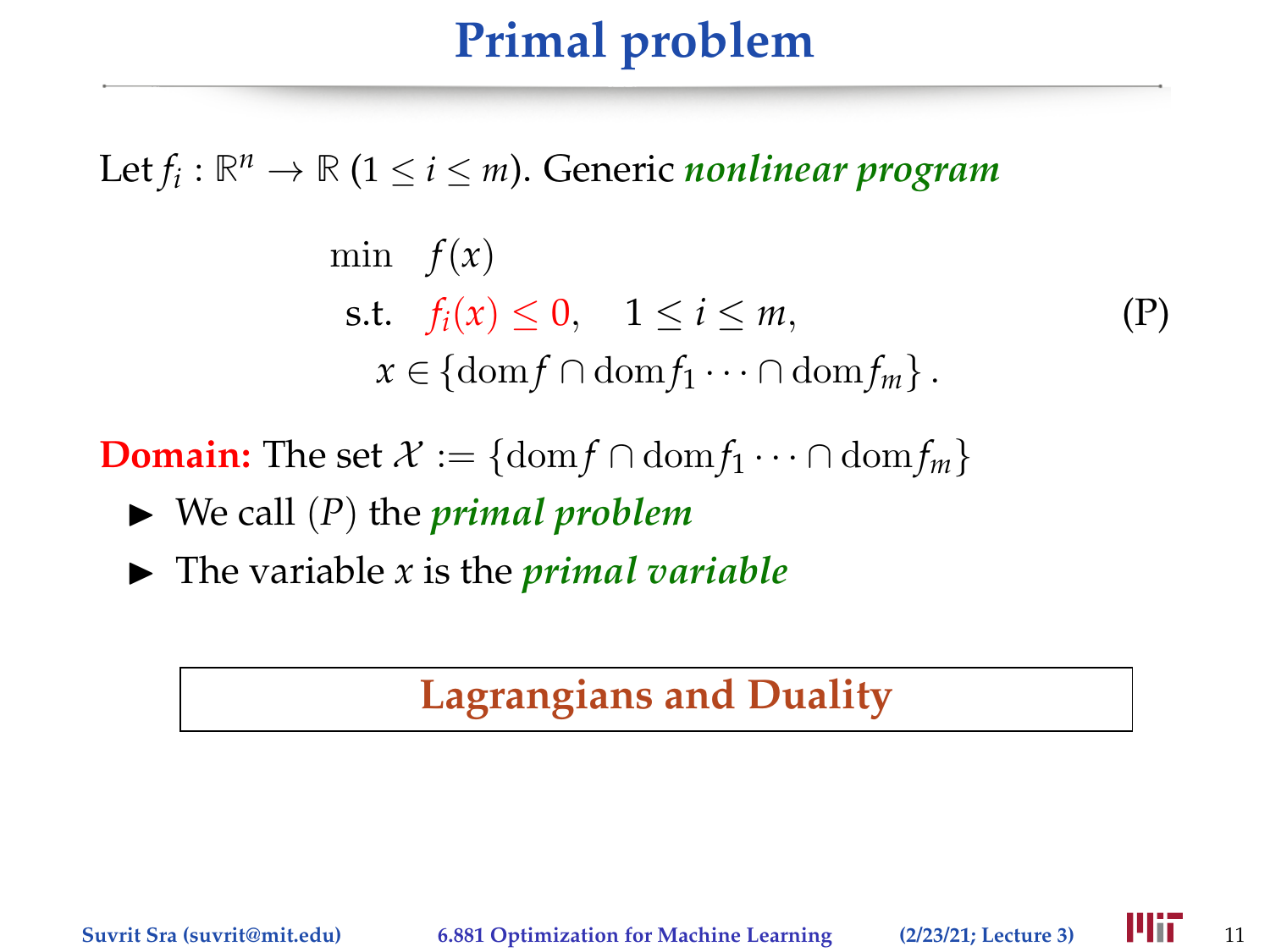

*The reader will find no figures in this work. The methods which I set forth do not require either constructions or geometrical or mechanical reasonings: but only algebraic operations, subject to a regular and uniform rule of procedure.*

> —Joseph-Louis Lagrange Preface to *Mécanique Analytique*

**Suvrit Sra (suvrit@mit.edu) 6.881 Optimization for Machine Learning (2/23/21; Lecture 3)** 12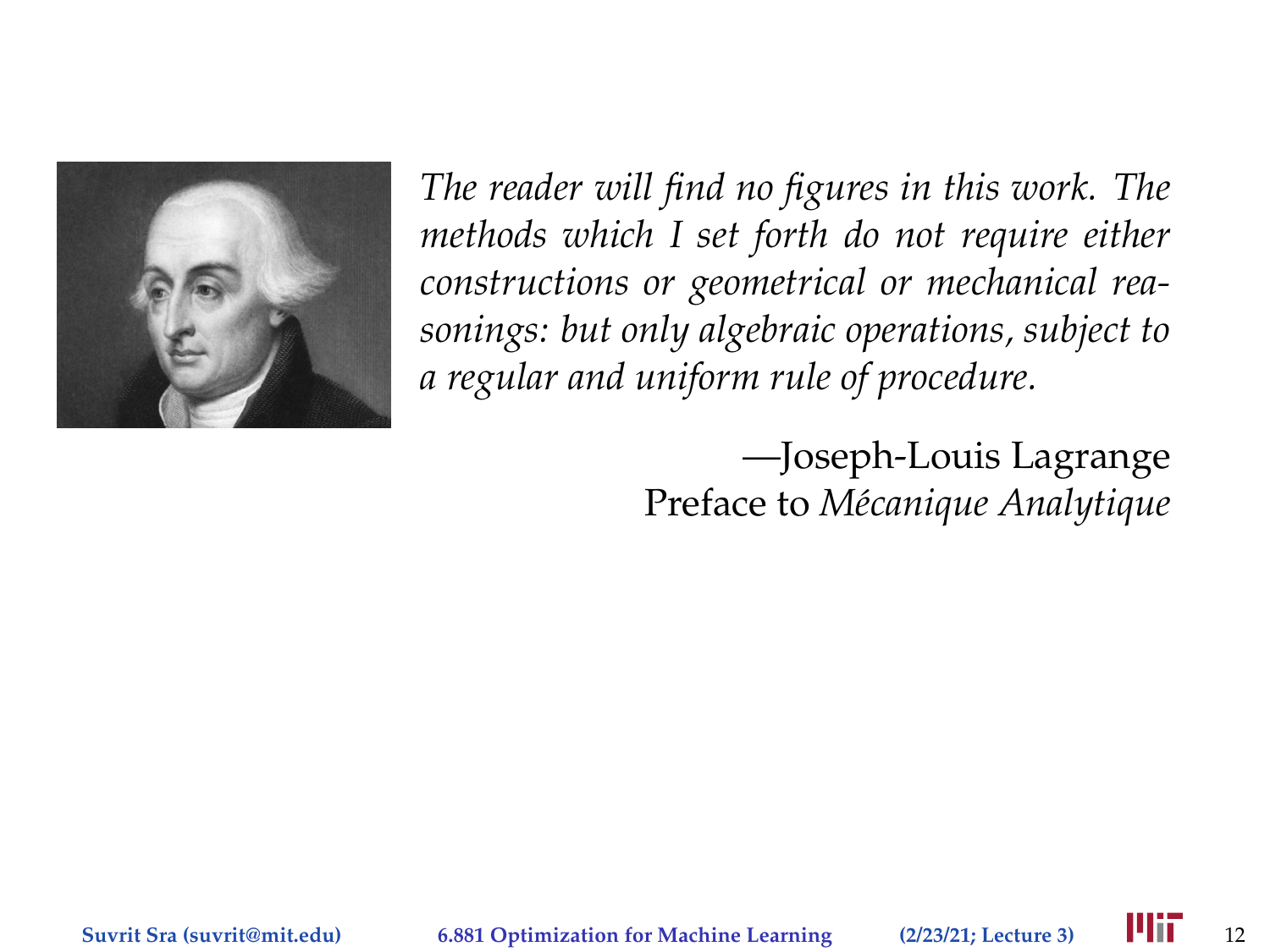To primal, associate *Lagrangian*  $\mathcal{L}: \mathbb{R}^n \times \mathbb{R}^m_+ \to (-\infty, \infty]$ ,

$$
\mathcal{L}(x,\lambda) := f(x) + \sum_{i=1}^m \lambda_i f_i(x).
$$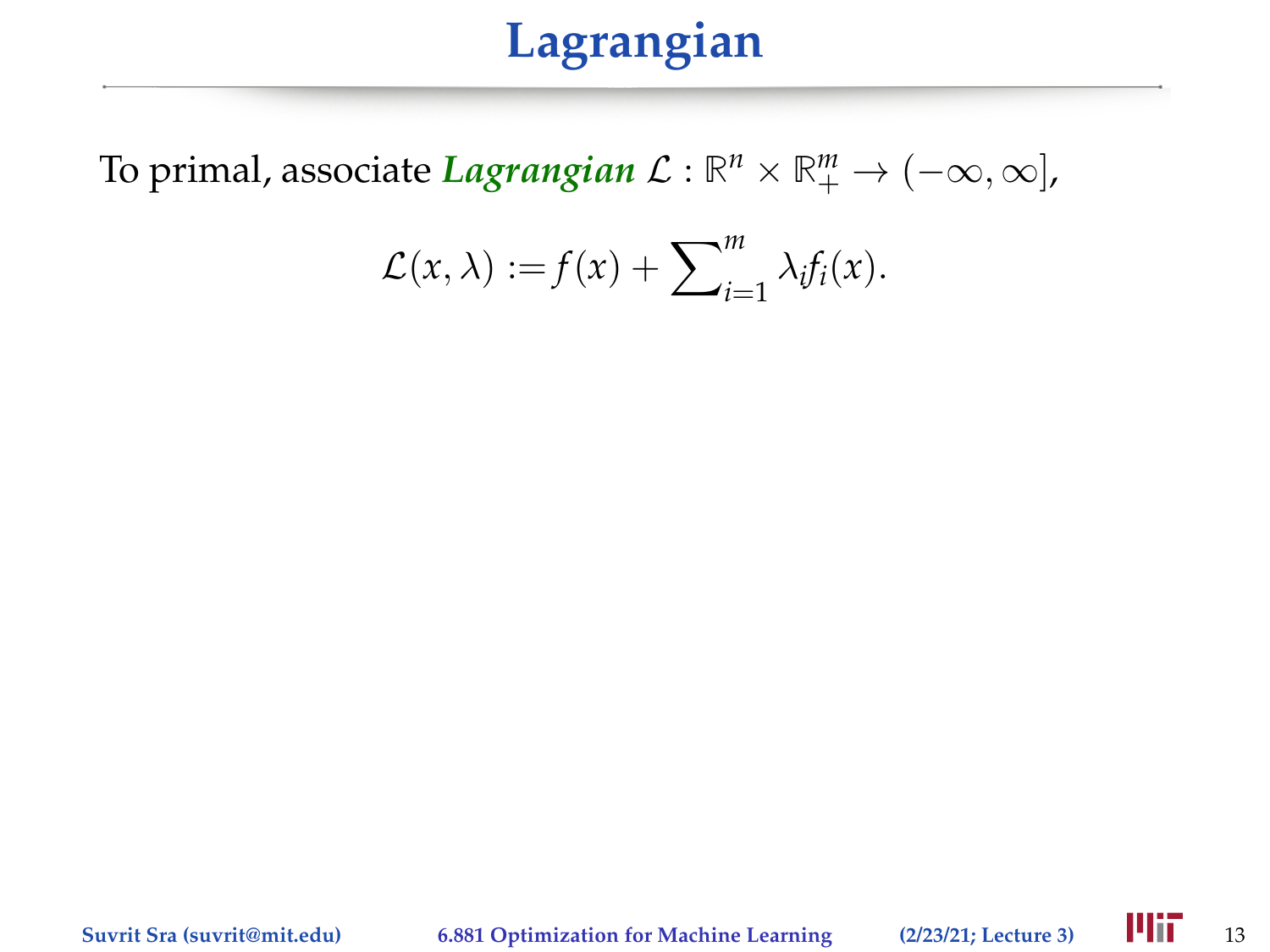To primal, associate *Lagrangian*  $\mathcal{L}: \mathbb{R}^n \times \mathbb{R}^m_+ \to (-\infty, \infty]$ ,

$$
\mathcal{L}(x,\lambda) := f(x) + \sum_{i=1}^m \lambda_i f_i(x).
$$

♠ Variables λ ∈ **R** *m* <sup>+</sup> called *Lagrange multipliers*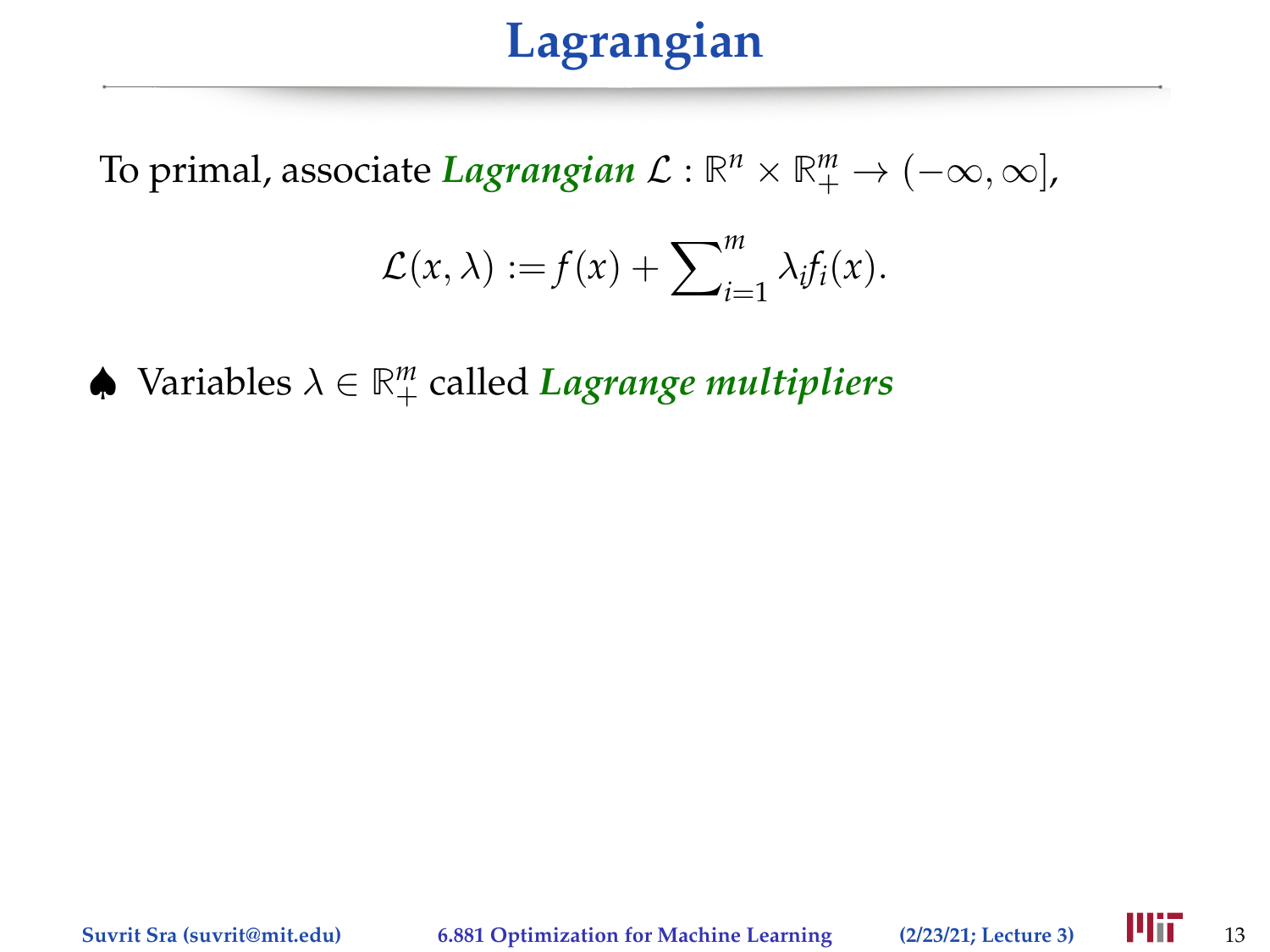To primal, associate *Lagrangian*  $\mathcal{L}: \mathbb{R}^n \times \mathbb{R}^m_+ \to (-\infty, \infty]$ ,

$$
\mathcal{L}(x,\lambda) := f(x) + \sum_{i=1}^m \lambda_i f_i(x).
$$

♠ Variables λ ∈ **R** *m* <sup>+</sup> called *Lagrange multipliers*

 $\triangle$  Suppose *x* feasible, and  $\lambda > 0$ . Lower-bound holds:

$$
f(x) \geq \mathcal{L}(x,\lambda) \qquad \forall x \in \mathcal{X}, \ \lambda \in \mathbb{R}^m_+.
$$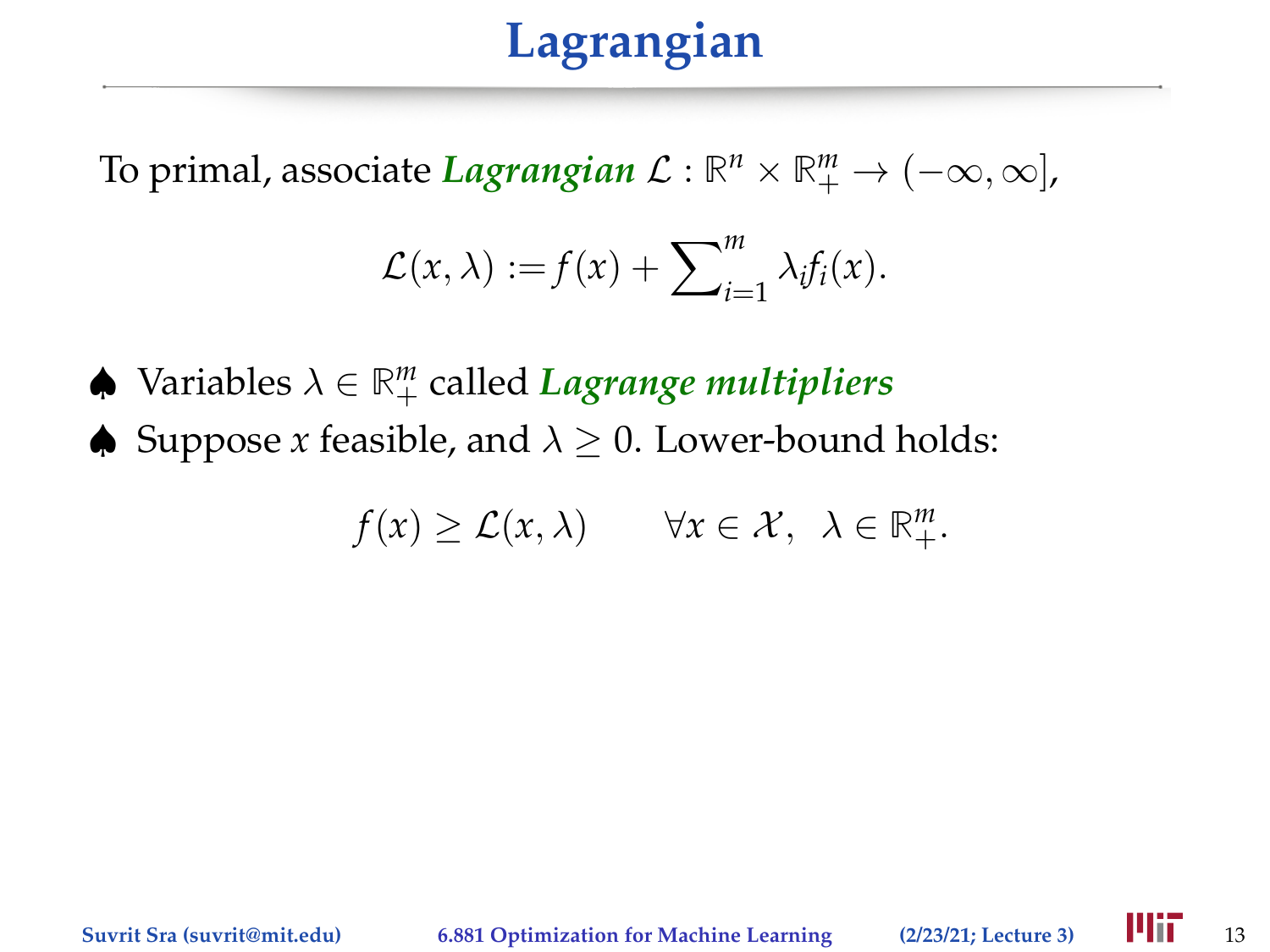To primal, associate *Lagrangian*  $\mathcal{L}: \mathbb{R}^n \times \mathbb{R}^m_+ \to (-\infty, \infty]$ ,

$$
\mathcal{L}(x,\lambda) := f(x) + \sum_{i=1}^m \lambda_i f_i(x).
$$

- ♠ Variables λ ∈ **R** *m* <sup>+</sup> called *Lagrange multipliers*
- $\triangle$  Suppose *x* feasible, and  $\lambda > 0$ . Lower-bound holds:

$$
f(x) \geq \mathcal{L}(x,\lambda) \qquad \forall x \in \mathcal{X}, \ \lambda \in \mathbb{R}^m_+.
$$

♠ In other words,

$$
\sup_{\lambda \in \mathbb{R}_+^m} \mathcal{L}(x,\lambda) = \begin{cases} f(x), & \text{if } x \text{ feasible}, \\ +\infty & \text{otherwise.} \end{cases}
$$

Proof on next slide

**Suvrit Sra (suvrit@mit.edu) 6.881 Optimization for Machine Learning (2/23/21; Lecture 3)** 13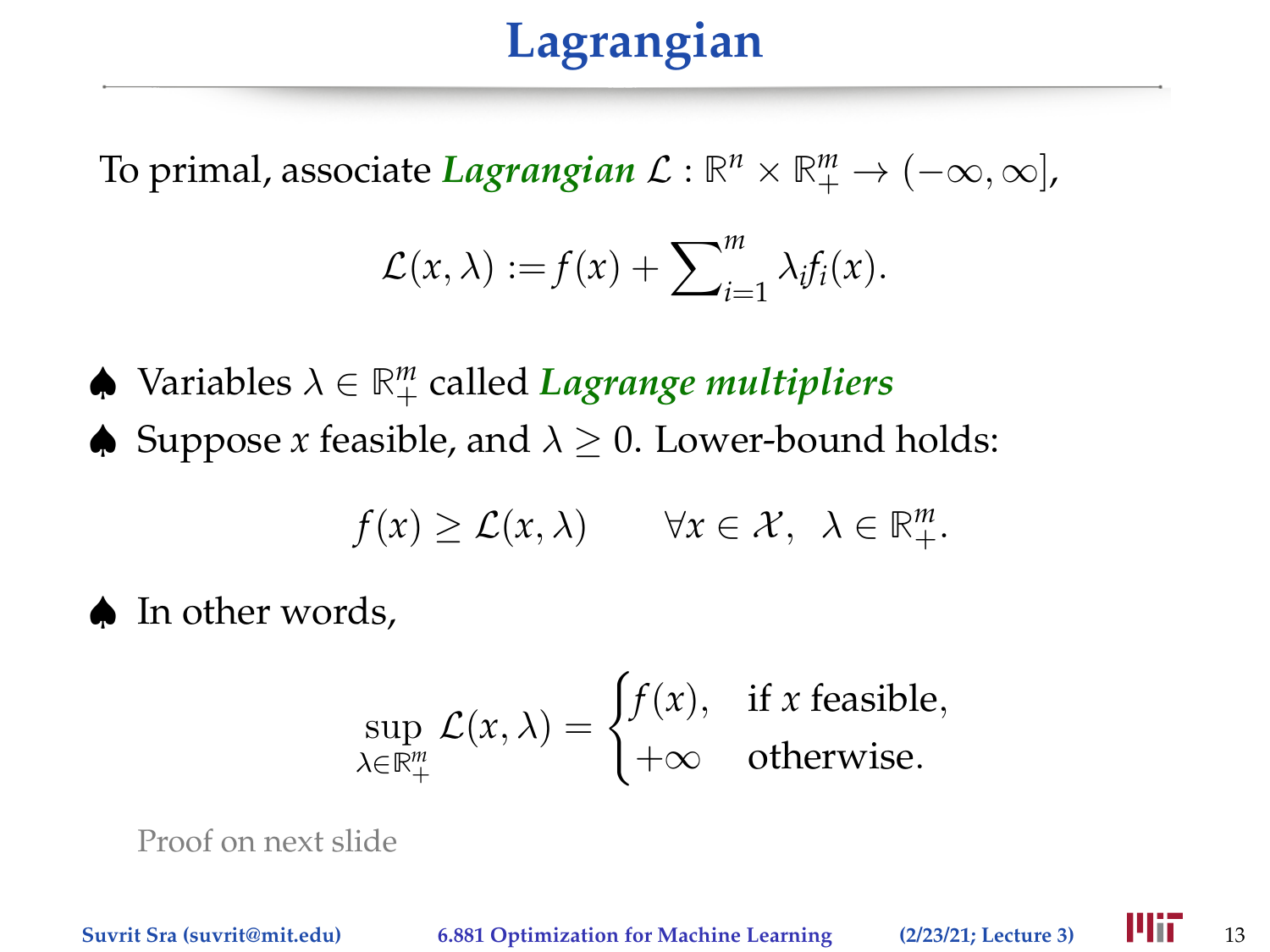# **Lagrangian – proof**

$$
\mathcal{L}(x,\lambda) := f(x) + \sum_{i=1}^m \lambda_i f_i(x).
$$

 $\blacktriangleright$  *f*(*x*) ≥ *L*(*x*, *λ*), ∀ *x* ∈ *X*, *λ* ∈  $\mathbb{R}^m_+$ ; so *primal optimal* (value)

$$
p^* = \inf_{x \in \mathcal{X}} \sup_{\lambda \ge 0} \quad \mathcal{L}(x, \lambda).
$$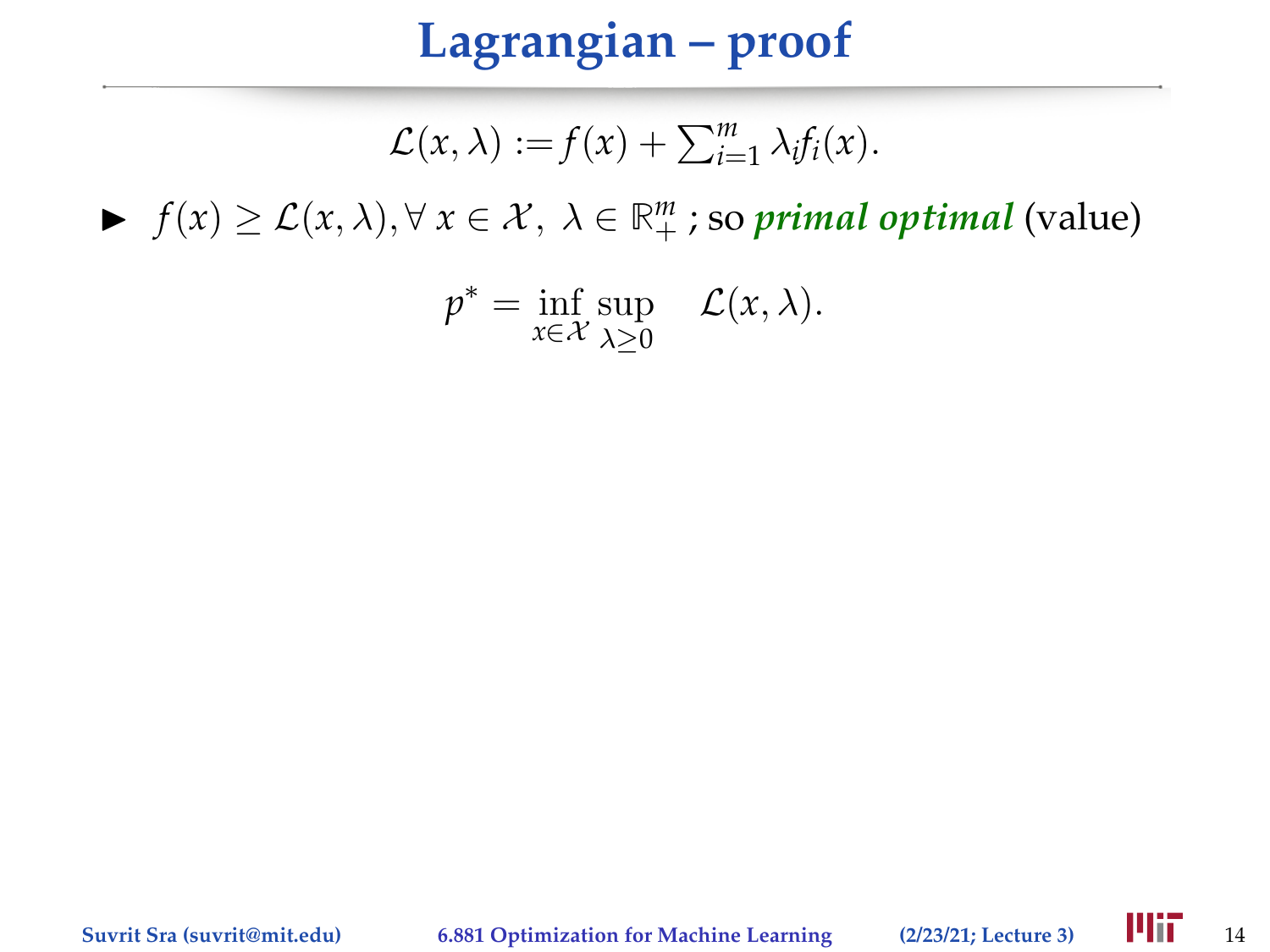# **Lagrangian – proof**

$$
\mathcal{L}(x,\lambda) := f(x) + \sum_{i=1}^m \lambda_i f_i(x).
$$

 $\blacktriangleright$  *f*(*x*) ≥ *L*(*x*, *λ*), ∀ *x* ∈ *X*, *λ* ∈  $\mathbb{R}^m_+$ ; so *primal optimal* (value)

$$
p^* = \inf_{x \in \mathcal{X}} \sup_{\lambda \ge 0} \quad \mathcal{L}(x, \lambda).
$$

If *x* is not feasible, then some  $f_i(x) > 0$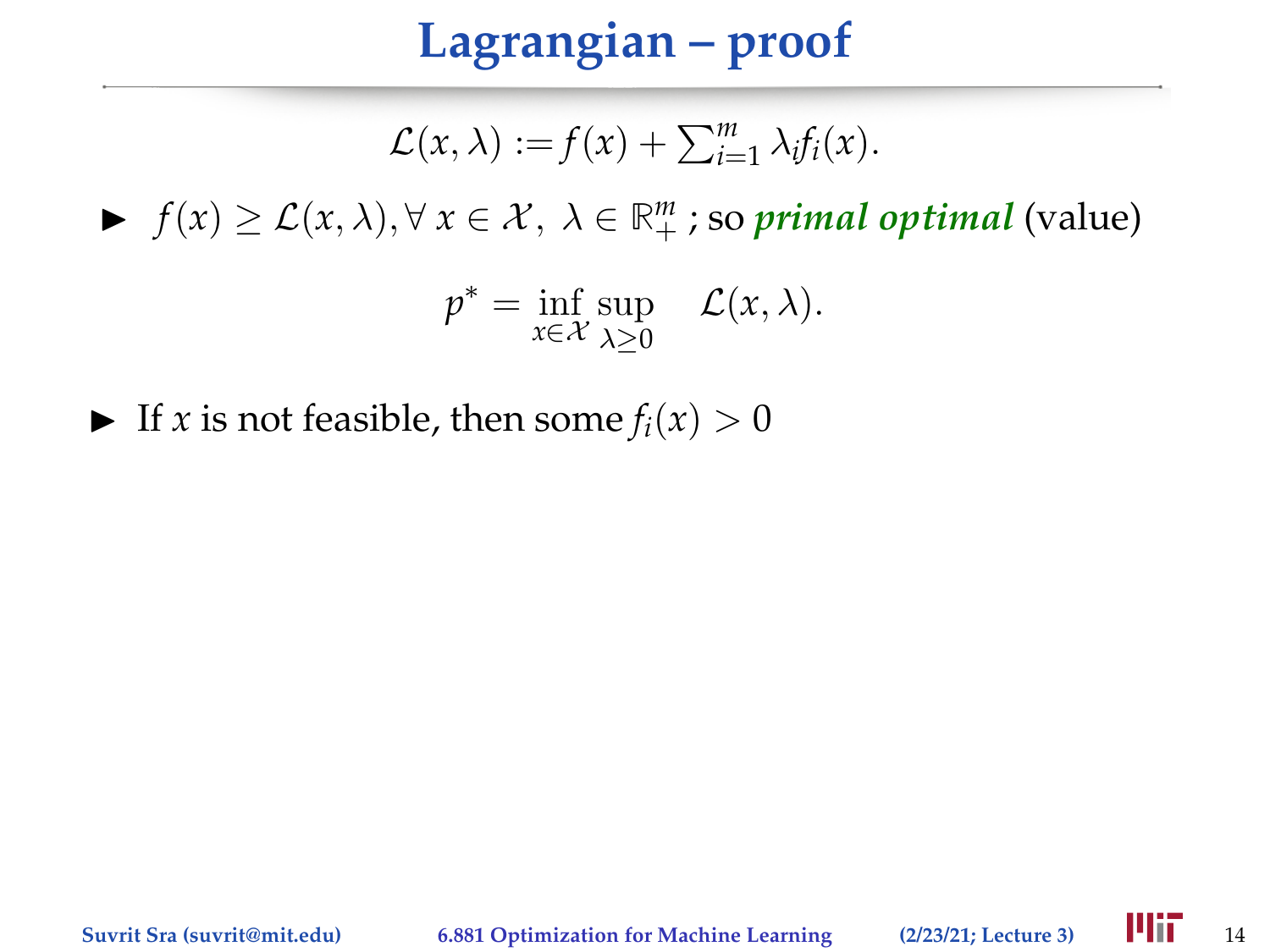## **Lagrangian – proof**

$$
\mathcal{L}(x,\lambda) := f(x) + \sum_{i=1}^m \lambda_i f_i(x).
$$

 $\blacktriangleright$  *f*(*x*) ≥ *L*(*x*, *λ*), ∀ *x* ∈ *X*, *λ* ∈  $\mathbb{R}^m_+$ ; so *primal optimal* (value)

$$
p^* = \inf_{x \in \mathcal{X}} \sup_{\lambda \ge 0} \quad \mathcal{L}(x, \lambda).
$$

- If *x* is not feasible, then some  $f_i(x) > 0$
- In this case, inner sup is  $+\infty$ , so claim true by definition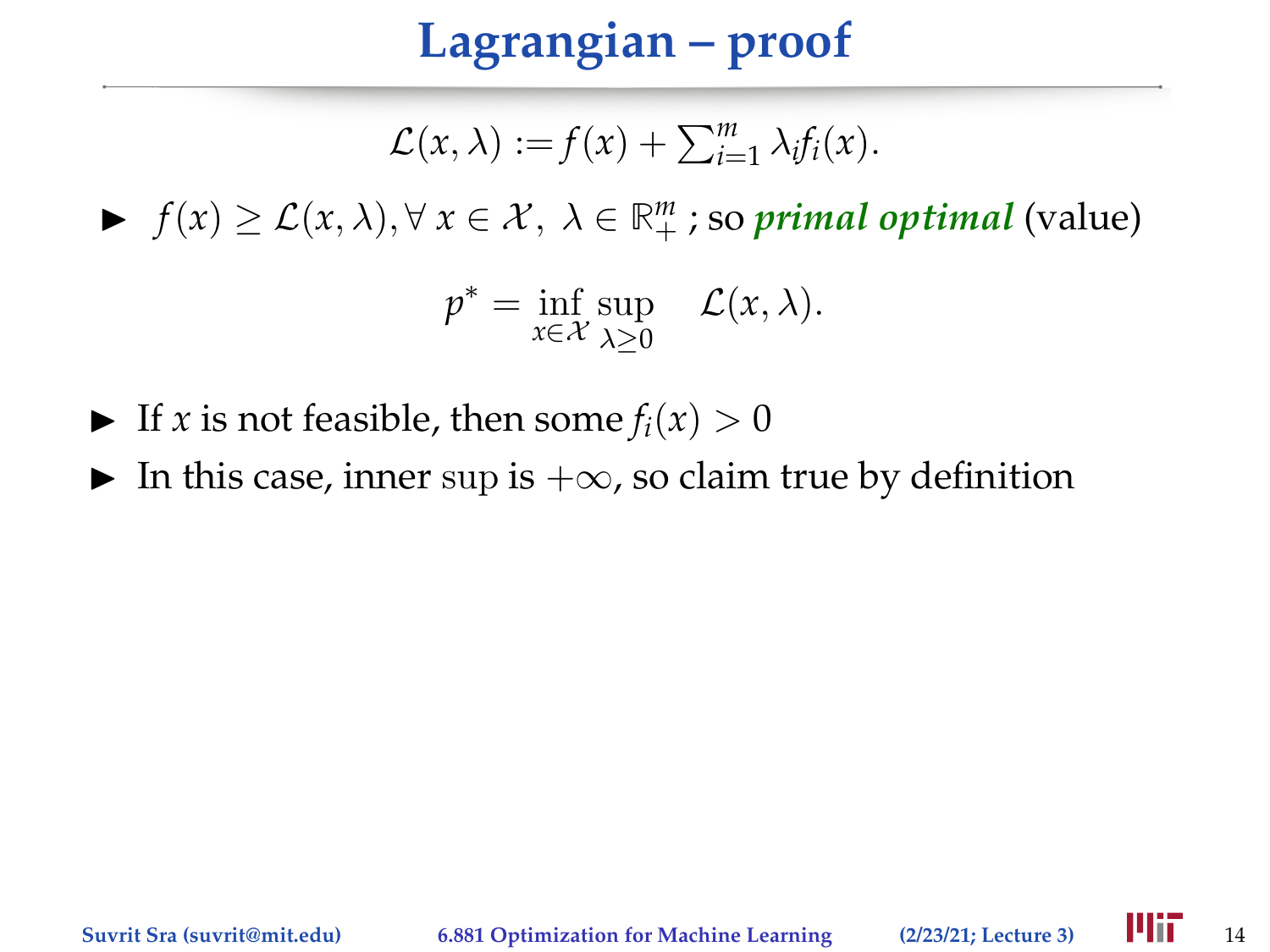## **Lagrangian – proof**

$$
\mathcal{L}(x,\lambda) := f(x) + \sum_{i=1}^m \lambda_i f_i(x).
$$

 $\blacktriangleright$  *f*(*x*) ≥ *L*(*x*, *λ*), ∀ *x* ∈ *X*, *λ* ∈  $\mathbb{R}^m_+$ ; so *primal optimal* (value)

$$
p^* = \inf_{x \in \mathcal{X}} \sup_{\lambda \ge 0} \quad \mathcal{L}(x, \lambda).
$$

- If *x* is not feasible, then some  $f_i(x) > 0$
- In this case, inner sup is  $+\infty$ , so claim true by definition
- If *x* is feasible, each  $f_i(x) \le 0$ , so  $\sup_{\lambda} \sum_i \lambda_i f_i(x) = 0$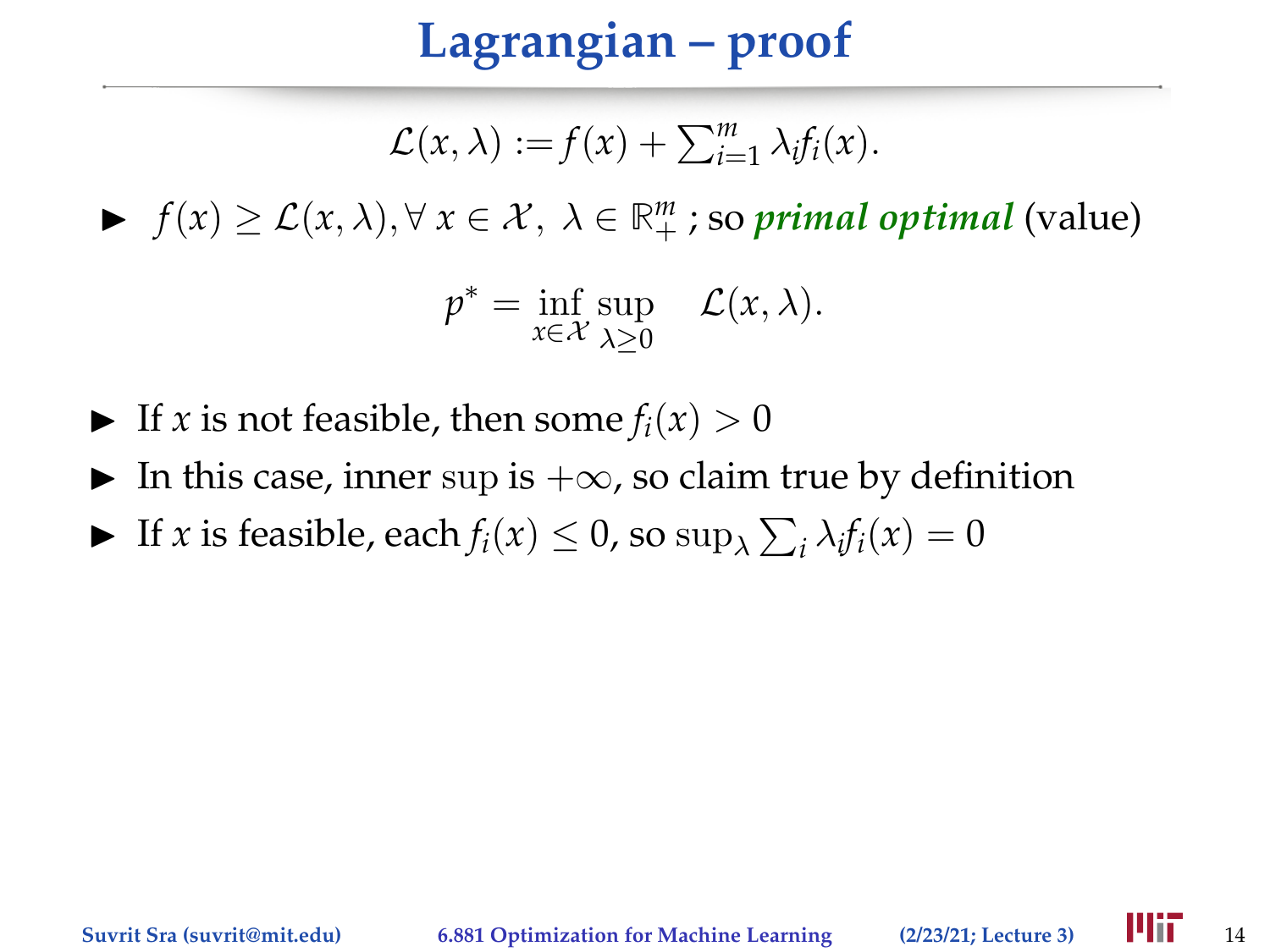#### **Dual value**

 $\mathcal{L}(x, \lambda) := f(x) + \sum_{i=1}^{m} \lambda_i f_i(x).$ **Primal value** ∈ [−∞, +∞]  $p^* = \inf_{x \in \mathcal{X}} \sup_{\lambda > 0}$  $\lambda \geq 0$  $\mathcal{L}(x,\lambda)$ .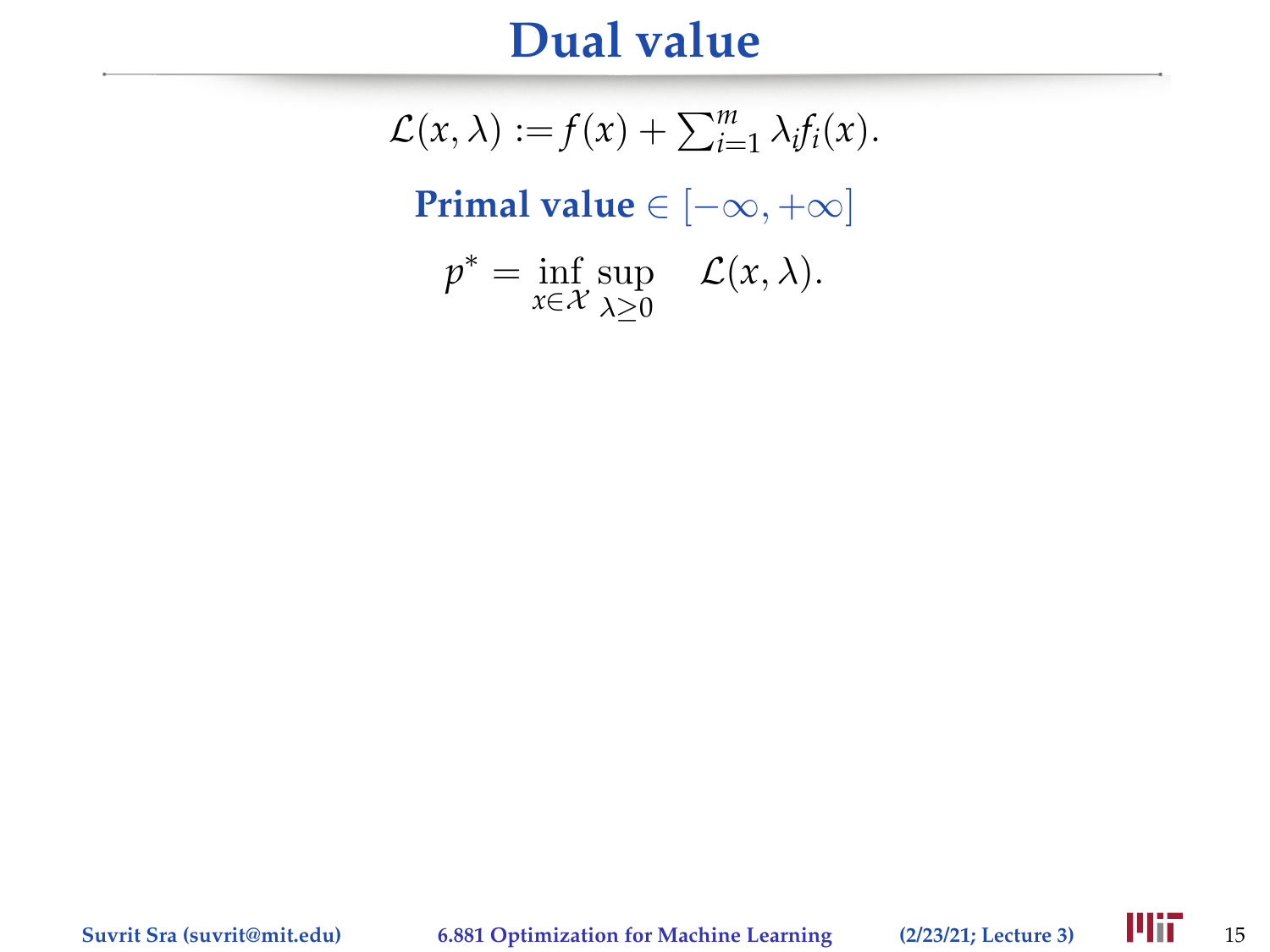#### **Dual value**

 $\mathcal{L}(x, \lambda) := f(x) + \sum_{i=1}^{m} \lambda_i f_i(x).$ **Primal value** ∈ [−∞, +∞]  $p^* = \inf_{x \in \mathcal{X}} \sup_{\lambda > 0}$  $\lambda \geq 0$  $\mathcal{L}(x,\lambda)$ .

**Dual value** ∈  $[-\infty, +\infty]$ 

$$
d^* = \sup_{\lambda \geq 0} \inf_{x \in \mathcal{X}} \quad \mathcal{L}(x, \lambda).
$$

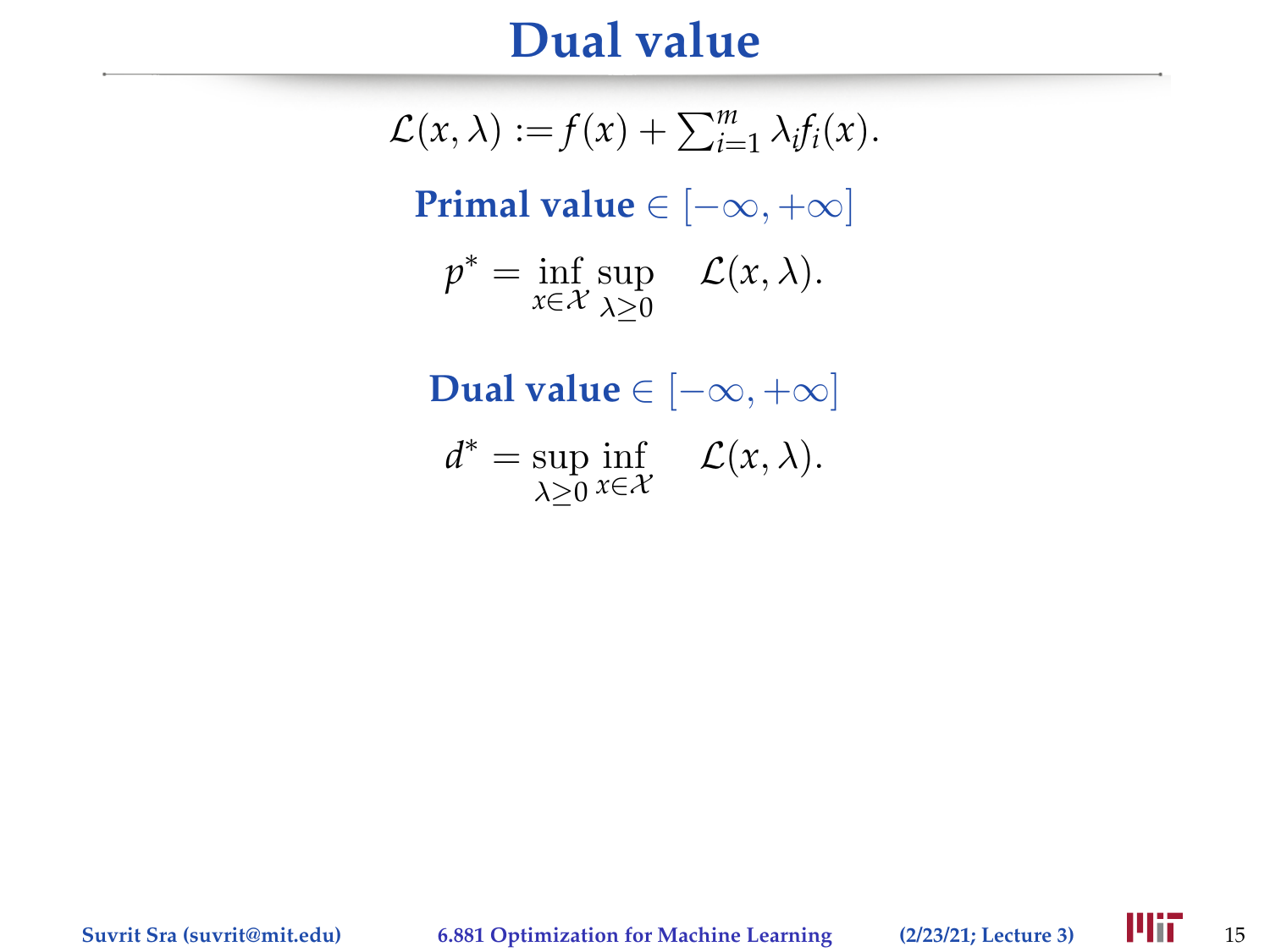#### **Dual value**

 $\mathcal{L}(x, \lambda) := f(x) + \sum_{i=1}^{m} \lambda_i f_i(x).$ **Primal value** ∈ [−∞, +∞]  $p^* = \inf_{x \in \mathcal{X}} \sup_{\lambda > 0}$  $\lambda \geq 0$  $\mathcal{L}(x,\lambda)$ .

**Dual value** ∈ [−∞, +∞]

$$
d^* = \sup_{\lambda \geq 0} \inf_{x \in \mathcal{X}} \quad \mathcal{L}(x, \lambda).
$$

**Dual function**

$$
g(\lambda) := \inf_{x \in \mathcal{X}} \mathcal{L}(x, \lambda).
$$

Observe that  $g(\lambda)$  is always concave!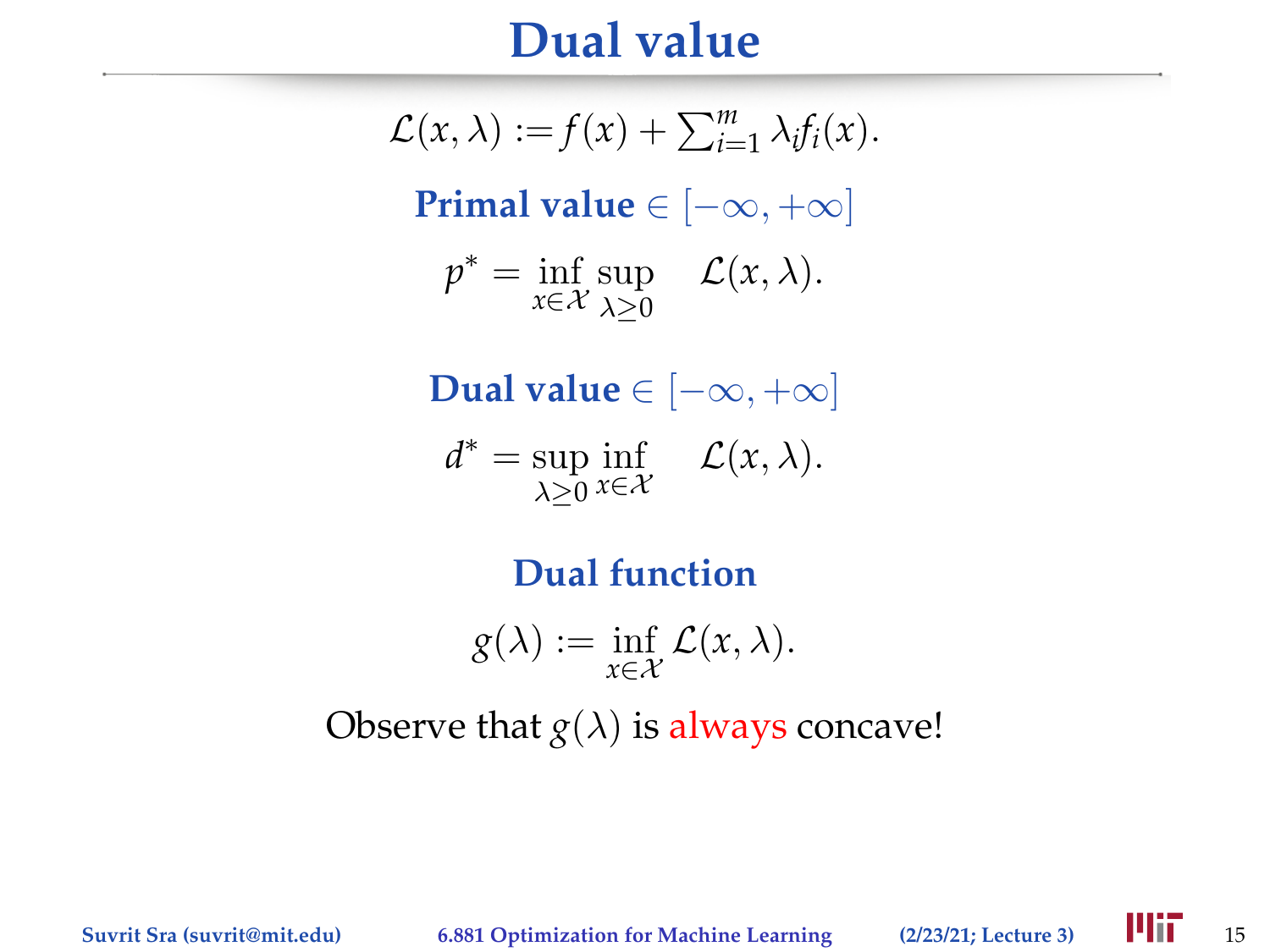## **Weak duality theorem**

**Theorem.** (Weak duality).  $p^* \geq d^*$ . (i.e., WD always holds)

Proof:

 $1. f(x') \geq \mathcal{L}(x', \lambda) \quad \forall x' \in \mathcal{X}$ 

2. Thus, for any  $x \in \mathcal{X}$ , we have  $f(x) \ge \inf_{x'} \mathcal{L}(x', \lambda) = g(\lambda)$ 

3. Now minimize over *x* on lhs to obtain

 $\forall \lambda \in \mathbb{R}^m_+$   $p^* \geq g(\lambda).$ 

4. Thus, taking sup over  $\lambda \in \mathbb{R}^m_+$  we obtain  $p^* \geq d^*$ .

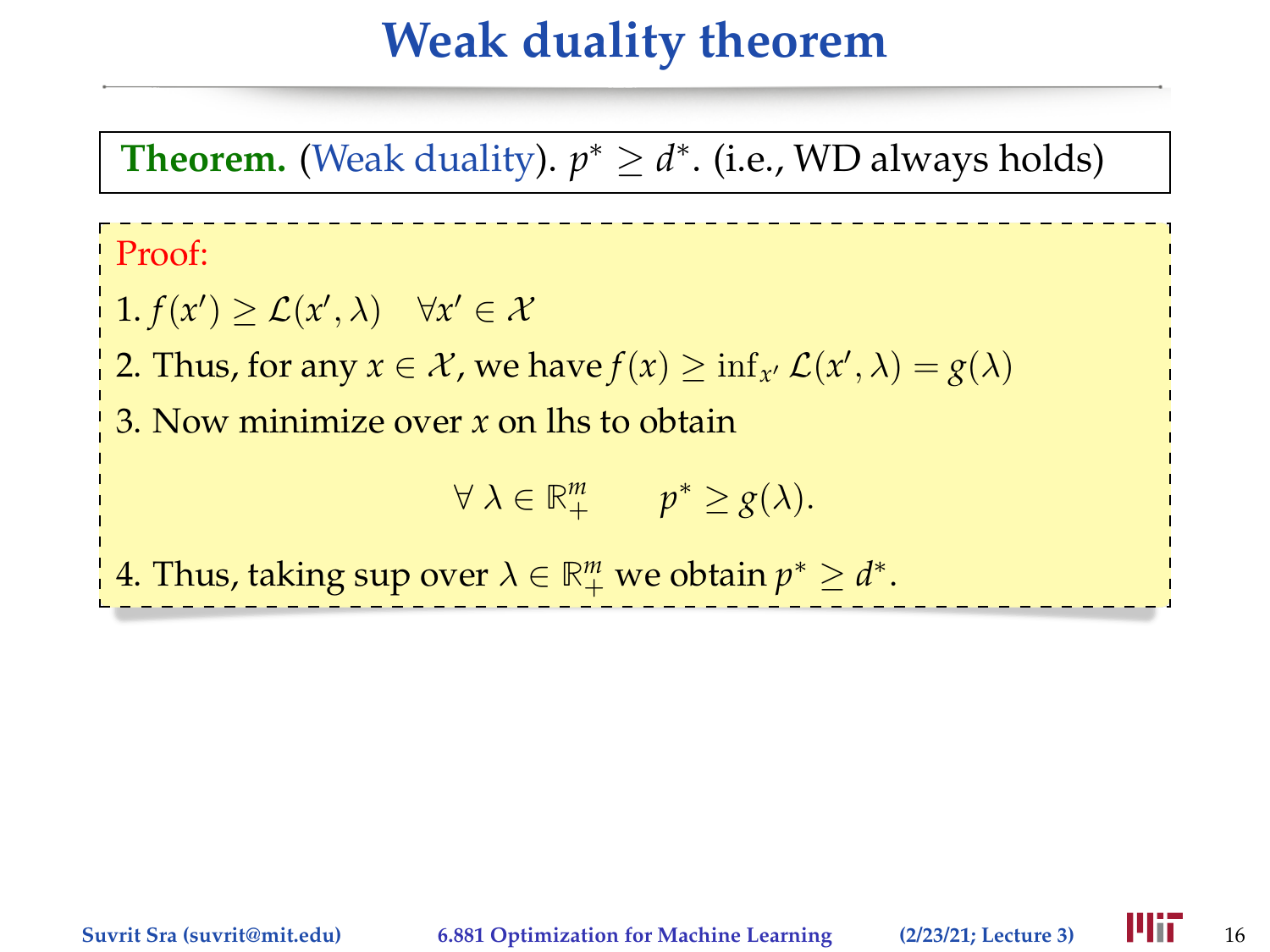#### **Lagrangians - Exercise**

min 
$$
f(x)
$$
  
s.t.  $f_i(x) \le 0$ ,  $i = 1,..., m$ ,  
 $h_i(x) = 0$ ,  $i = 1,..., p$ .

**Exercise:** Show that we get the Lagrangian dual

$$
g: \mathbb{R}^m_+ \times \mathbb{R}^p : (\lambda, \nu) \mapsto \inf_{x} \quad \mathcal{L}(x, \lambda, \nu),
$$

Lagrange variable  $\nu$  corresponds to the equality constraints. **Exercise:** Prove that  $p^* \ge \sup_{\lambda \ge 0, \nu \in \mathbb{R}^p} g(\lambda, \nu) = d^*$ .

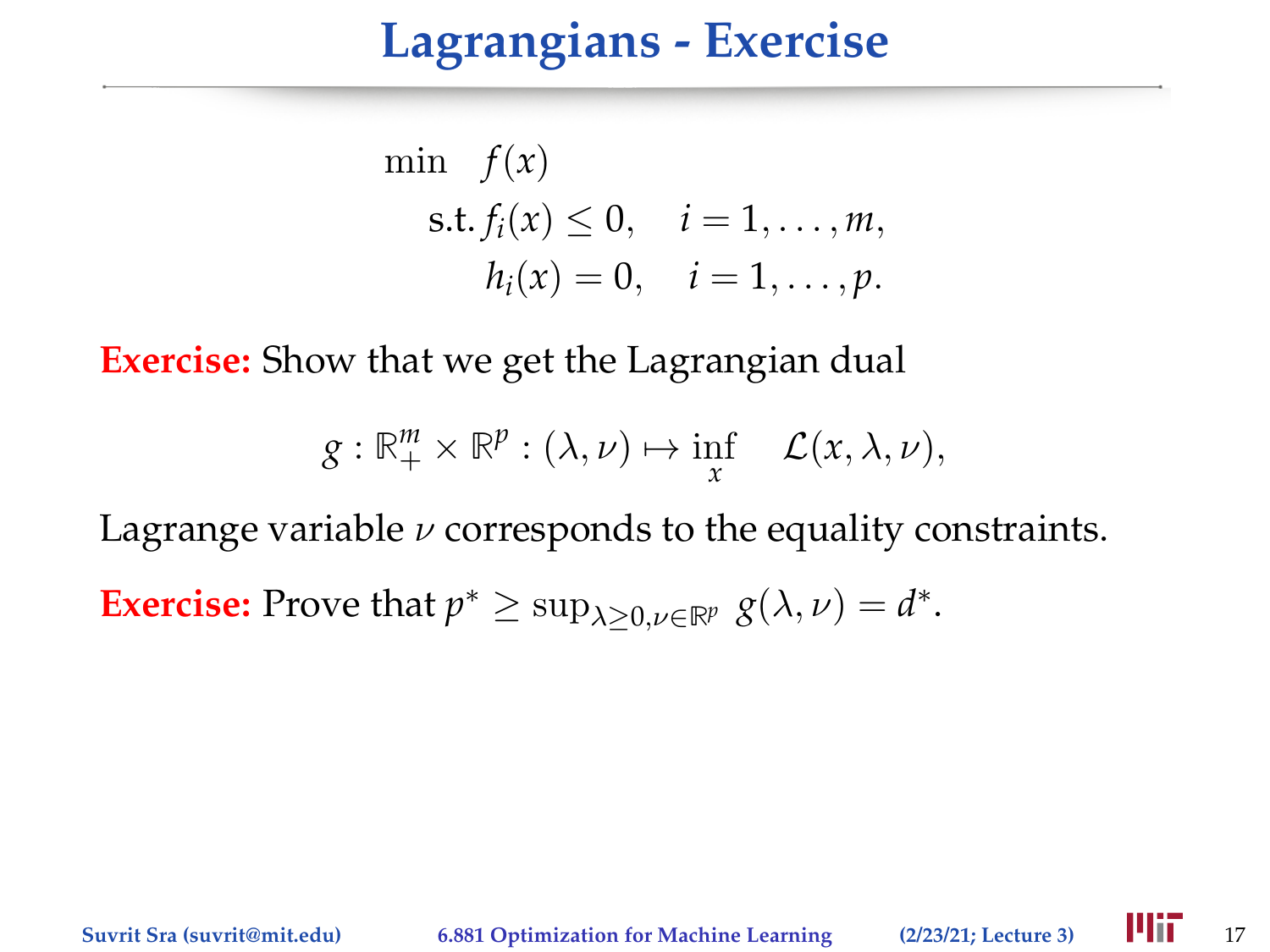## **Exercises: Some duals**

Derive Lagrangian duals for the following problems

- Example 1 Least-norm solution of linear equations:  $\min x^T x$  s.t.  $Ax = b$
- $\triangleright$  Dual of an LP
- $\blacktriangleright$  Dual of an SOCP
- $\blacktriangleright$  Dual of an SDP
- $\triangleright$  Study example (5.7) in BV (binary QP)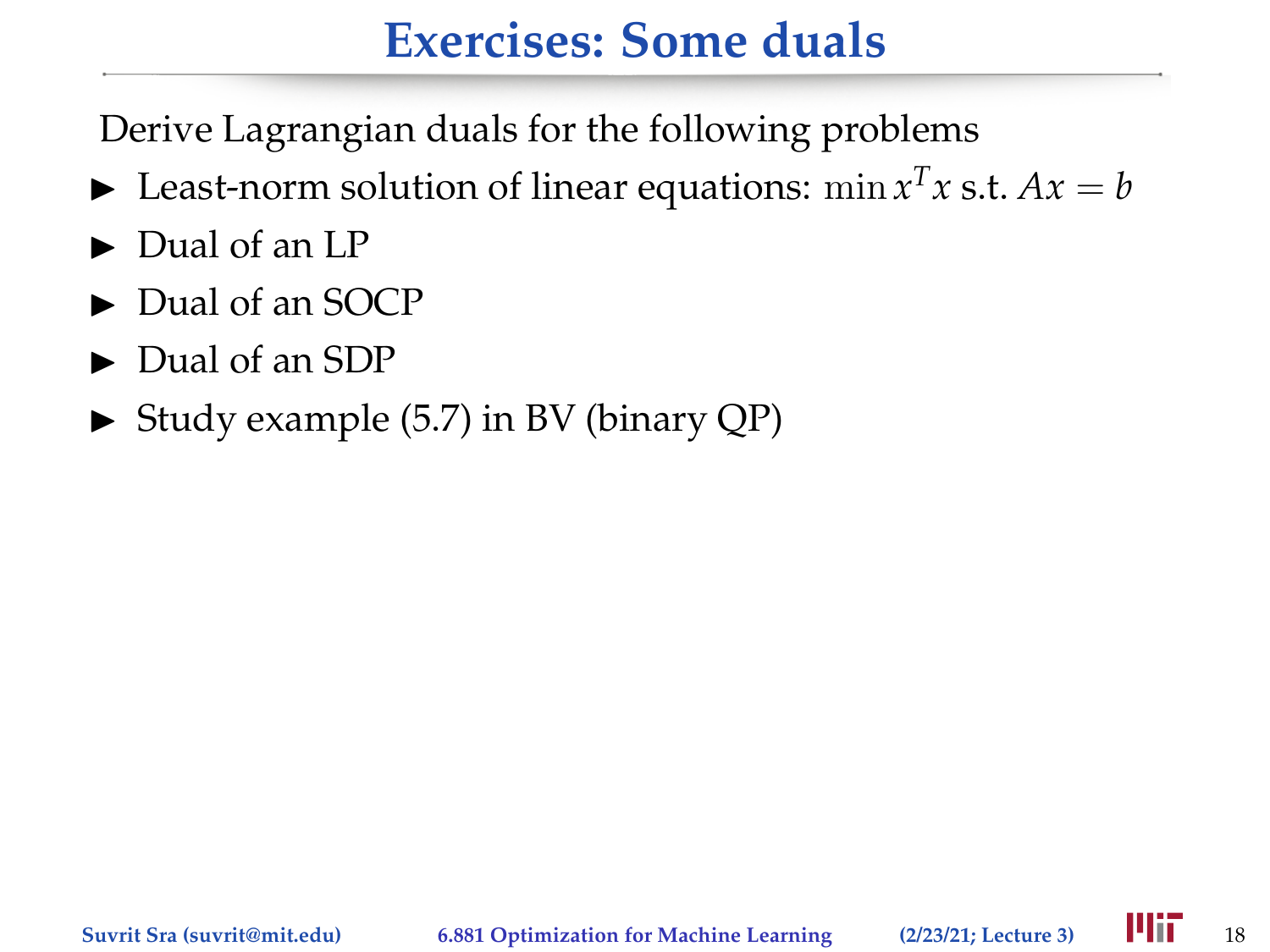# **Strong duality**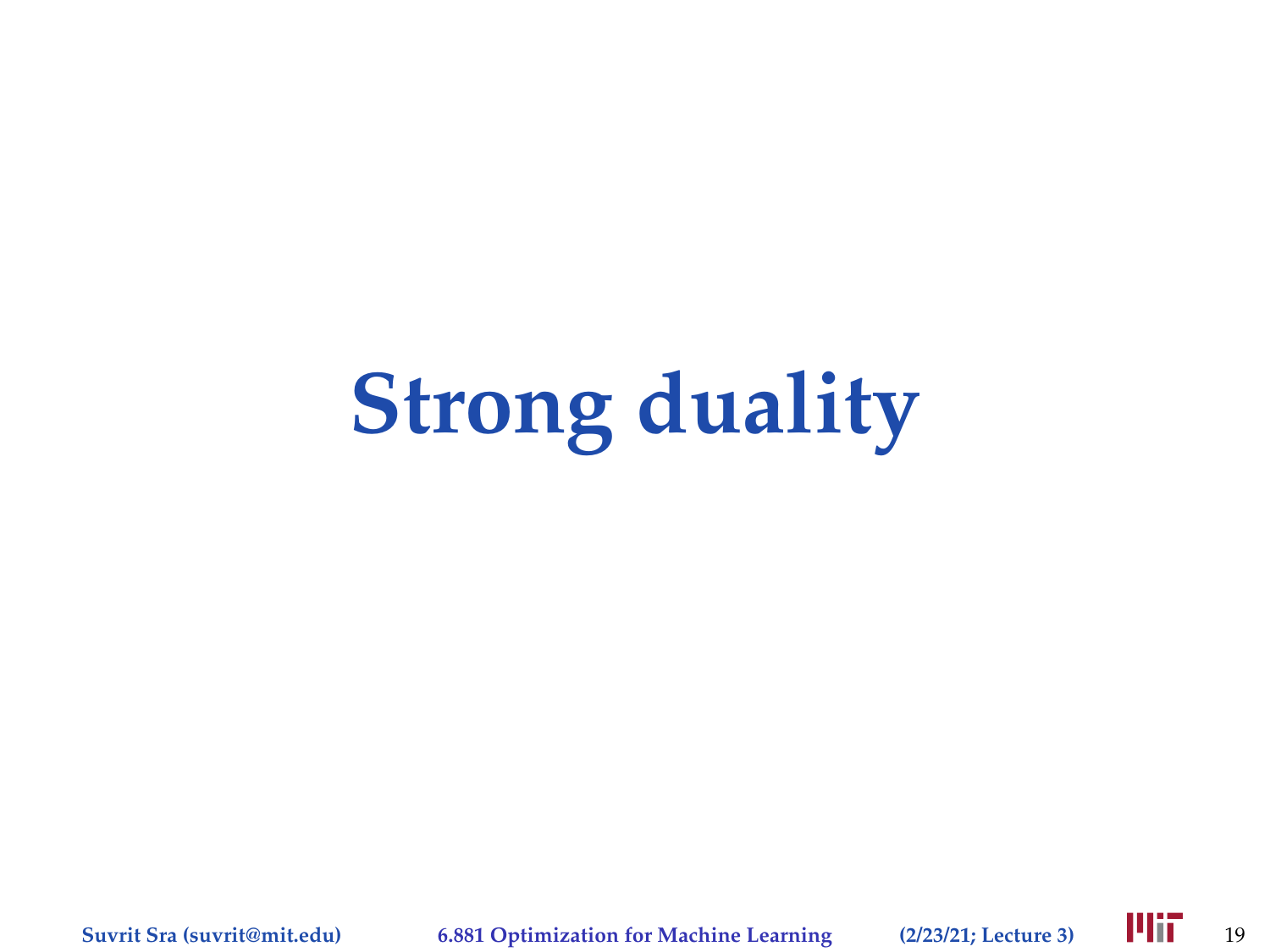$$
p^* - d^*
$$

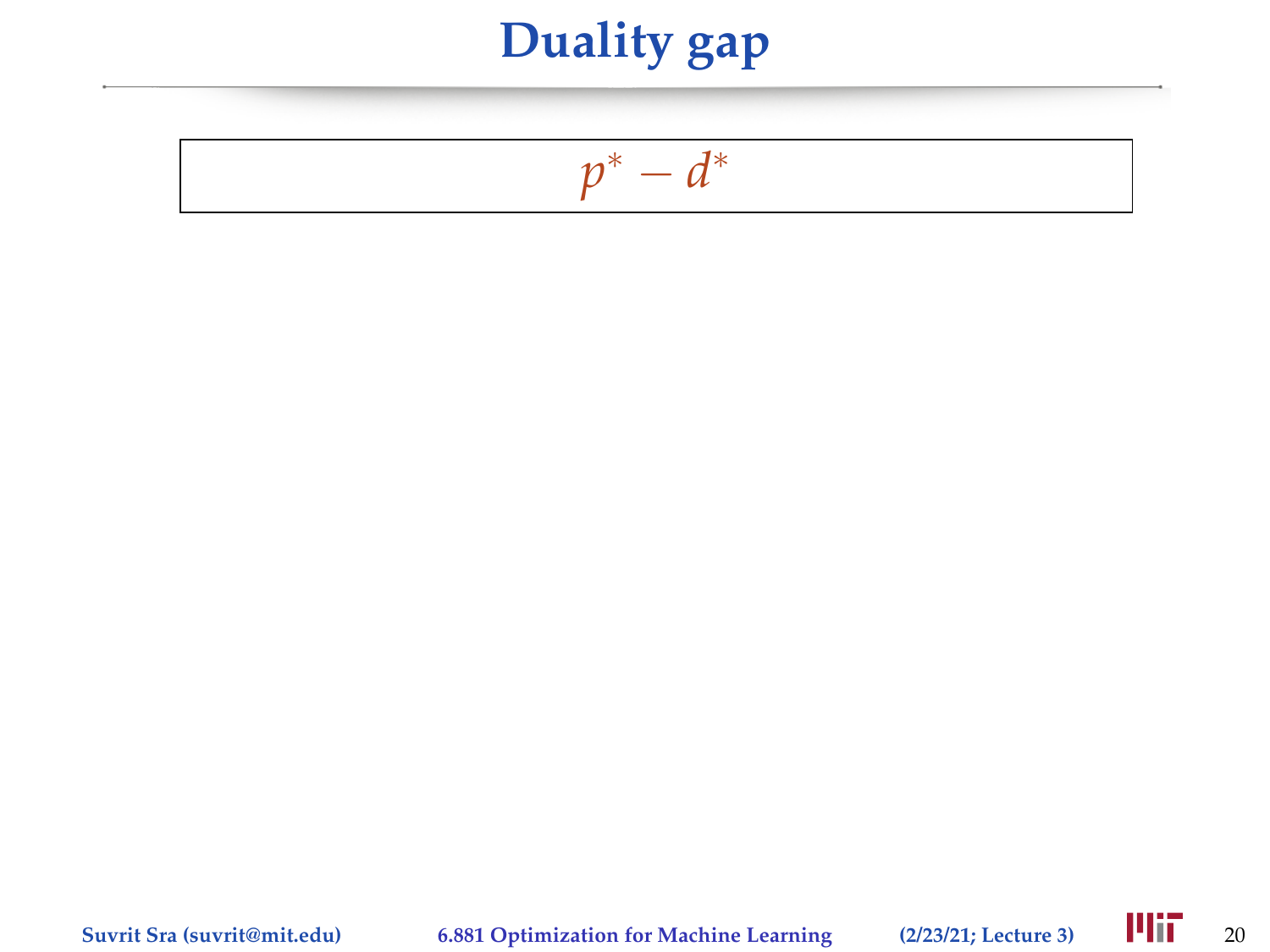$$
p^* - d^*
$$

*Strong duality* holds if duality gap is zero:  $p^* = d^*$ 

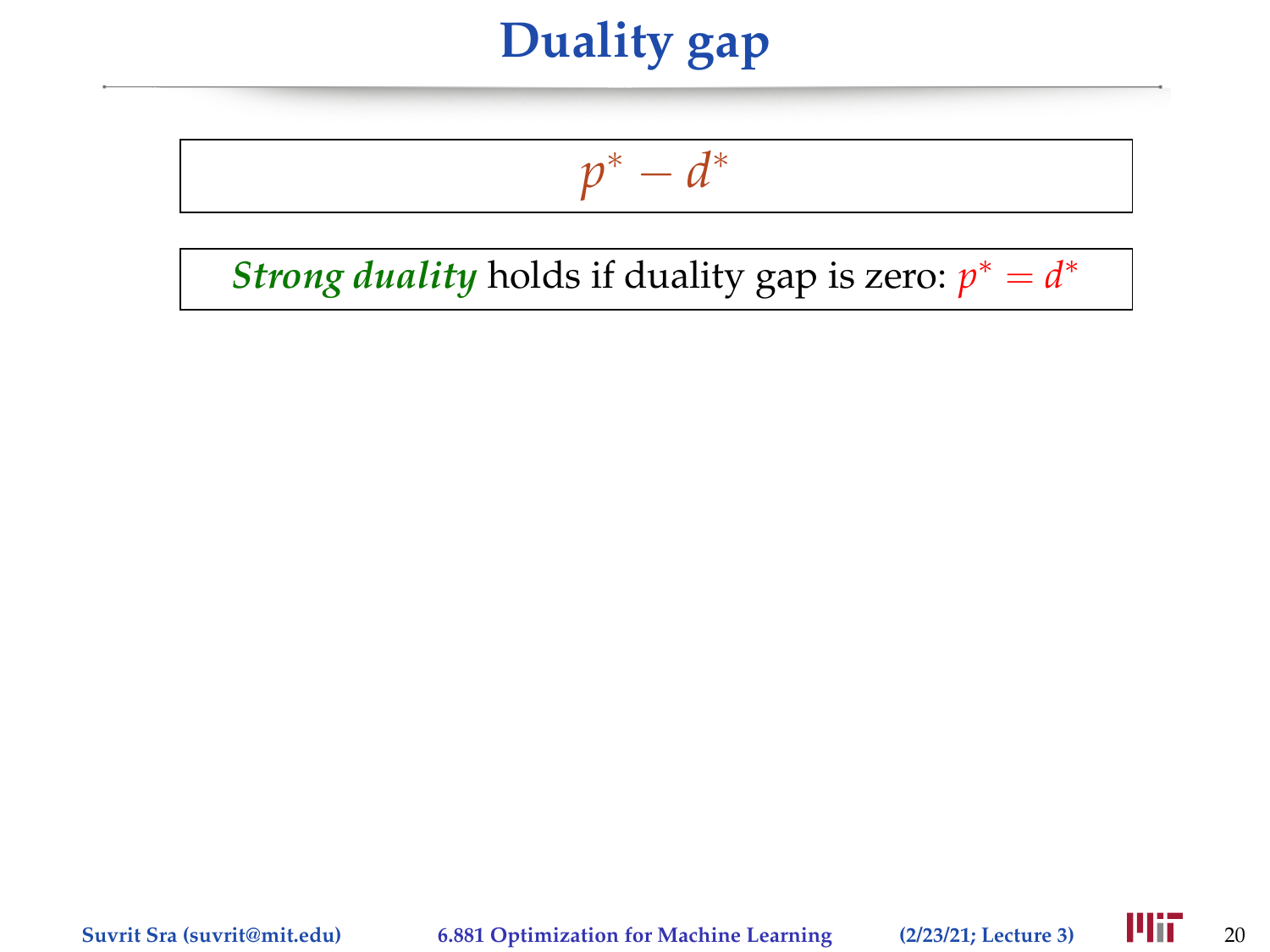$$
p^* - d^*
$$

*Strong duality* holds if duality gap is zero:  $p^* = d^*$ 

Several **sufficient** conditions known!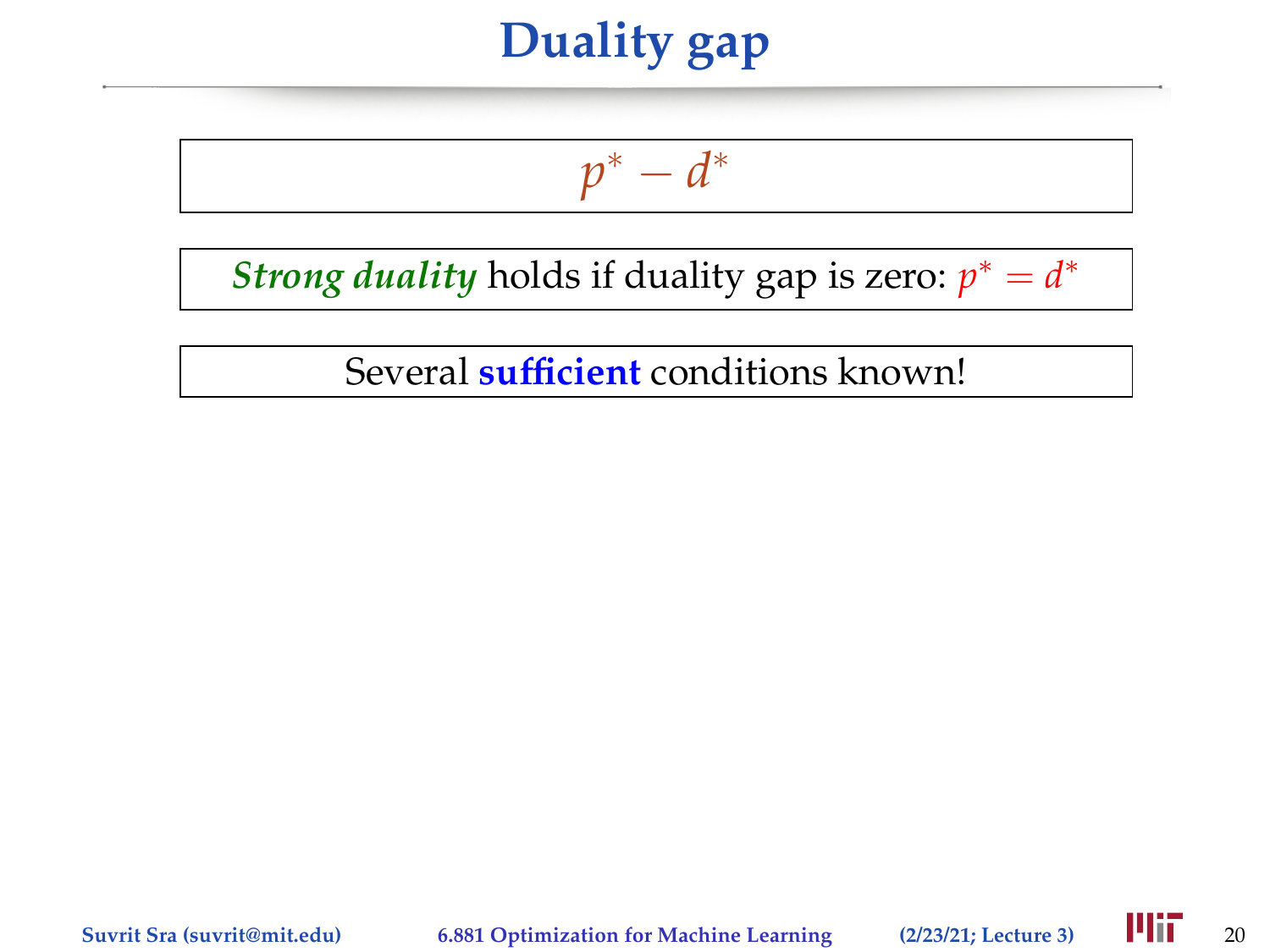$$
p^* - d^*
$$

*Strong duality* holds if duality gap is zero:  $p^* = d^*$ 

Several **sufficient** conditions known!

"Easy" necessary and sufficient conditions: unknown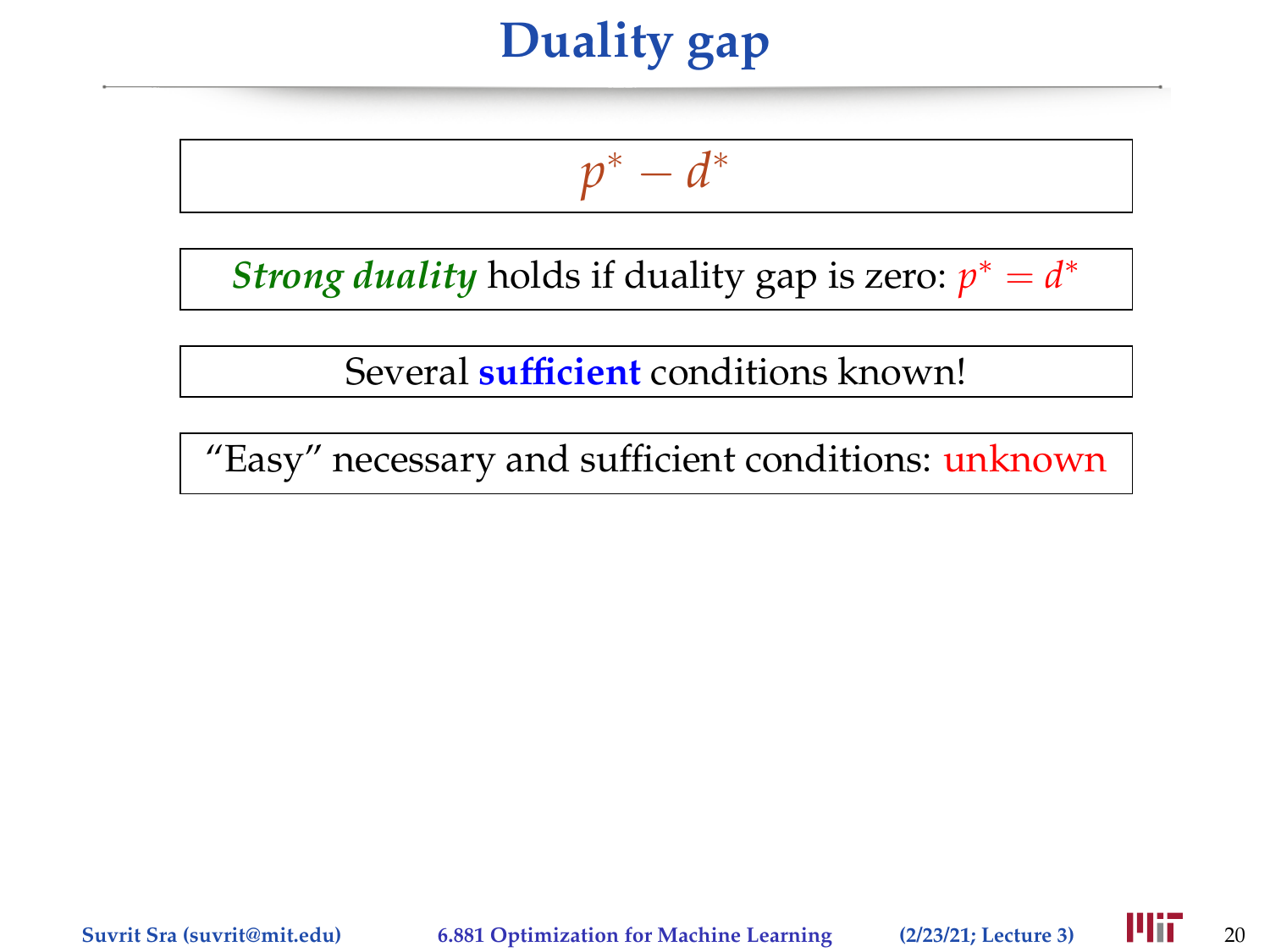## **Abstract duality gap theorem**?

**Theorem.** Let  $v : \mathbb{R}^m \to \mathbb{R}$  be the *primal value function*  $v(u) := \inf \{ f(x) | f_i(x) \leq u_i, \ 1 \leq i \leq m \}.$ The following relations hold: 1  $p^* = v(0)$  $\overline{v}^*(-\lambda) = \begin{cases} -g(\lambda) & \lambda \geq 0 \end{cases}$  $+\infty$  otherwise. 3  $d^* = v^{**}(0)$ 

#### So if  $v(0) = v^{**}(0)$  we have strong duality

Remark: Conditions such as Slater's ensure  $\partial v(0) \neq \emptyset$ , which ensures *v* is finite and lsc at 0, whereby  $v(0) = v^{**}(0)$  holds.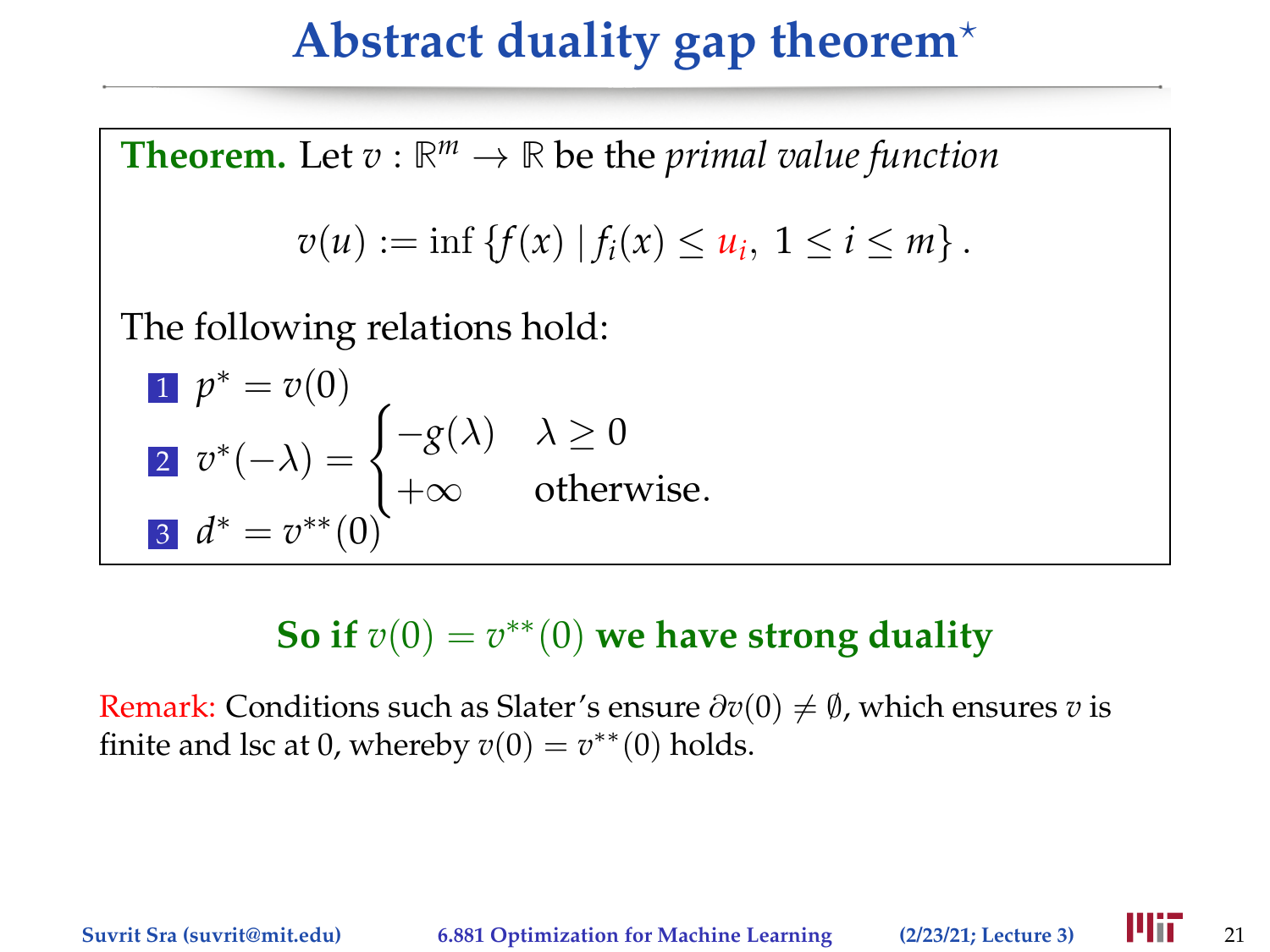#### **Slater's sufficient conditions**

$$
\min f(x)
$$
  
s.t.  $f_i(x) \le 0$ ,  $1 \le i \le m$ ,  
 $Ax = b$ .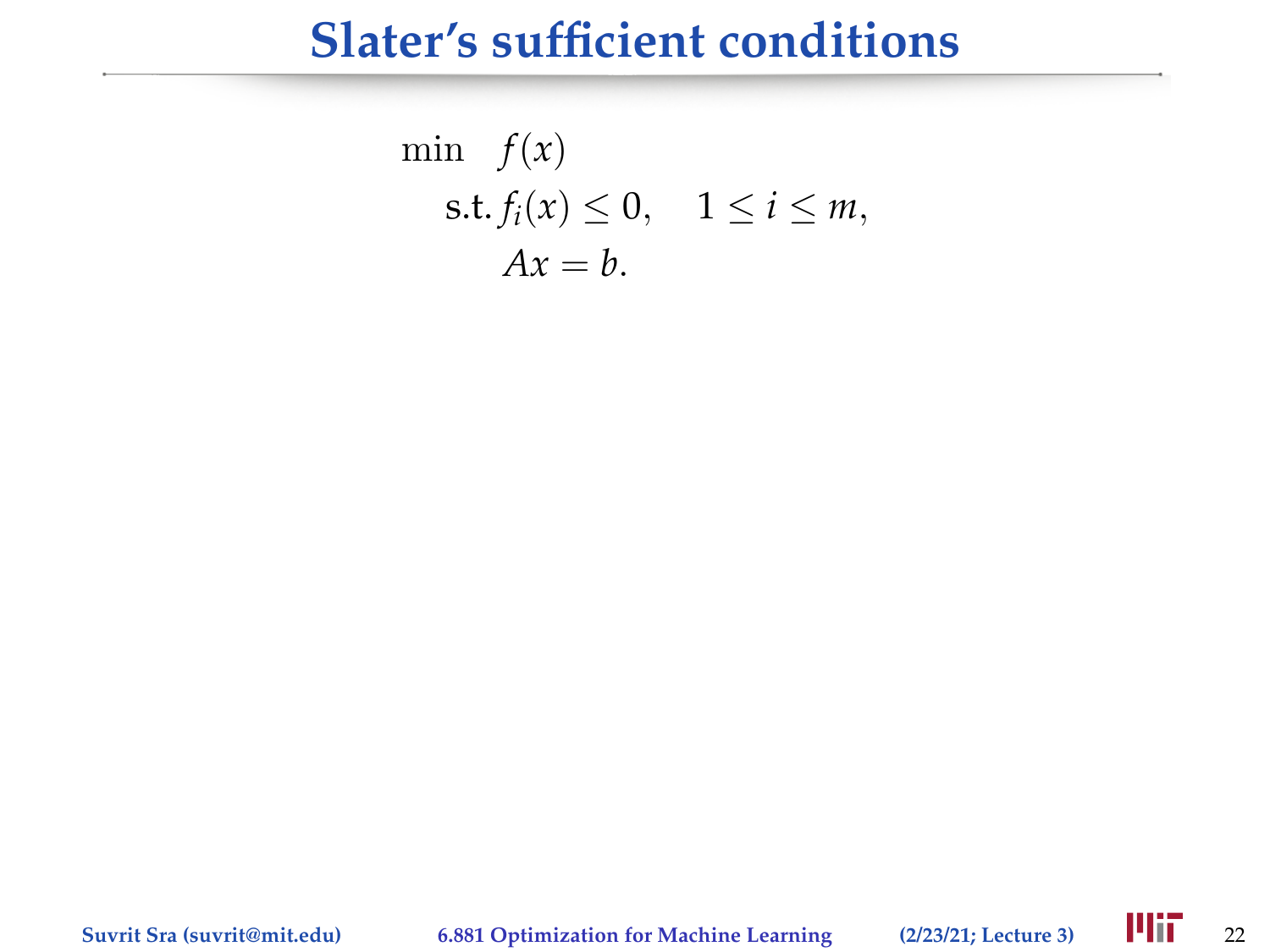#### **Slater's sufficient conditions**

$$
\min f(x)
$$
  
s.t.  $f_i(x) \le 0$ ,  $1 \le i \le m$ ,  
 $Ax = b$ .

**Constraint qualification:** There exists  $x \in \text{ri } \mathcal{X}$  s.t.

$$
f_i(x) < 0, \qquad Ax = b.
$$

In words: there is a **strictly feasible** point.

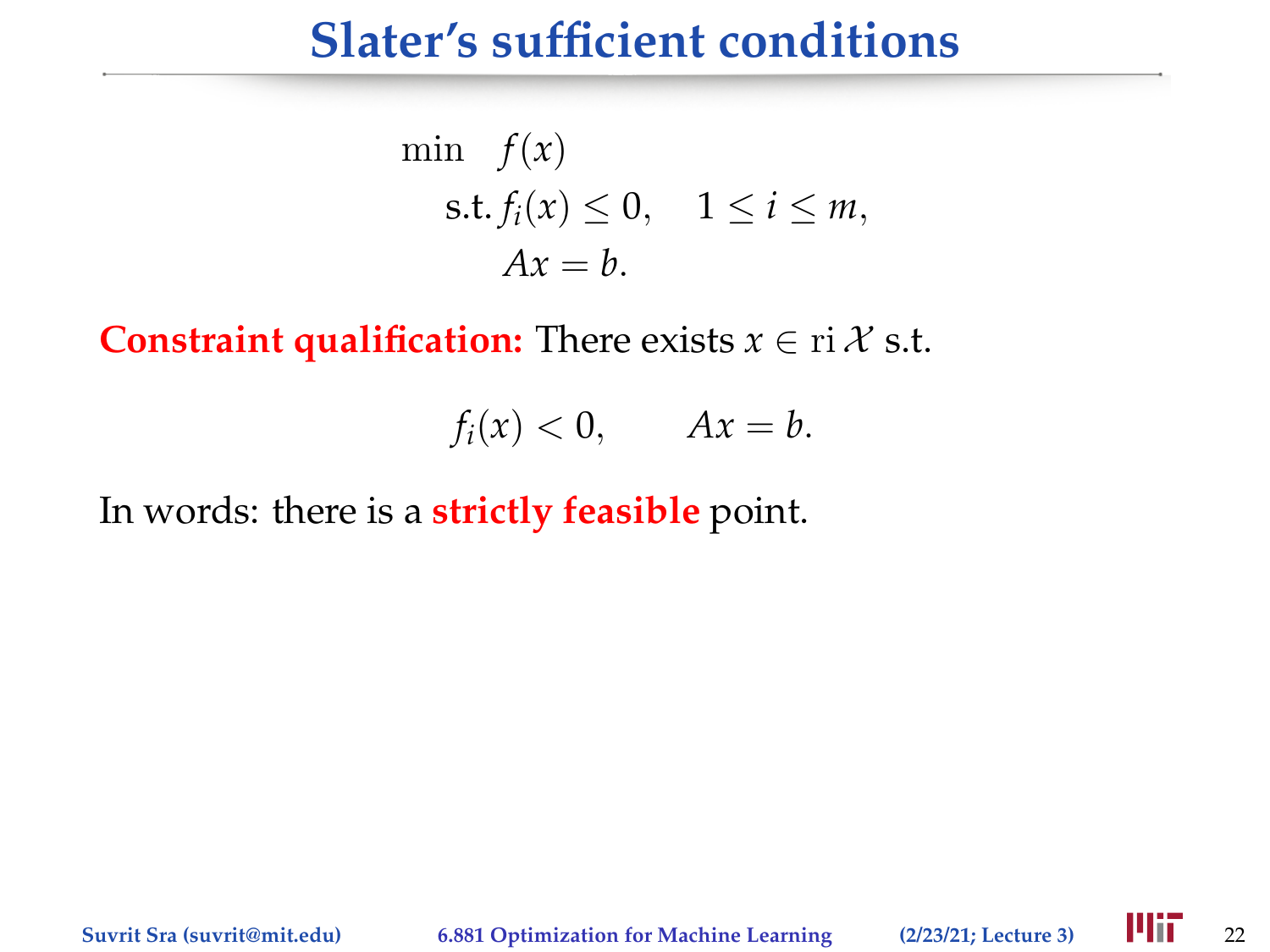#### **Slater's sufficient conditions**

$$
\begin{aligned}\n\min \quad & f(x) \\
\text{s.t.} & f_i(x) \le 0, \quad 1 \le i \le m, \\
& Ax = b.\n\end{aligned}
$$

**Constraint qualification:** There exists  $x \in \text{ri } \mathcal{X}$  s.t.

$$
f_i(x) < 0, \qquad Ax = b.
$$

In words: there is a **strictly feasible** point.

**Theorem.** Let the primal problem be convex. If there is a point that is *strictly feasible* for the non-affine constraints (merely feasible for affine), then strong duality holds. Moreover, in this case, the dual optimal is attained (i.e.,  $\partial v(0) \neq \emptyset$ ).

**See** BV §5.3.2 for a proof; (above, *v* is the primal value function)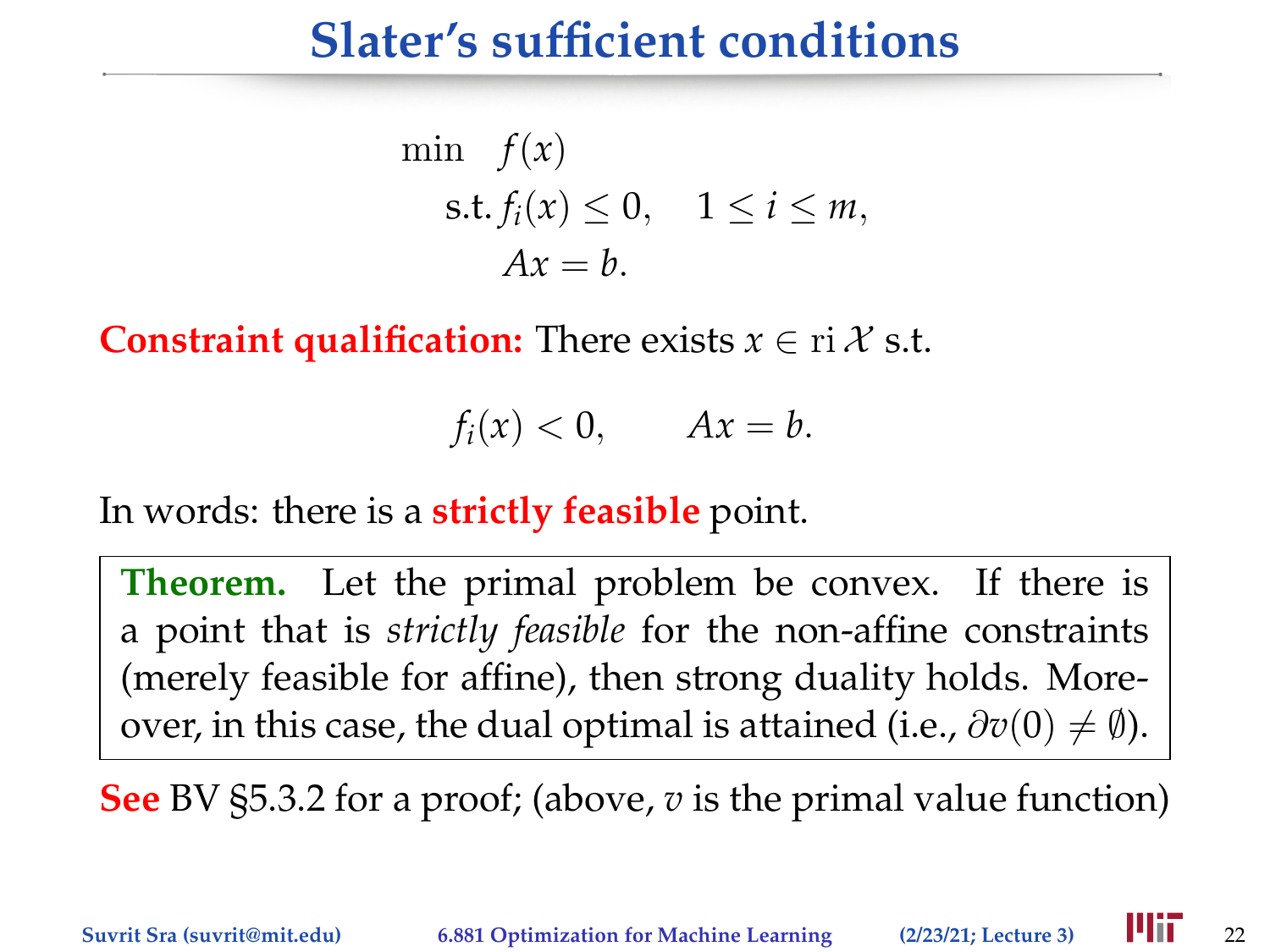$$
\min_{x,y} e^{-x} \quad x^2/y \le 0,
$$

over the domain  $\mathcal{X} = \{(x, y) | y > 0\}.$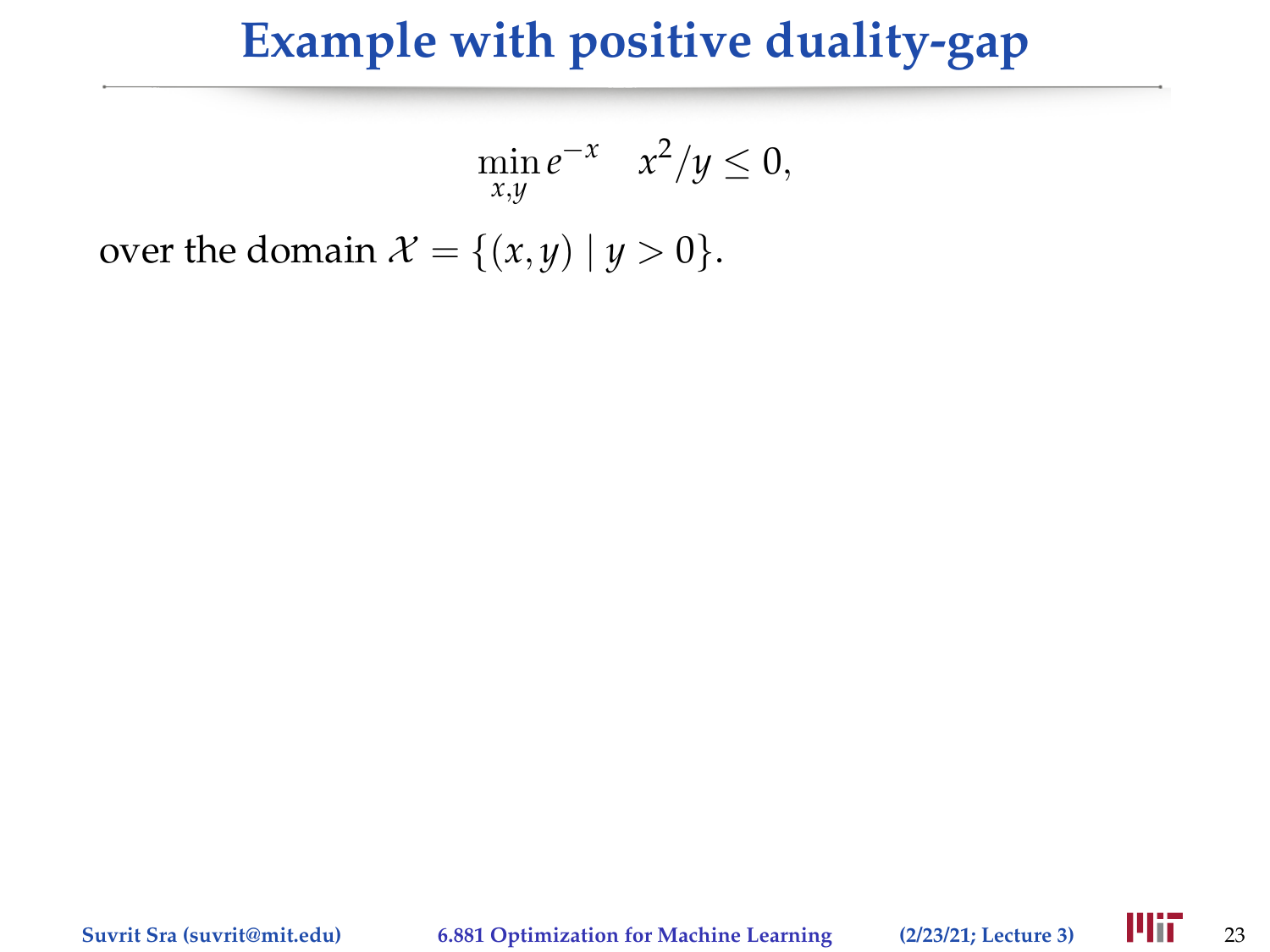$$
\min_{x,y} e^{-x} \quad x^2/y \le 0,
$$

over the domain  $\mathcal{X} = \{(x, y) | y > 0\}.$ Clearly, only feasible  $x = 0$ . So  $p^* = 1$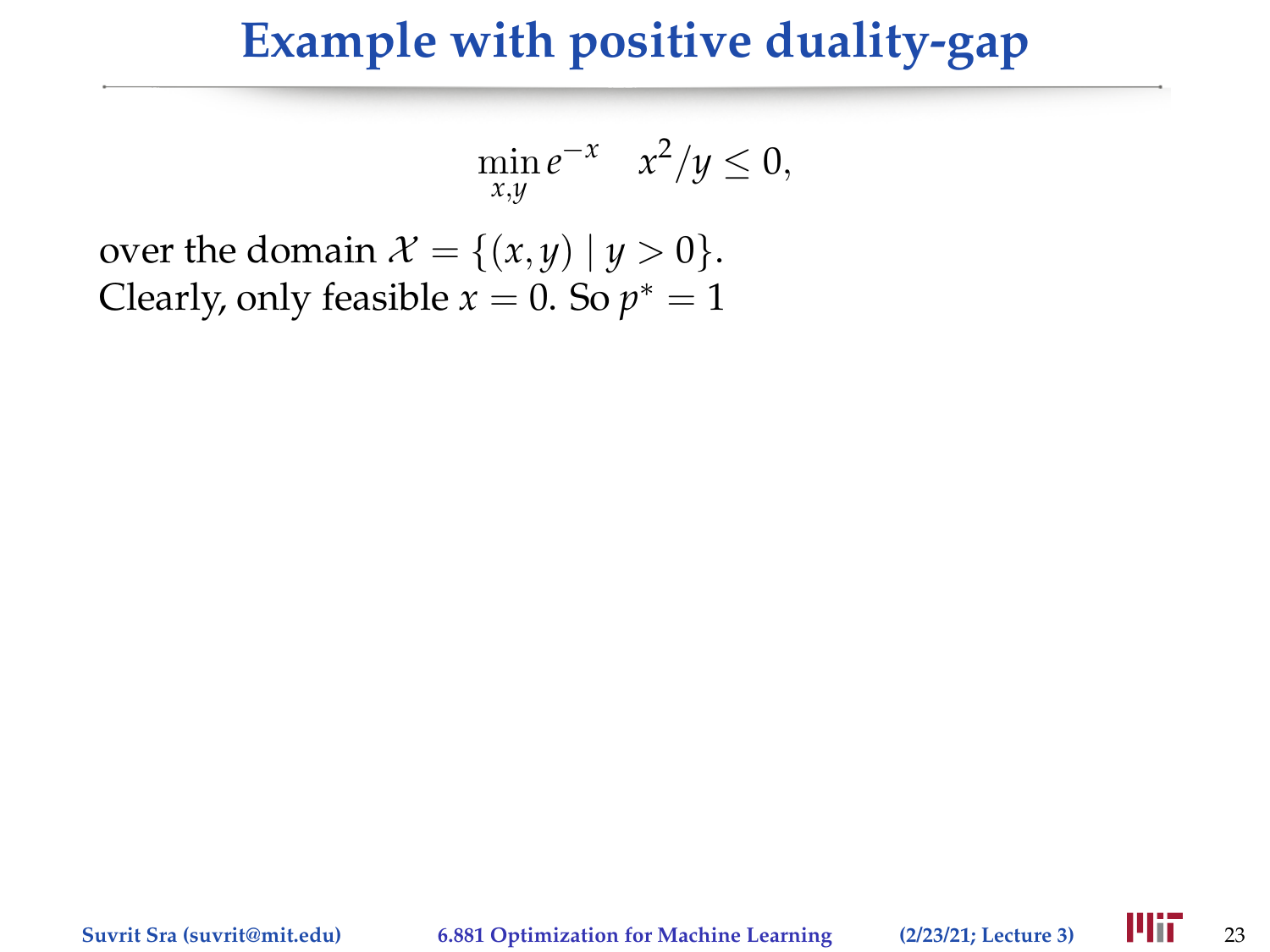$$
\min_{x,y} e^{-x} \quad x^2/y \le 0,
$$

over the domain  $\mathcal{X} = \{(x, y) | y > 0\}.$ Clearly, only feasible  $x = 0$ . So  $p^* = 1$ 

$$
\mathcal{L}(x, y, \lambda) = e^{-x} + \lambda x^2/y,
$$

so dual function is  $g(\lambda) = \inf_{x,y>0} e^{-x} + \lambda x^2 y =$  $\int 0 \lambda \geq 0$  $-\infty \quad \lambda < 0.$ 

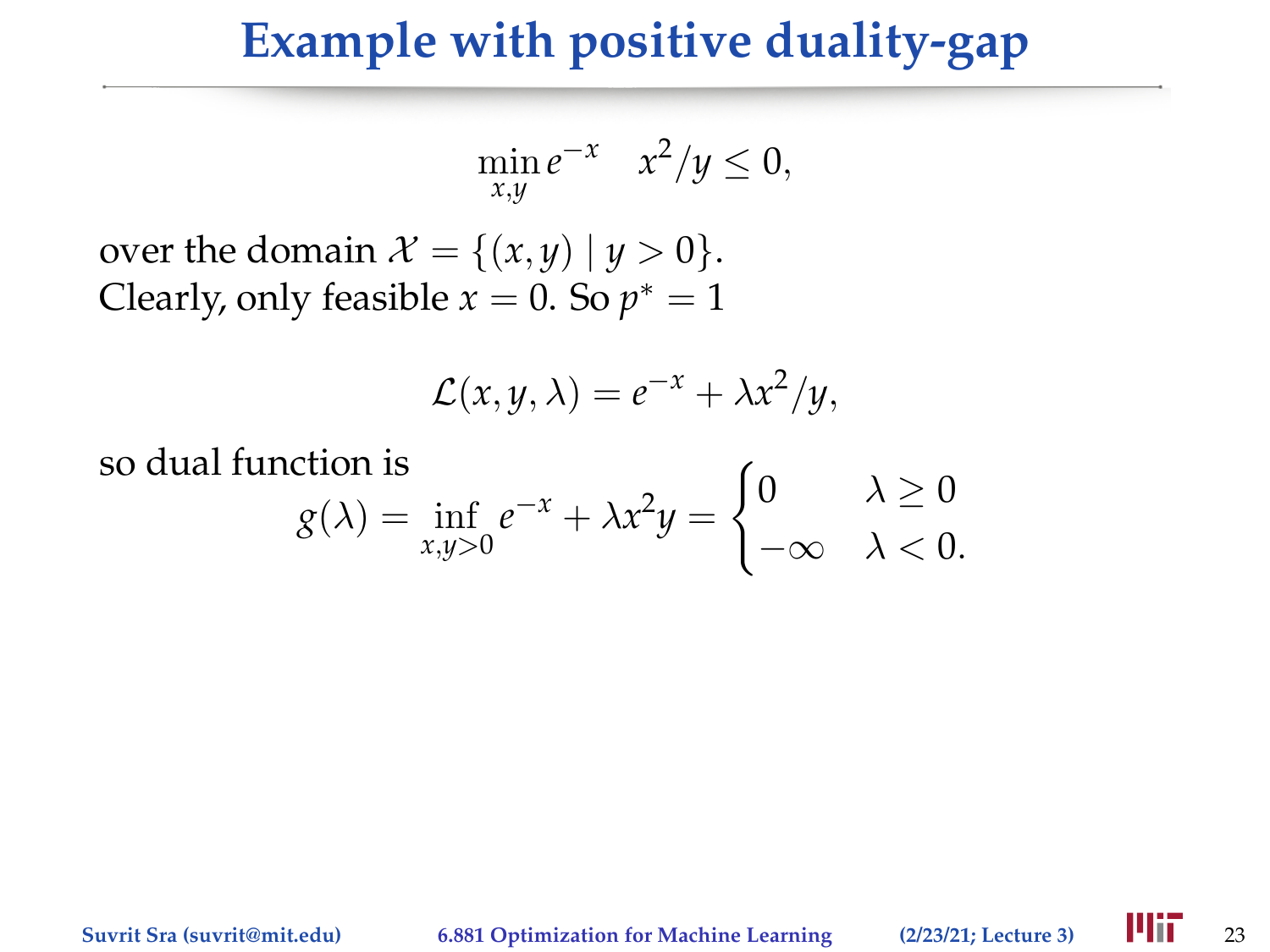$$
\min_{x,y} e^{-x} \quad x^2/y \le 0,
$$

over the domain  $\mathcal{X} = \{(x, y) | y > 0\}.$ Clearly, only feasible  $x = 0$ . So  $p^* = 1$ 

$$
\mathcal{L}(x, y, \lambda) = e^{-x} + \lambda x^2/y,
$$

so dual function is  $g(\lambda) = \inf_{x,y>0} e^{-x} + \lambda x^2 y =$  $\int 0 \lambda \geq 0$  $-\infty \quad \lambda < 0.$ 

**Dual problem**

$$
d^* = \max_{\lambda} 0 \qquad \text{s.t. } \lambda \ge 0.
$$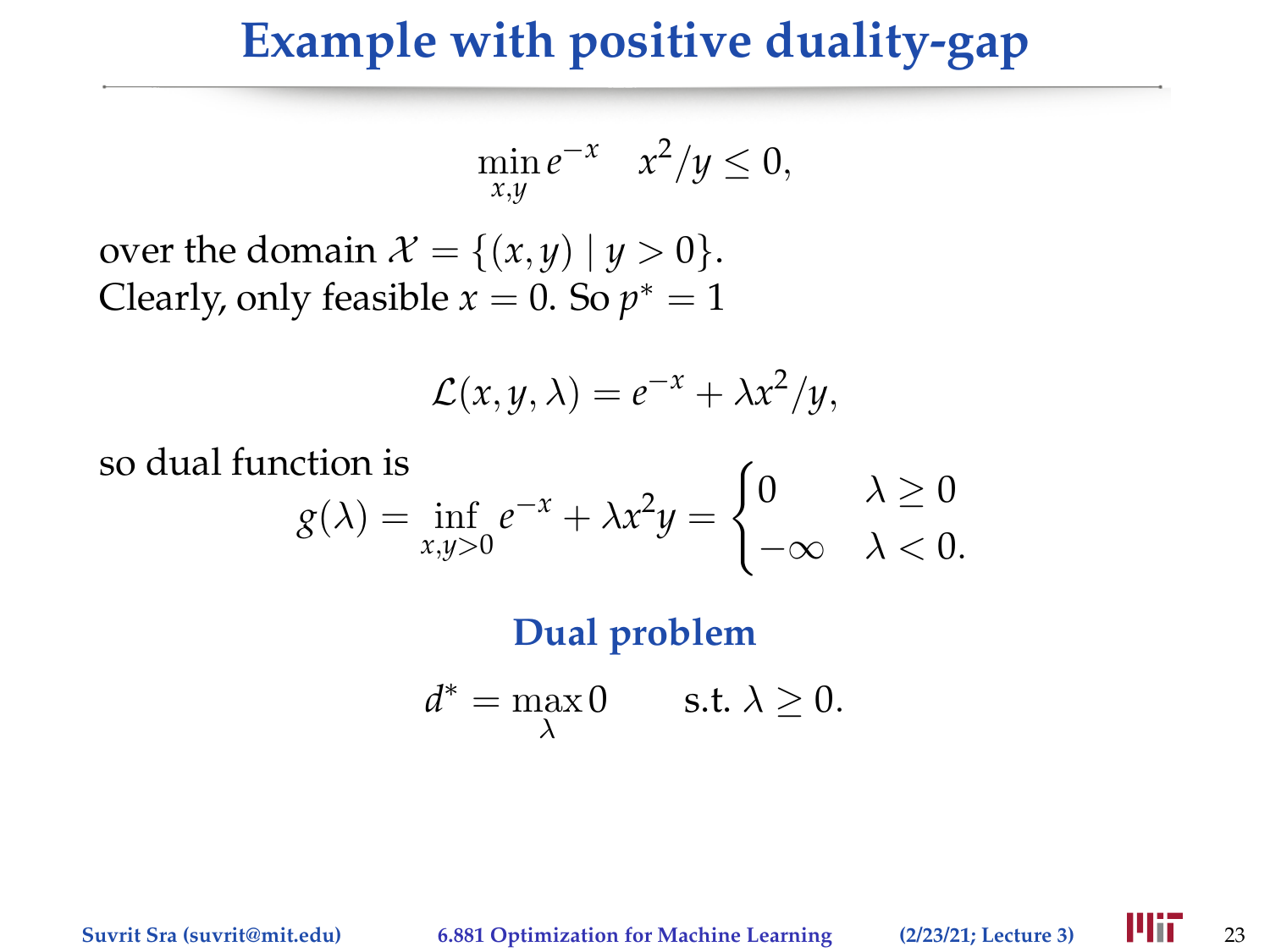$$
\min_{x,y} e^{-x} \quad x^2/y \le 0,
$$

over the domain  $\mathcal{X} = \{(x, y) | y > 0\}.$ Clearly, only feasible  $x = 0$ . So  $p^* = 1$ 

$$
\mathcal{L}(x, y, \lambda) = e^{-x} + \lambda x^2/y,
$$

so dual function is  $g(\lambda) = \inf_{x,y>0} e^{-x} + \lambda x^2 y =$  $\int 0 \lambda \geq 0$  $-\infty \quad \lambda < 0.$ 

**Dual problem**

$$
d^* = \max_{\lambda} 0 \qquad \text{s.t. } \lambda \ge 0.
$$

Thus,  $d^* = 0$ , and gap is  $p^* - d^* = 1$ .

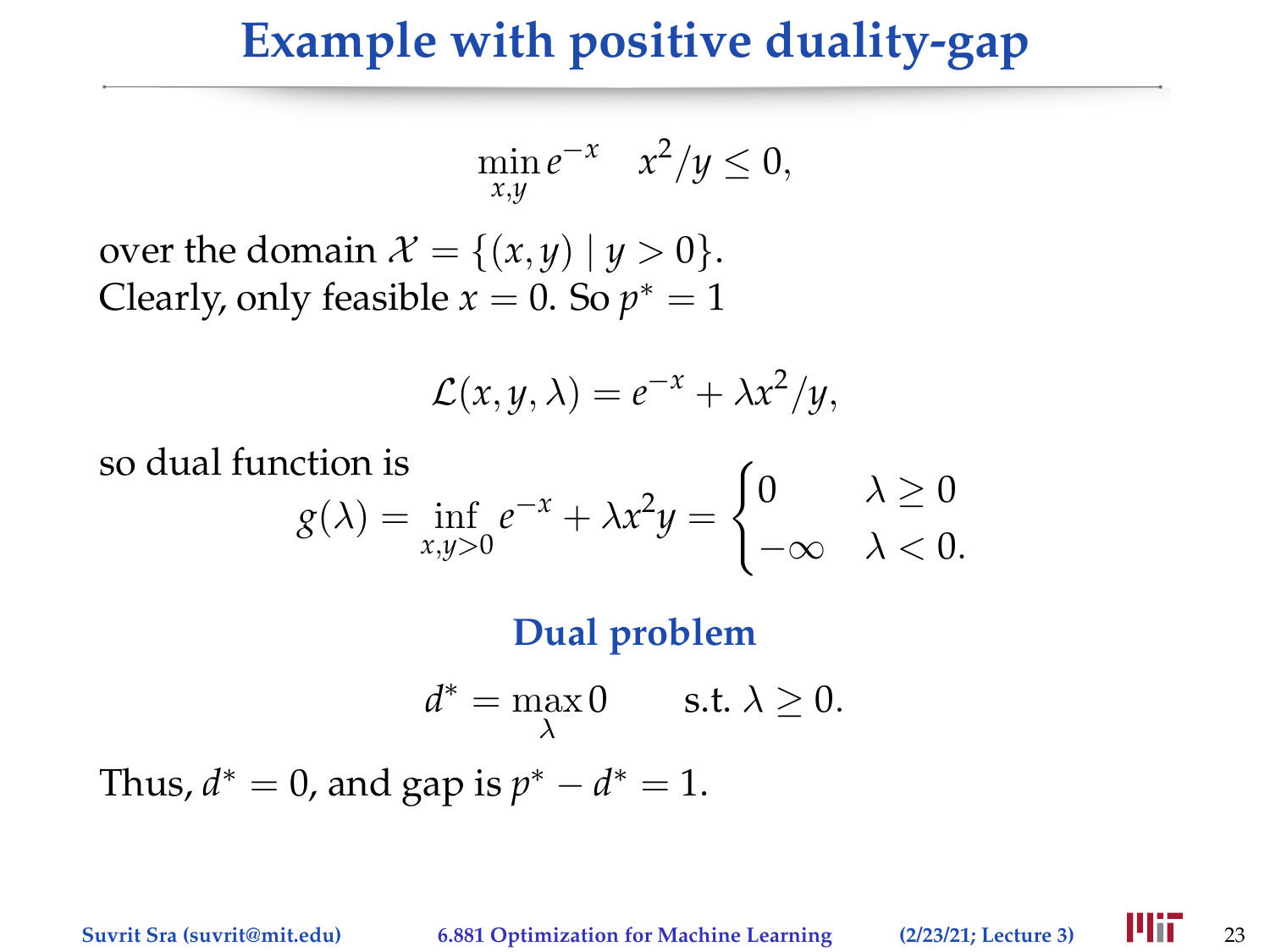$$
\min_{x,y} e^{-x} \quad x^2/y \le 0,
$$

over the domain  $\mathcal{X} = \{(x, y) | y > 0\}.$ Clearly, only feasible  $x = 0$ . So  $p^* = 1$ 

$$
\mathcal{L}(x, y, \lambda) = e^{-x} + \lambda x^2/y,
$$

so dual function is  $g(\lambda) = \inf_{x,y>0} e^{-x} + \lambda x^2 y =$  $\int 0 \lambda \geq 0$  $-\infty \quad \lambda < 0.$ 

**Dual problem**

$$
d^* = \max_{\lambda} 0 \qquad \text{s.t. } \lambda \ge 0.
$$

Thus,  $d^* = 0$ , and gap is  $p^* - d^* = 1$ . Here, we had no strictly feasible solution.

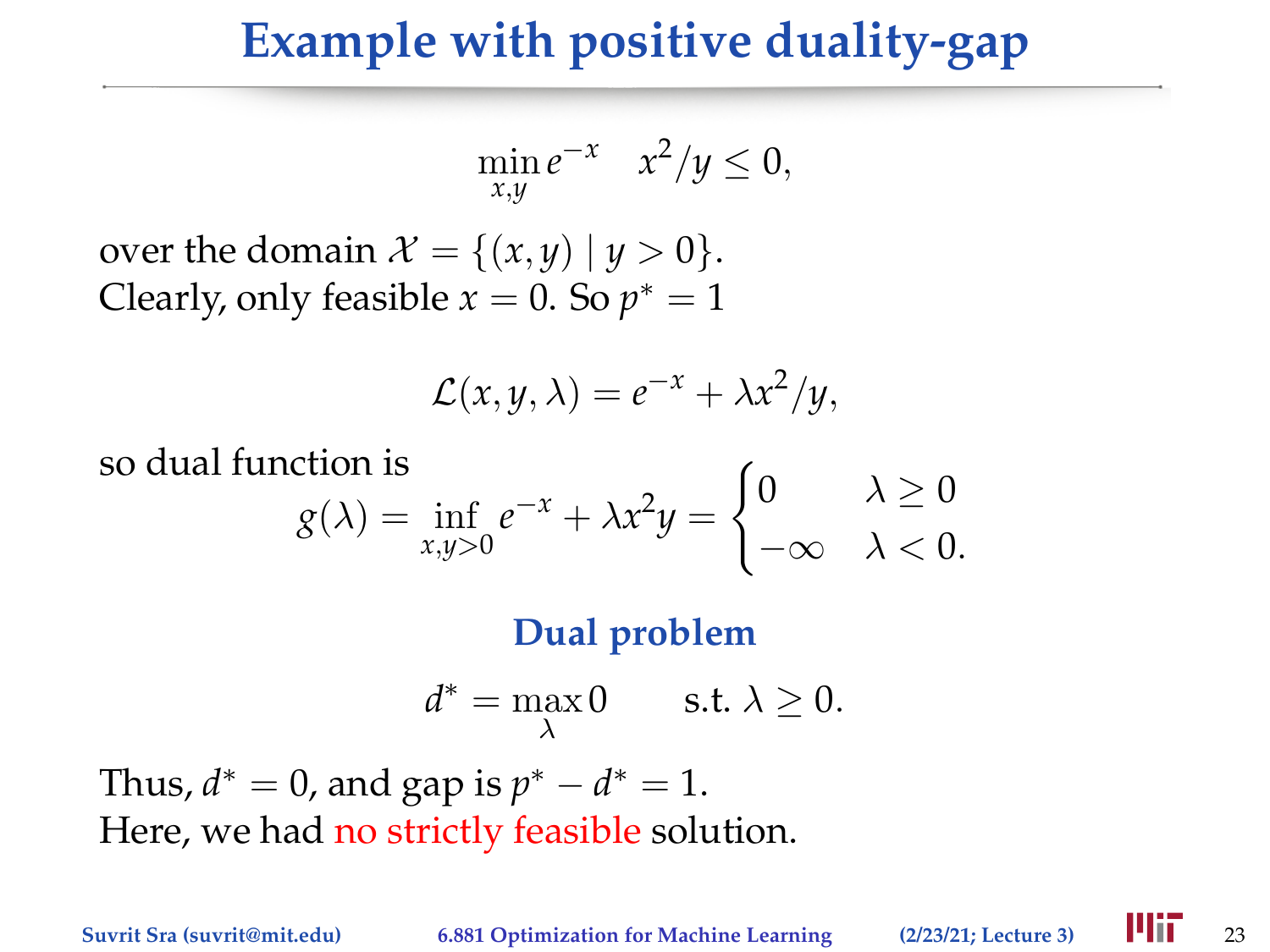#### **Example: Support Vector Machine (SVM)**

$$
\min_{x,\xi} \quad \frac{1}{2} \|x\|_2^2 + C \sum_i \xi_i
$$
\ns.t.

\n
$$
Ax \ge 1 - \xi, \quad \xi \ge 0.
$$

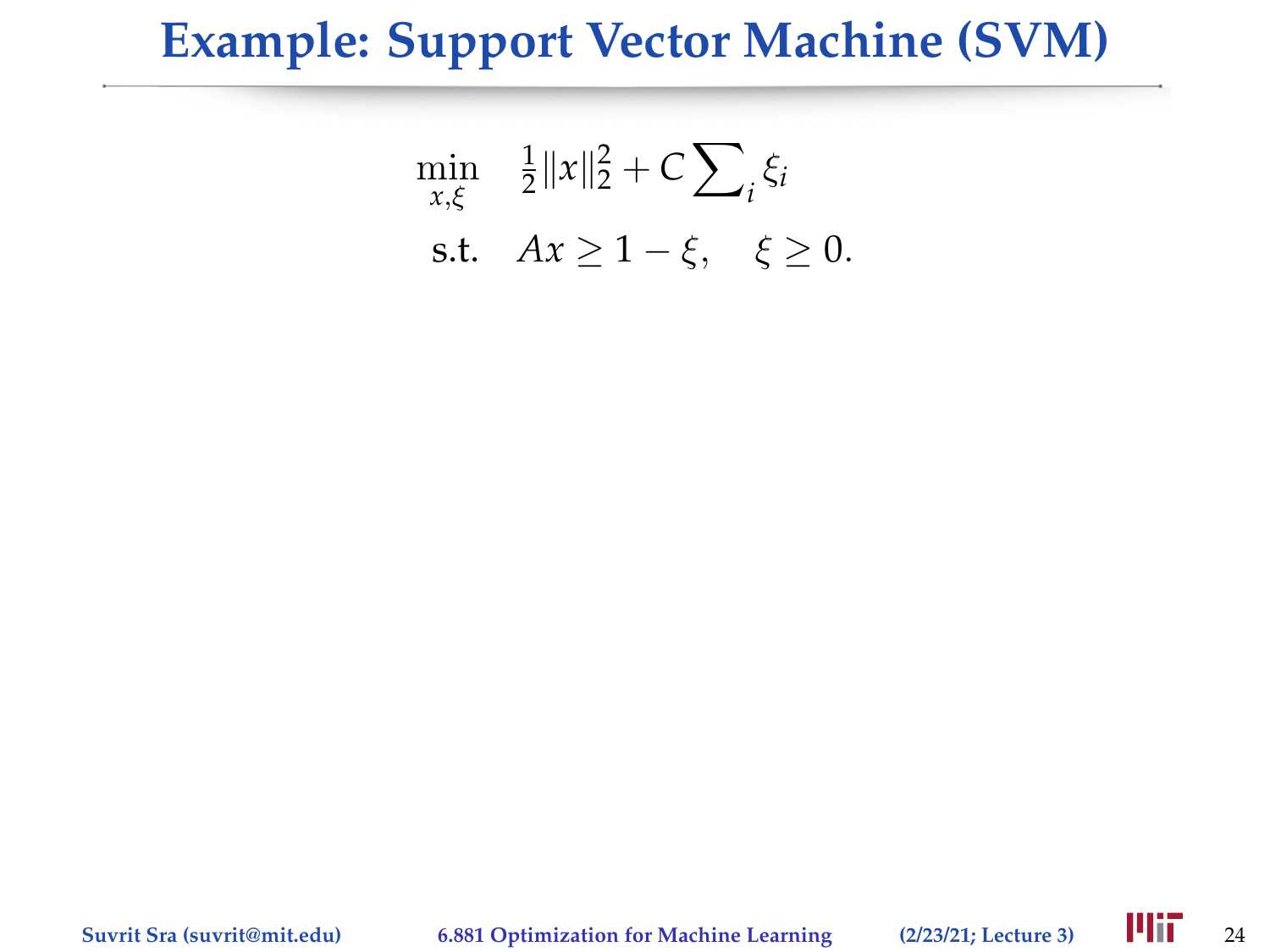#### **Example: Support Vector Machine (SVM)**

$$
\min_{x,\xi} \quad \frac{1}{2} \|x\|_2^2 + C \sum_i \xi_i
$$
\ns.t.

\n
$$
Ax \ge 1 - \xi, \quad \xi \ge 0.
$$

$$
L(x, \xi, \lambda, \nu) = \frac{1}{2} ||x||_2^2 + C1^T \xi - \lambda^T (Ax - 1 + \xi) - \nu^T \xi
$$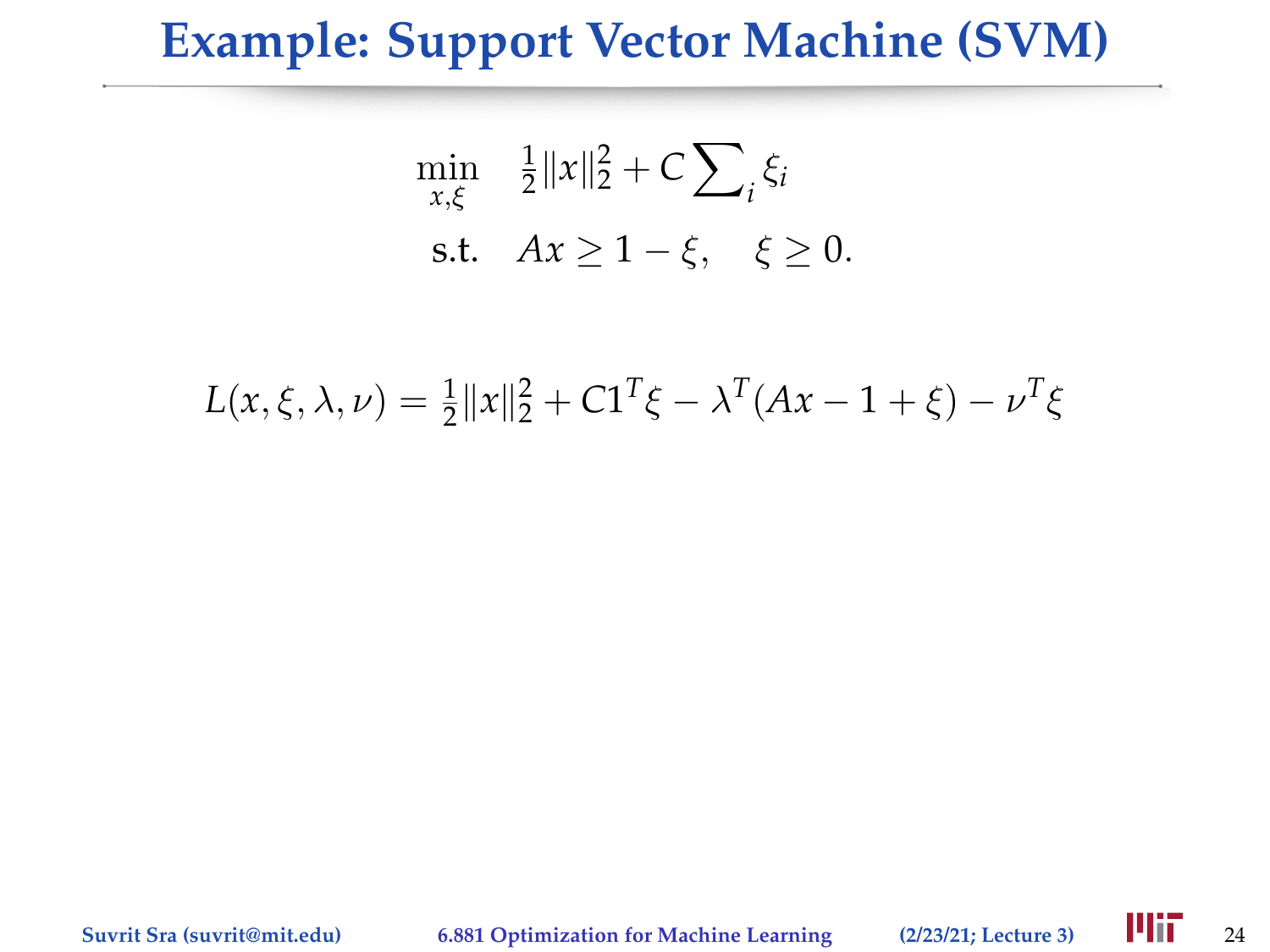## **Example: Support Vector Machine (SVM)**

$$
\min_{x,\xi} \quad \frac{1}{2} \|x\|_2^2 + C \sum_i \xi_i
$$
\ns.t.

\n
$$
Ax \ge 1 - \xi, \quad \xi \ge 0.
$$

$$
L(x, \xi, \lambda, \nu) = \frac{1}{2} ||x||_2^2 + C1^T \xi - \lambda^T (Ax - 1 + \xi) - \nu^T \xi
$$

$$
g(\lambda, \nu) := \inf L(x, \xi, \lambda, \nu)
$$
  
= 
$$
\begin{cases} \lambda^{T} 1 - \frac{1}{2} ||A^{T} \lambda||_{2}^{2} & \lambda + \nu = C1 \\ +\infty & \text{otherwise} \end{cases}
$$
  

$$
d^{*} = \max_{\lambda \geq 0, \nu \geq 0} g(\lambda, \nu)
$$

**Exercise:** Using  $\nu \geq 0$ , eliminate  $\nu$  from above dual and obtain the canonical *dual SVM* formulation.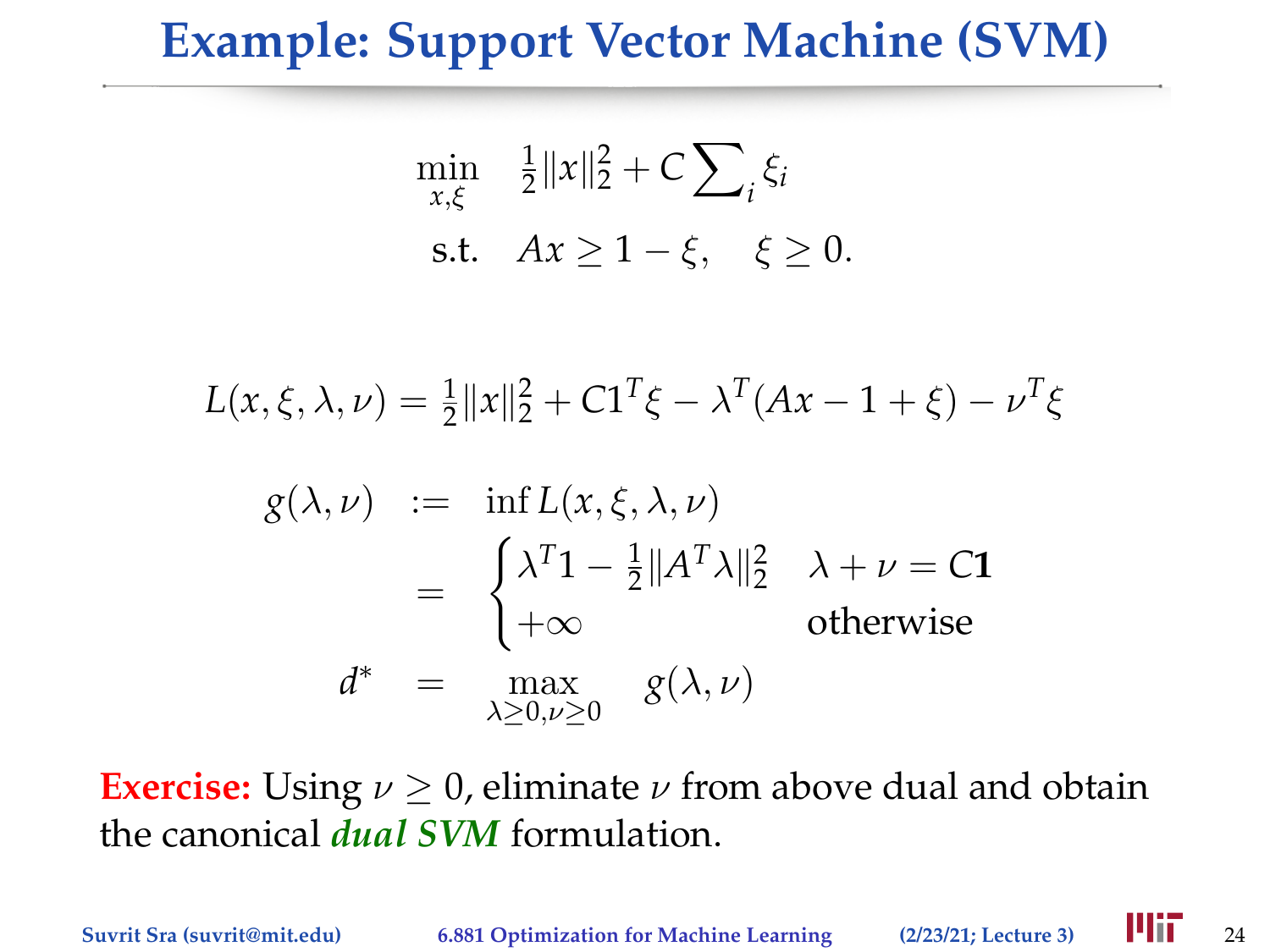## **Example: norm regularized problems**

min  $f(x) + ||Ax||$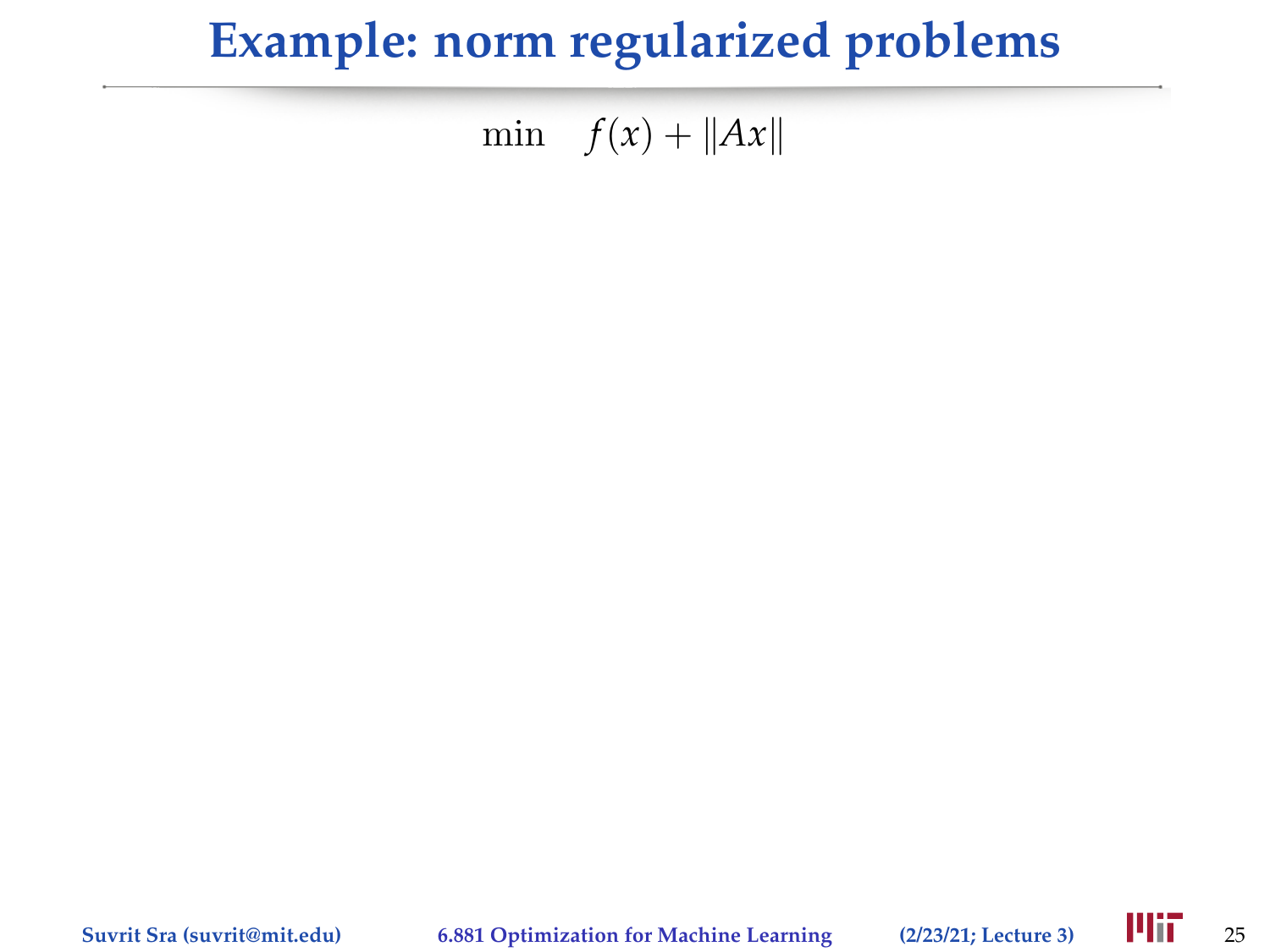## **Example: norm regularized problems**

min  $f(x) + ||Ax||$ 

#### **Dual problem**

$$
\min_{y} \quad f^*(-A^T y) \quad \text{s.t. } ||y||_* \le 1.
$$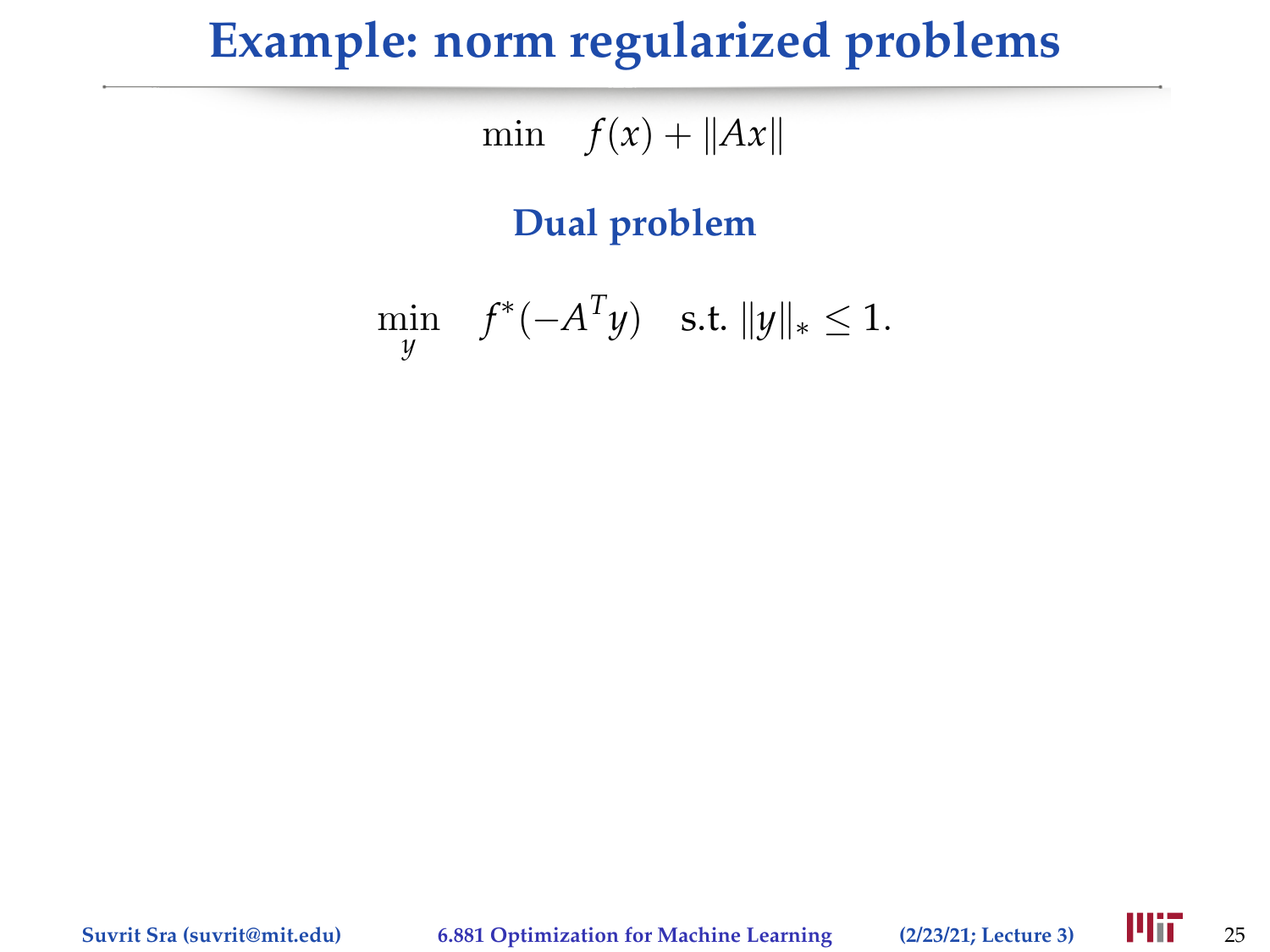#### **Example: norm regularized problems**

min  $f(x) + ||Ax||$ 

#### **Dual problem**

$$
\min_{y} \quad f^*(-A^T y) \quad \text{s.t. } ||y||_* \le 1.
$$

 $\text{Say } \|\bar{y}\|_{*} < 1$ , such that  $A^T\bar{y} \in \text{ri}(\text{dom} f^*)$ , then we have strong duality—for instance if  $0 \in \text{ri}(\text{dom} f^*)$ 

**Exercise.** Write the constrained form of *group-lasso*:

$$
\min_{x_1,\ldots,x_T} \frac{1}{2} \left\| b - \sum_{j=1}^T A_j x_j \right\|_2^2 + \lambda \sum_{j=1}^T \| x_j \|_2.
$$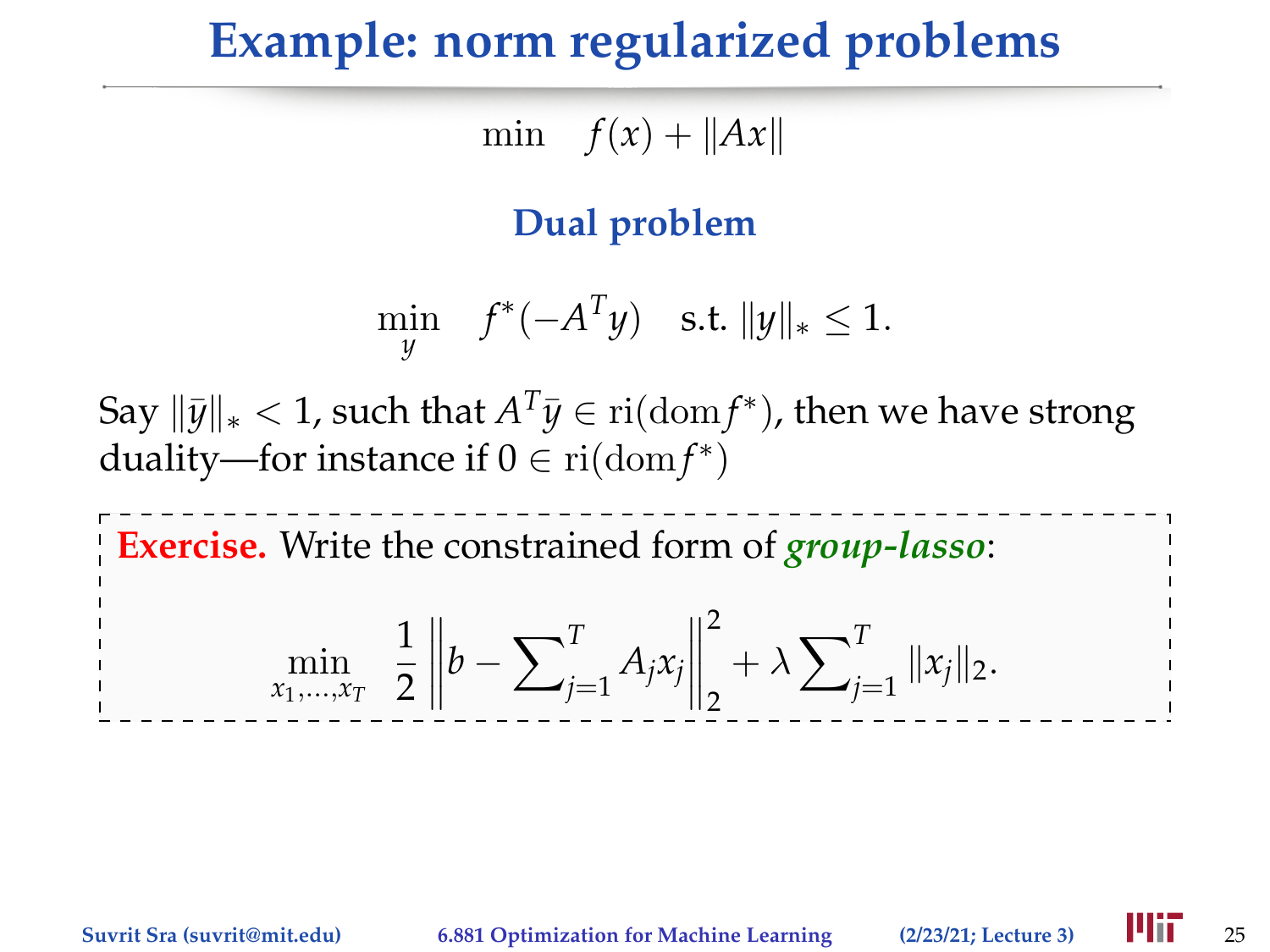$$
\min_{x} f_0(x)
$$
 s.t.  $f_i(x) \le 0$   $(1 \le i \le m)$ ,  $Ax = b$ .

$$
\mathcal{L}(x,\lambda,\nu) \quad := \quad f_0(x) + \sum_i \lambda_i f_i(x) + \nu^T (Ax - b)
$$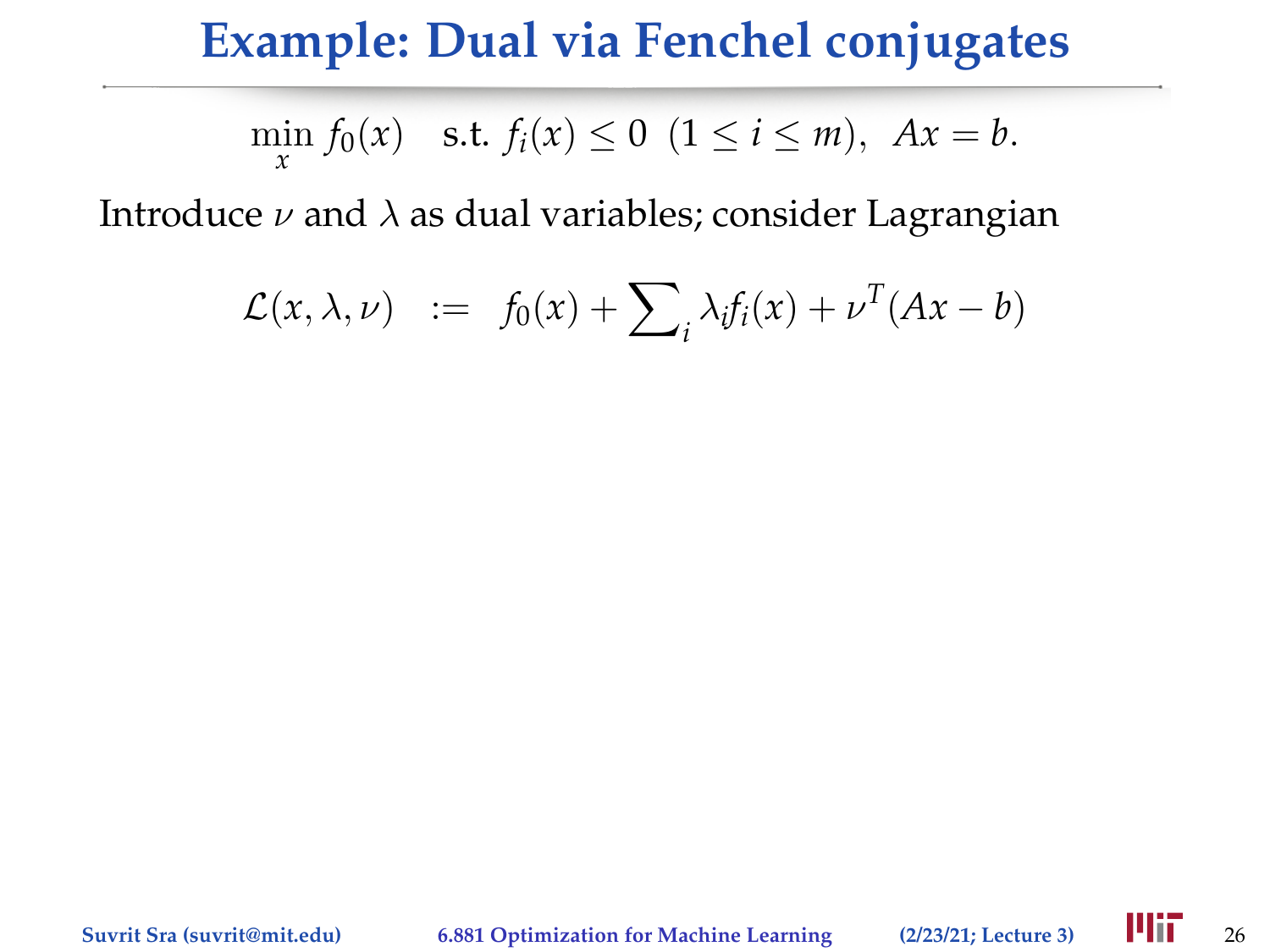$$
\min_{x} f_0(x) \quad \text{s.t. } f_i(x) \le 0 \ \ (1 \le i \le m), \ Ax = b.
$$

$$
\mathcal{L}(x,\lambda,\nu) := f_0(x) + \sum_i \lambda_i f_i(x) + \nu^T (Ax - b)
$$
  
 
$$
g(\lambda,\nu) = \inf_x \mathcal{L}(x,\lambda,\nu)
$$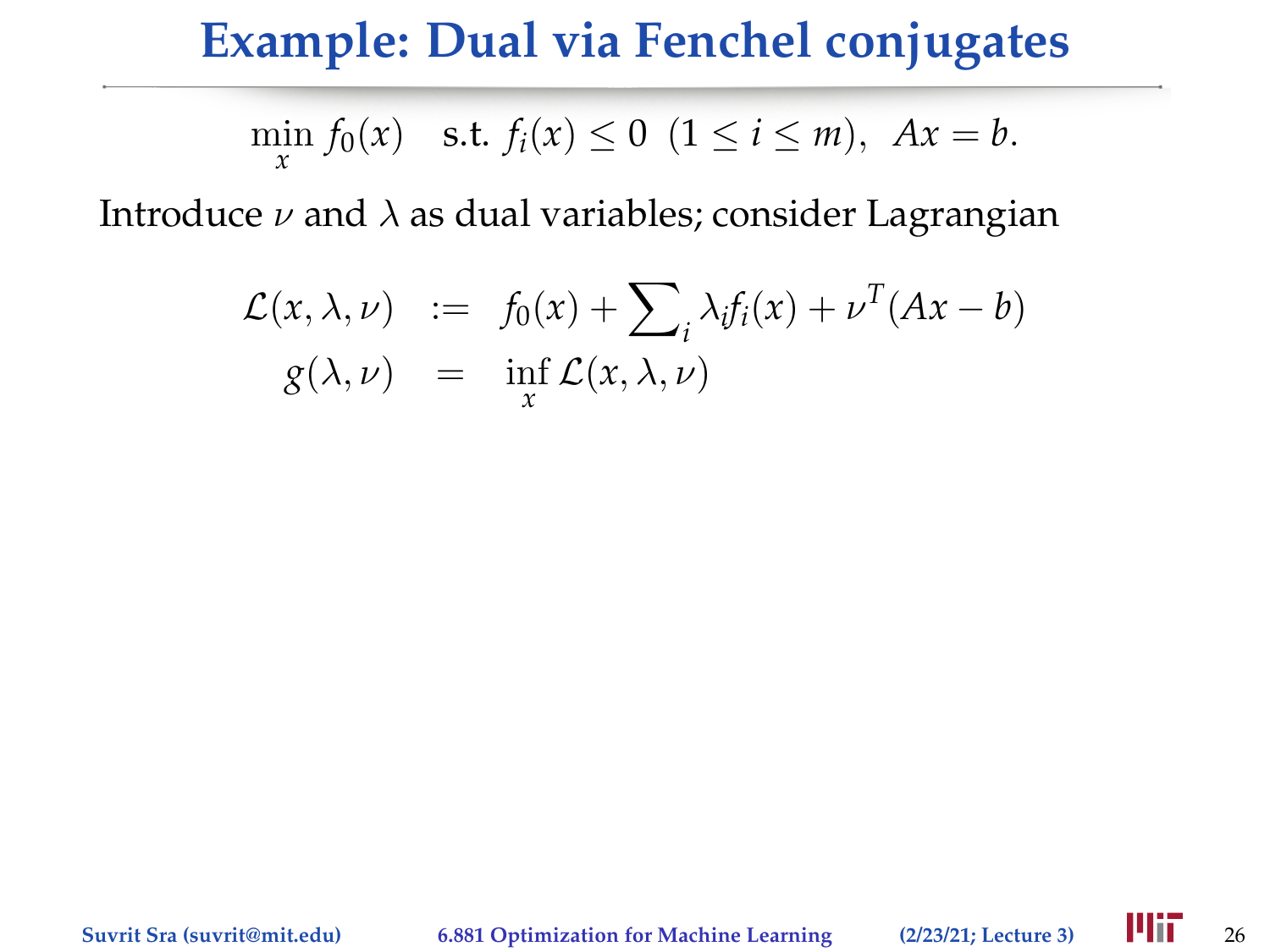$$
\min_{x} f_0(x) \quad \text{s.t. } f_i(x) \le 0 \ \ (1 \le i \le m), \ Ax = b.
$$

$$
\mathcal{L}(x, \lambda, \nu) := f_0(x) + \sum_i \lambda_i f_i(x) + \nu^T (Ax - b)
$$
  
\n
$$
g(\lambda, \nu) = \inf_x \mathcal{L}(x, \lambda, \nu)
$$
  
\n
$$
g(\lambda, \nu) = -\nu^T b + \inf_x x^T A^T \nu + F(x)
$$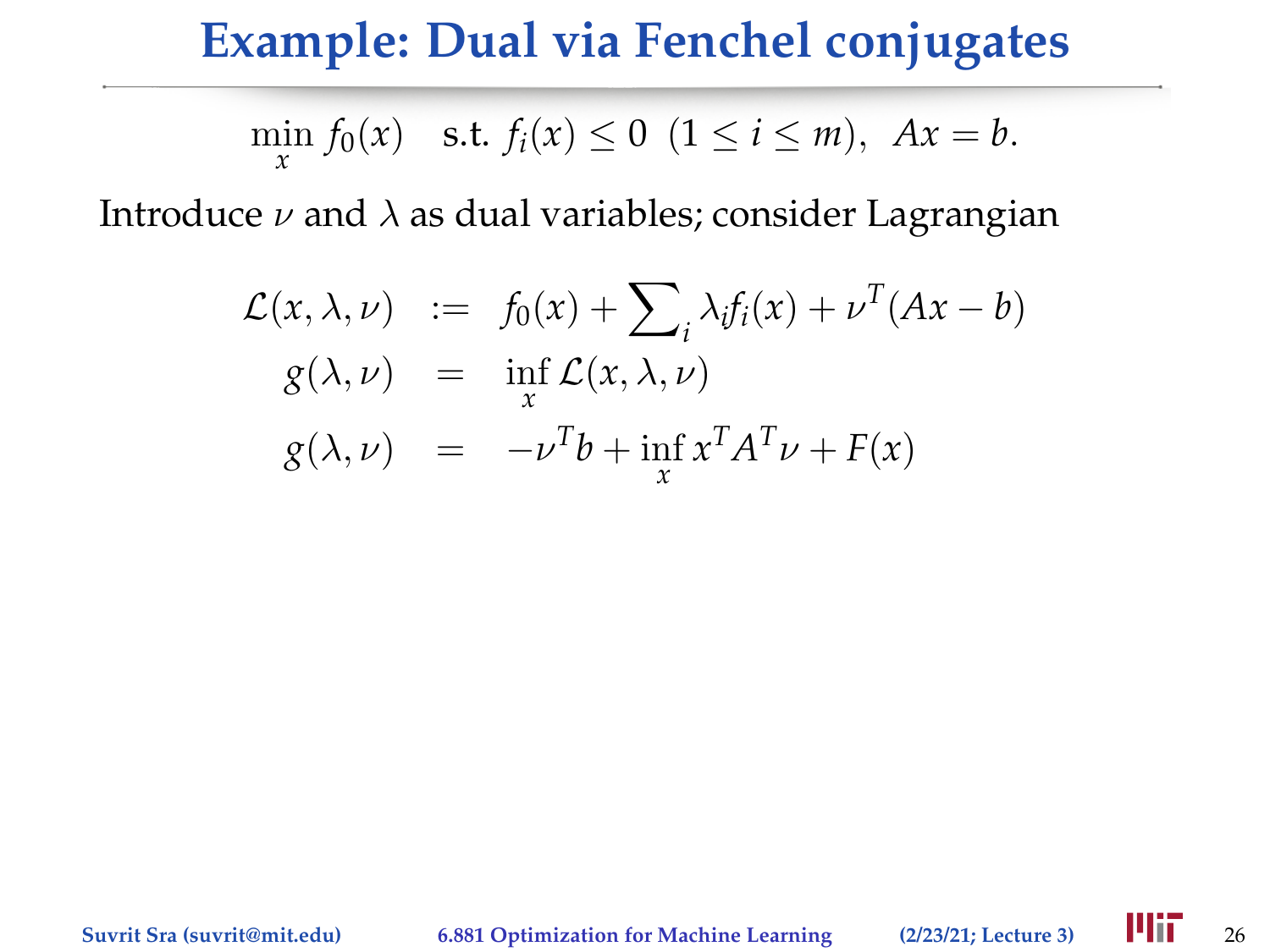$$
\min_{x} f_0(x) \quad \text{s.t. } f_i(x) \le 0 \ \ (1 \le i \le m), \ Ax = b.
$$

$$
\mathcal{L}(x, \lambda, \nu) := f_0(x) + \sum_i \lambda_i f_i(x) + \nu^T (Ax - b)
$$
  
\n
$$
g(\lambda, \nu) = \inf_x \mathcal{L}(x, \lambda, \nu)
$$
  
\n
$$
g(\lambda, \nu) = -\nu^T b + \inf_x x^T A^T \nu + F(x)
$$
  
\n
$$
F(x) := f_0(x) + \sum_i \lambda_i f_i(x)
$$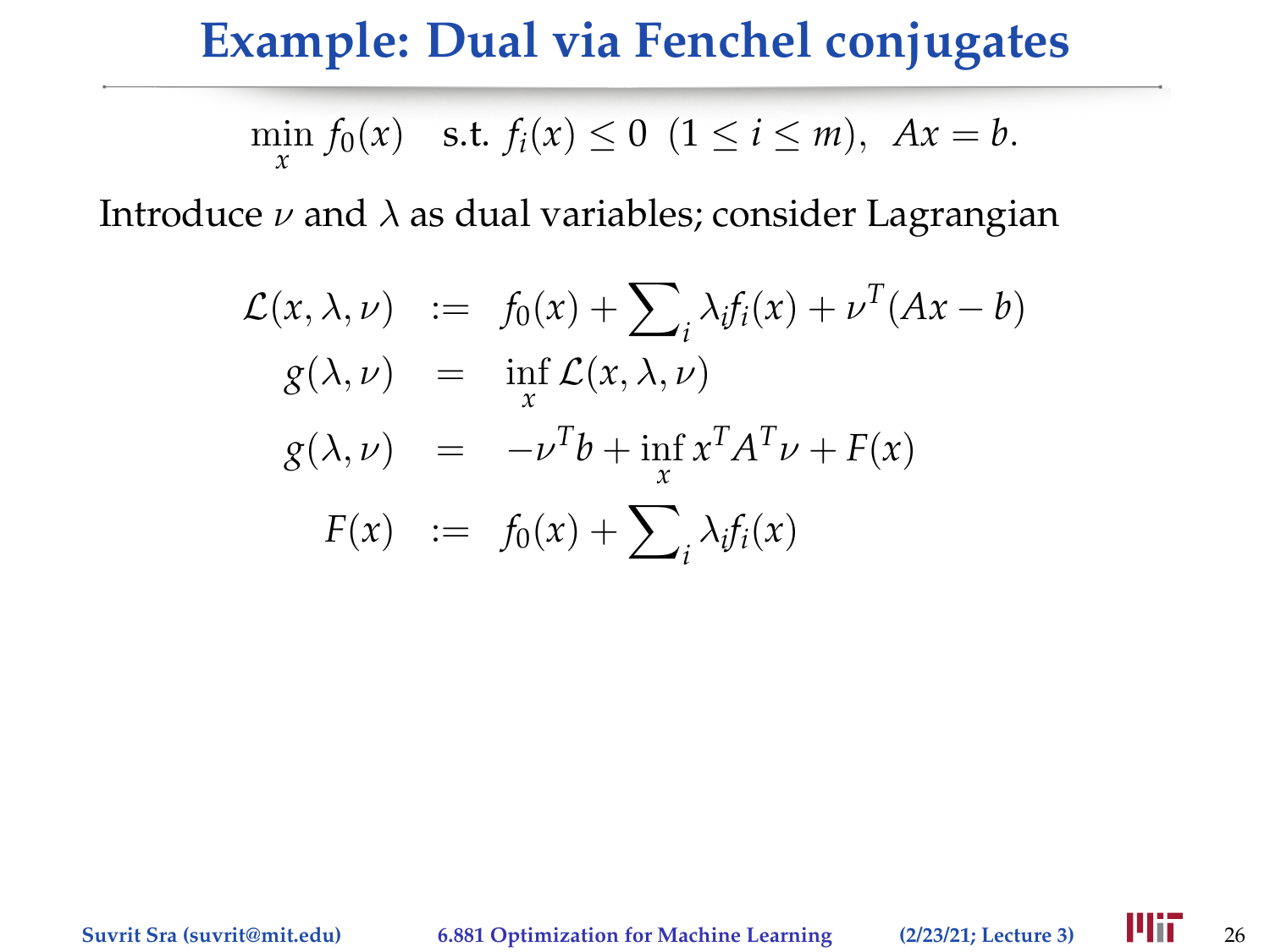$$
\min_{x} f_0(x) \quad \text{s.t. } f_i(x) \le 0 \ \ (1 \le i \le m), \ Ax = b.
$$

$$
\mathcal{L}(x, \lambda, \nu) := f_0(x) + \sum_i \lambda_i f_i(x) + \nu^T (Ax - b)
$$
  
\n
$$
g(\lambda, \nu) = \inf_x \mathcal{L}(x, \lambda, \nu)
$$
  
\n
$$
g(\lambda, \nu) = -\nu^T b + \inf_x x^T A^T \nu + F(x)
$$
  
\n
$$
F(x) := f_0(x) + \sum_i \lambda_i f_i(x)
$$
  
\n
$$
g(\lambda, \nu) = -\nu^T b - \sup_x \langle x, -A^T \nu \rangle - F(x)
$$

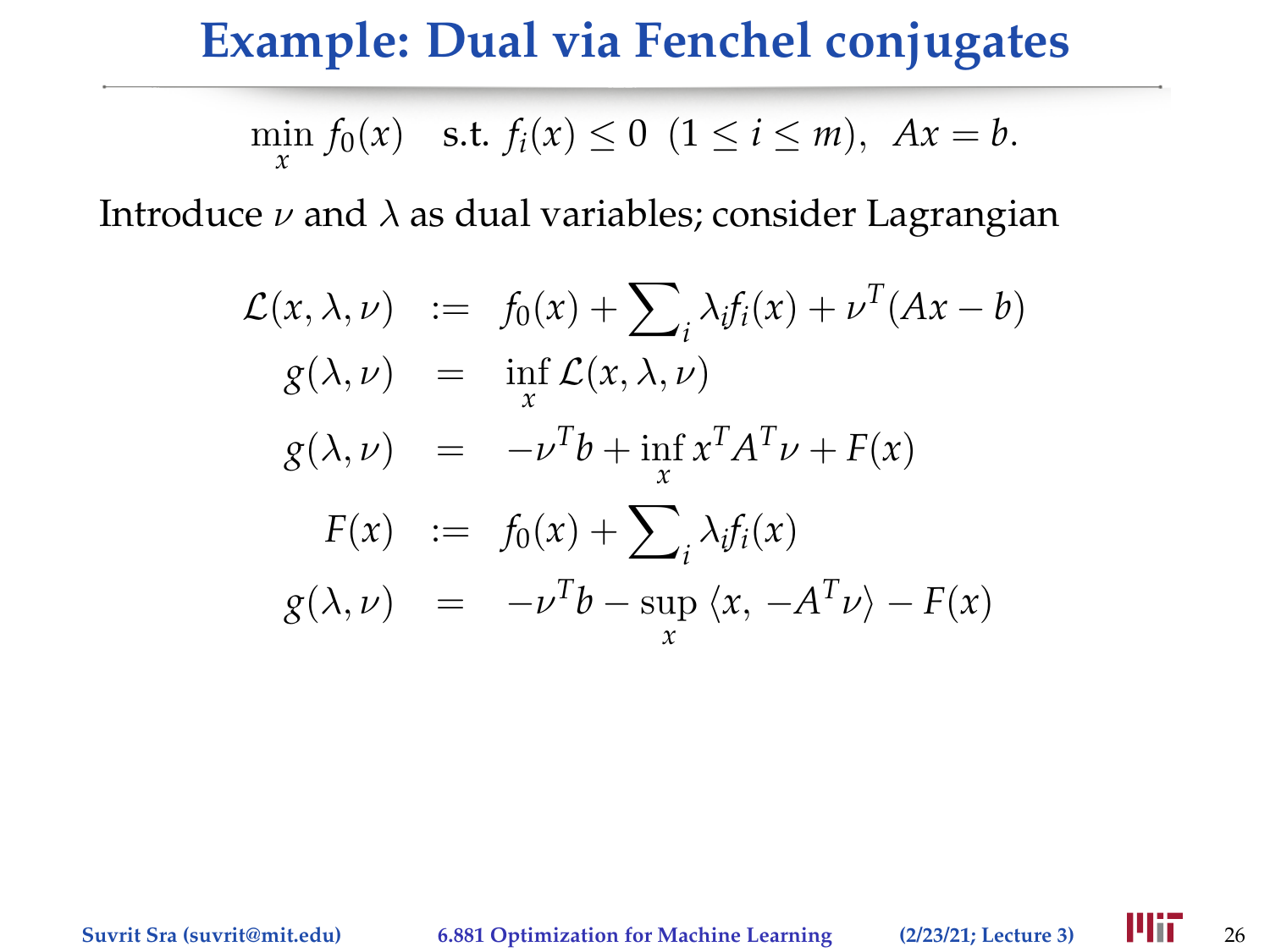$$
\min_{x} f_0(x)
$$
 s.t.  $f_i(x) \le 0$   $(1 \le i \le m)$ ,  $Ax = b$ .

Introduce  $\nu$  and  $\lambda$  as dual variables; consider Lagrangian

$$
\mathcal{L}(x, \lambda, \nu) := f_0(x) + \sum_i \lambda_i f_i(x) + \nu^T (Ax - b)
$$
  
\n
$$
g(\lambda, \nu) = \inf_x \mathcal{L}(x, \lambda, \nu)
$$
  
\n
$$
g(\lambda, \nu) = -\nu^T b + \inf_x x^T A^T \nu + F(x)
$$
  
\n
$$
F(x) := f_0(x) + \sum_i \lambda_i f_i(x)
$$
  
\n
$$
g(\lambda, \nu) = -\nu^T b - \sup_x \langle x, -A^T \nu \rangle - F(x)
$$
  
\n
$$
g(\lambda, \nu) = -\nu^T b - F^*(-A^T \nu).
$$

*F* ∗ seems rather opaque...

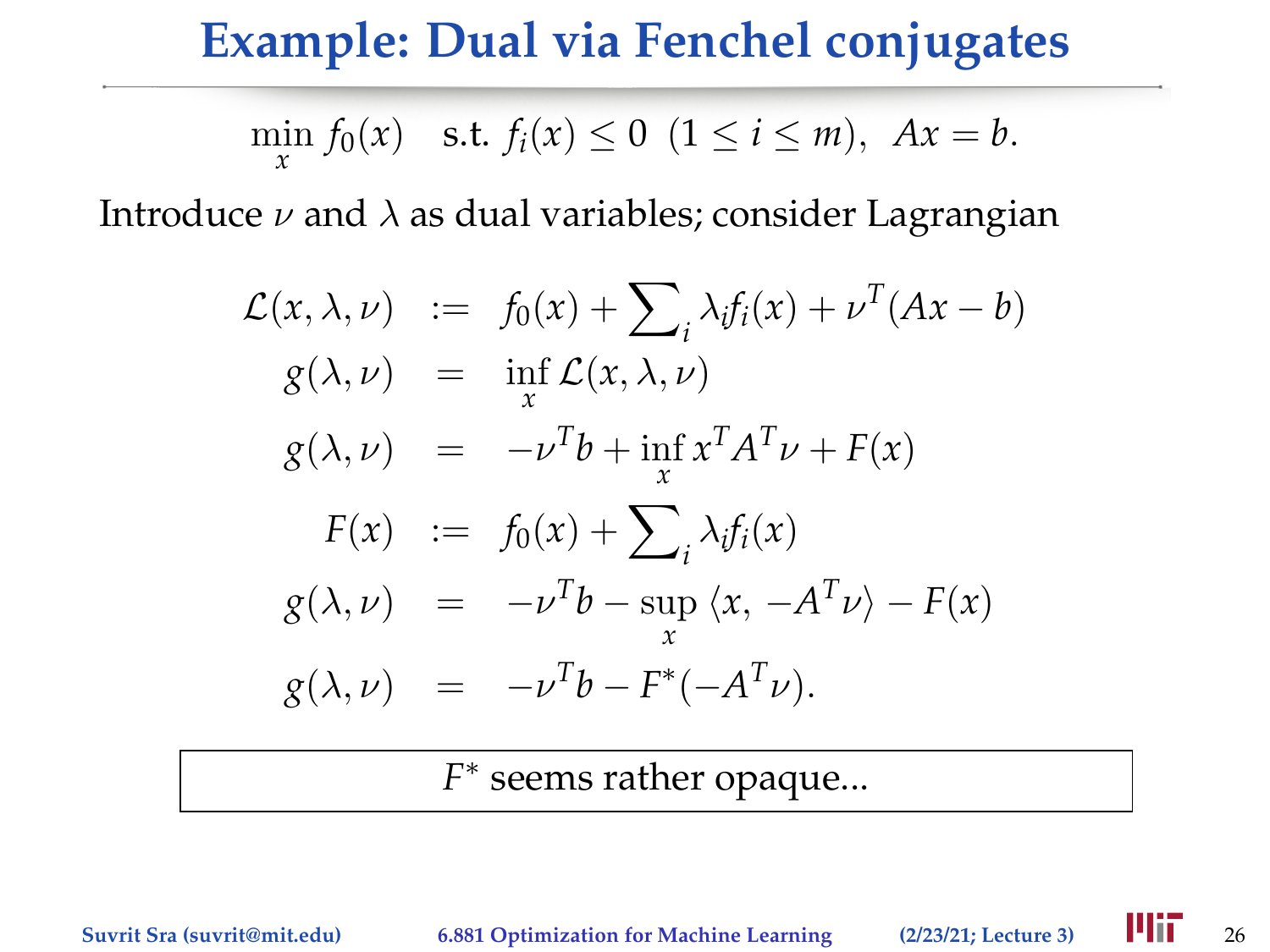#### **Important trick: "variable splitting"**

$$
\min_{x} f_0(x) \quad \text{s.t.} \qquad f_i(x_i) \leq 0, Ax = b
$$
\n
$$
x = x_i, i = 1, \dots, m.
$$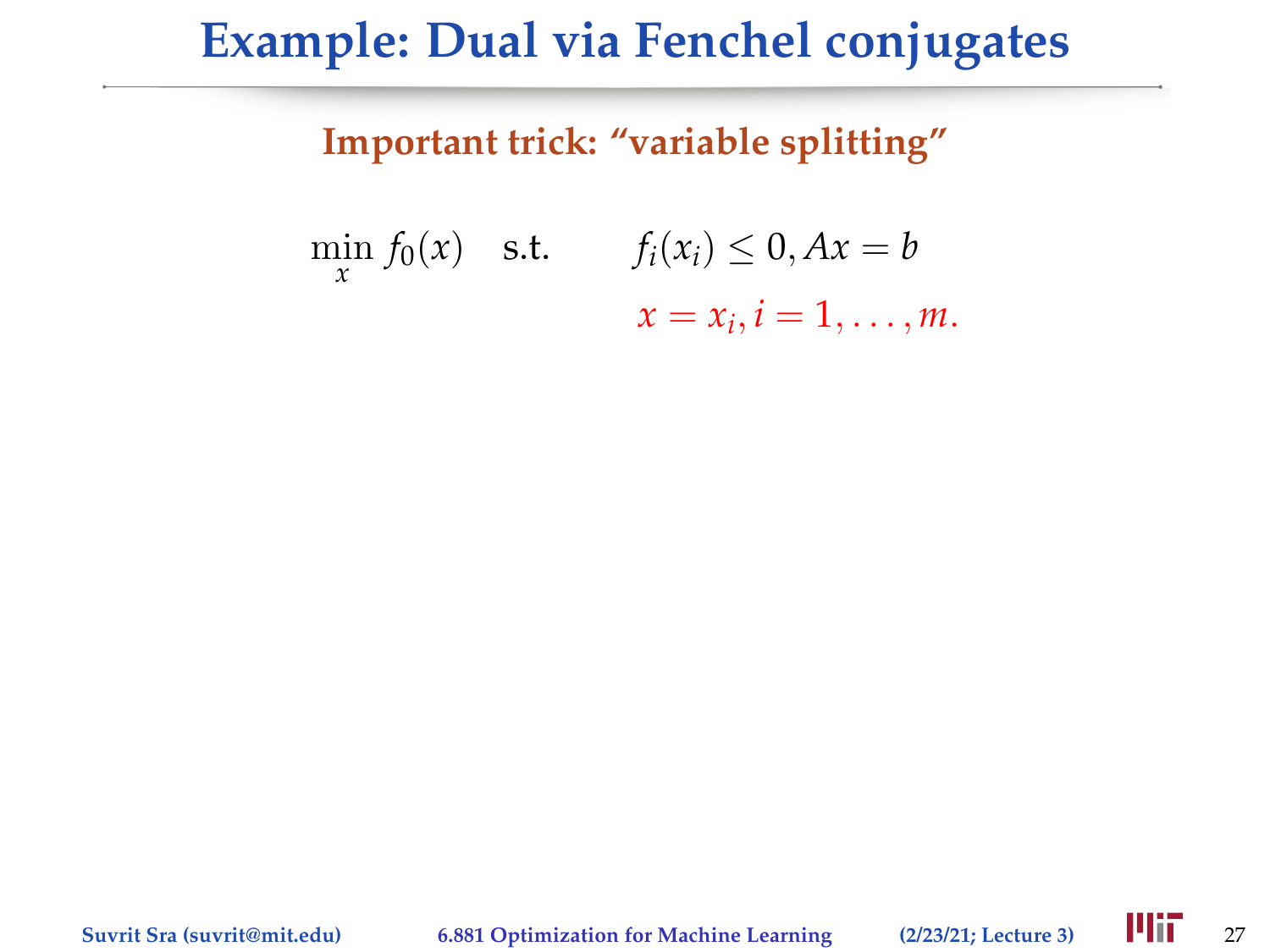#### **Important trick: "variable splitting"**

$$
\min_{x} f_0(x) \quad \text{s.t.} \qquad f_i(x_i) \leq 0, Ax = b
$$
\n
$$
x = x_i, i = 1, \dots, m.
$$

$$
\mathcal{L}(x, x_i, \lambda, \nu, \pi_i)
$$
  
 :=  $f_0(x) + \sum_i \lambda_i f_i(x_i) + \nu^T (Ax - b) + \sum_i \pi_i^T (x_i - x)$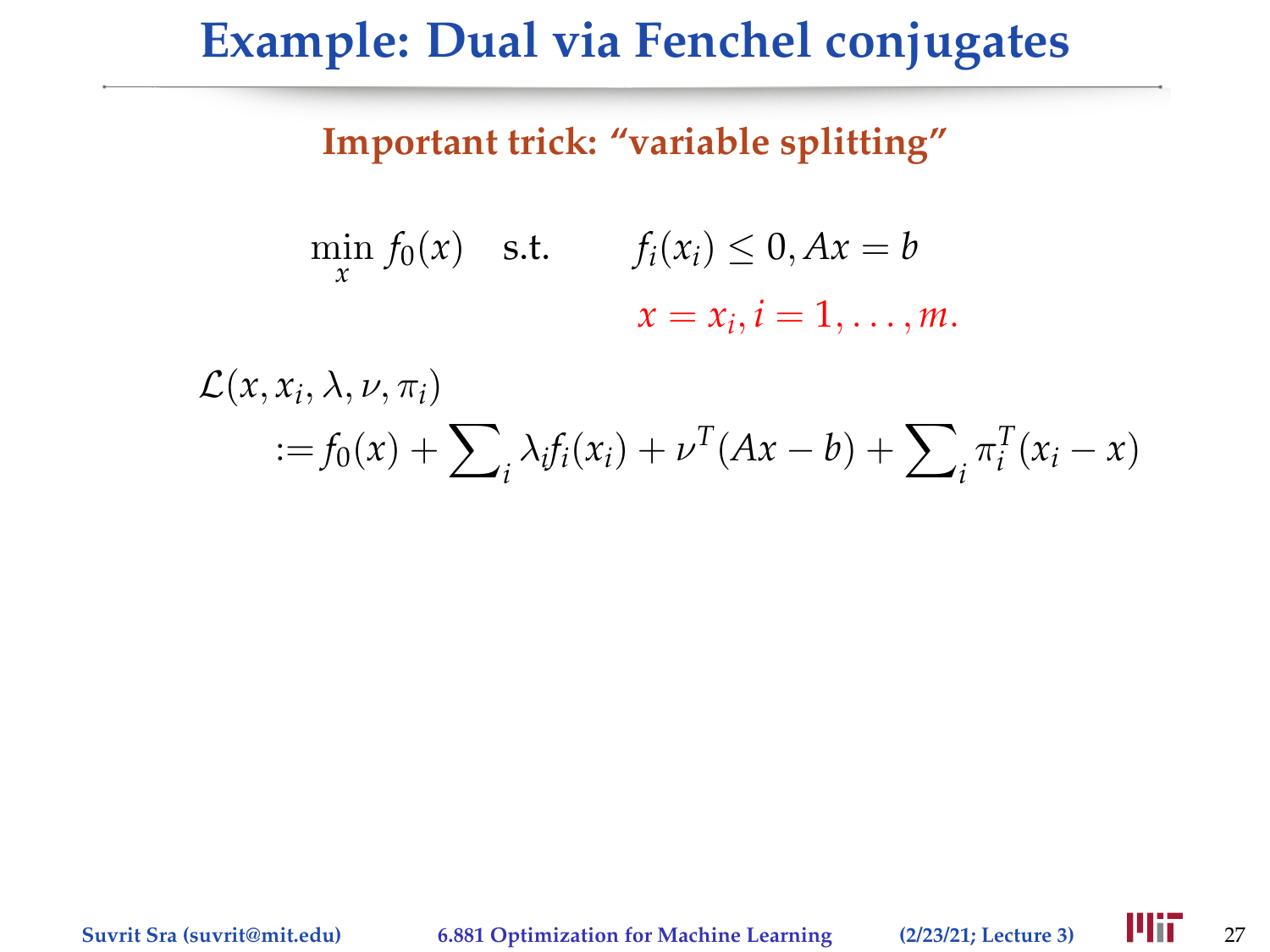#### **Important trick: "variable splitting"**

$$
\min_{x} f_0(x) \quad \text{s.t.} \qquad f_i(x_i) \leq 0, Ax = b
$$
\n
$$
x = x_i, i = 1, \dots, m.
$$

$$
\mathcal{L}(x, x_i, \lambda, \nu, \pi_i)
$$
  
 :=  $f_0(x) + \sum_i \lambda_i f_i(x_i) + \nu^T (Ax - b) + \sum_i \pi_i^T (x_i - x)$   
 $g(\lambda, \nu, \pi_i) = \inf_{x, x_i} \mathcal{L}(x, x_i, \lambda, \nu, \pi_i)$ 

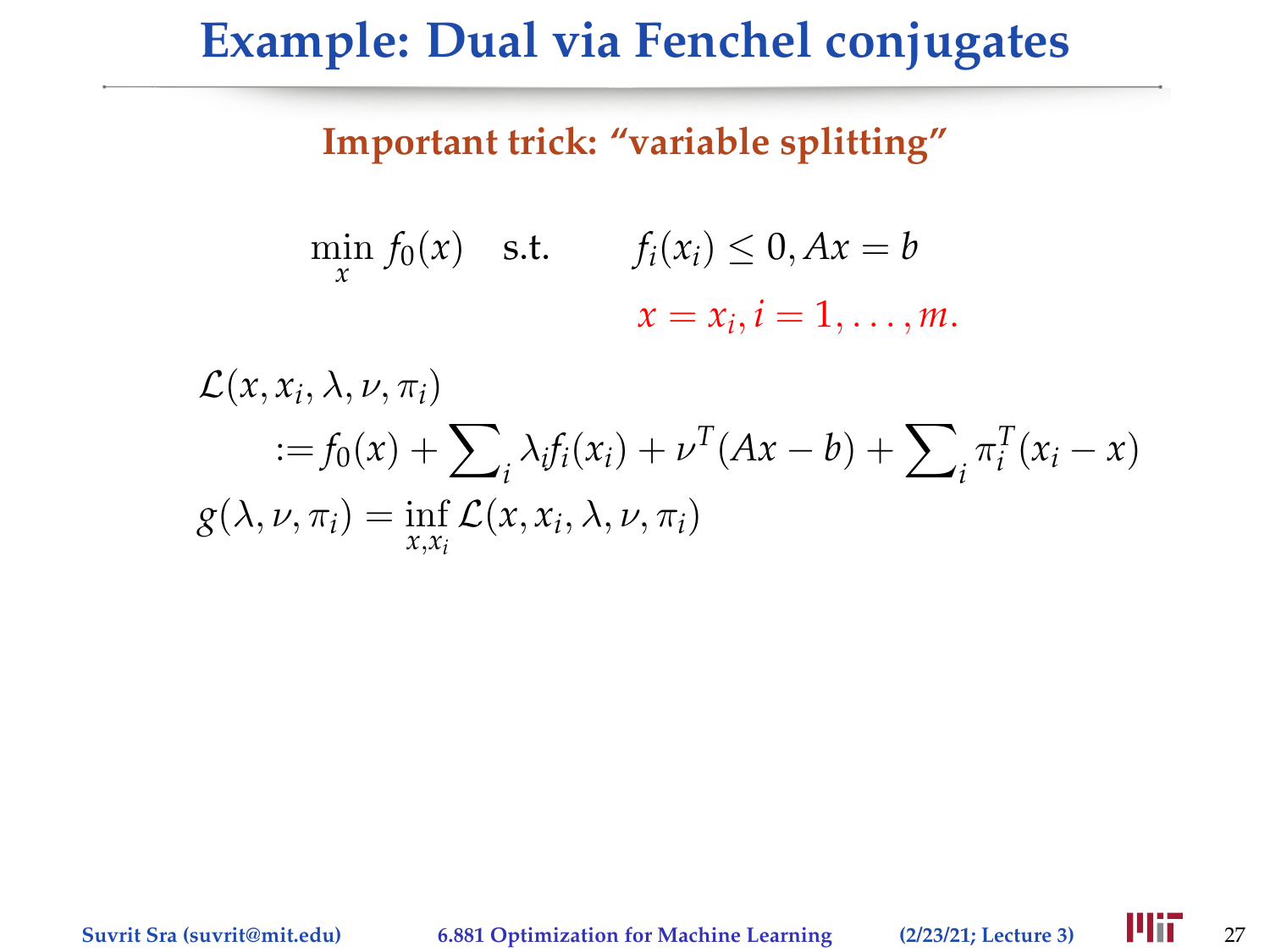#### **Important trick: "variable splitting"**

$$
\min_{x} f_0(x) \quad \text{s.t.} \qquad f_i(x_i) \leq 0, Ax = b
$$
\n
$$
x = x_i, i = 1, \dots, m.
$$

$$
\mathcal{L}(x, x_i, \lambda, \nu, \pi_i)
$$
  
\n
$$
:= f_0(x) + \sum_i \lambda_i f_i(x_i) + \nu^T (Ax - b) + \sum_i \pi_i^T (x_i - x)
$$
  
\n
$$
g(\lambda, \nu, \pi_i) = \inf_{x, x_i} \mathcal{L}(x, x_i, \lambda, \nu, \pi_i)
$$
  
\n
$$
= -\nu^T b + \inf_x \left( f_0(x) + \nu^T Ax - \sum_i \pi_i^T x \right)
$$
  
\n
$$
+ \sum_i \inf_{x_i} \left( \pi_i^T x_i + \lambda_i f_i(x_i) \right),
$$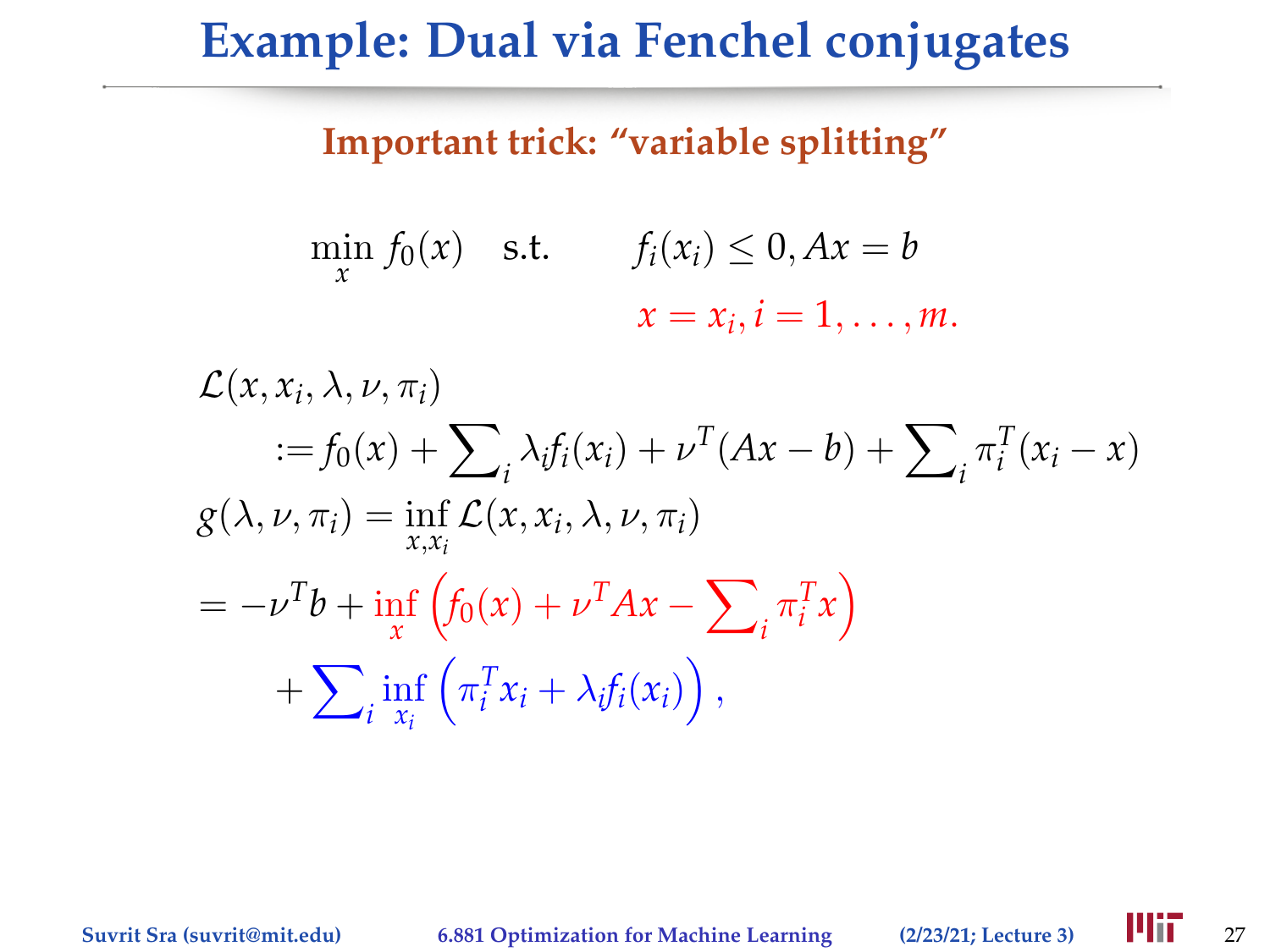### **Important trick: "variable splitting"**

$$
\min_{x} f_0(x) \quad \text{s.t.} \qquad f_i(x_i) \leq 0, Ax = b
$$
\n
$$
x = x_i, i = 1, \dots, m.
$$

$$
\mathcal{L}(x, x_i, \lambda, \nu, \pi_i)
$$
  
\n
$$
:= f_0(x) + \sum_i \lambda_i f_i(x_i) + \nu^T (Ax - b) + \sum_i \pi_i^T (x_i - x)
$$
  
\n
$$
g(\lambda, \nu, \pi_i) = \inf_{x, x_i} \mathcal{L}(x, x_i, \lambda, \nu, \pi_i)
$$
  
\n
$$
= -\nu^T b + \inf_x \left( f_0(x) + \nu^T Ax - \sum_i \pi_i^T x \right)
$$
  
\n
$$
+ \sum_i \inf_{x_i} \left( \pi_i^T x_i + \lambda_i f_i(x_i) \right),
$$
  
\n
$$
= -\nu^T b - f^* \left( -A^T \nu + \sum_i \pi_i \right) - \sum_i (\lambda_i f_i)^* (-\pi_i).
$$

(you may want to write  $\sum_i \pi_i = s$ )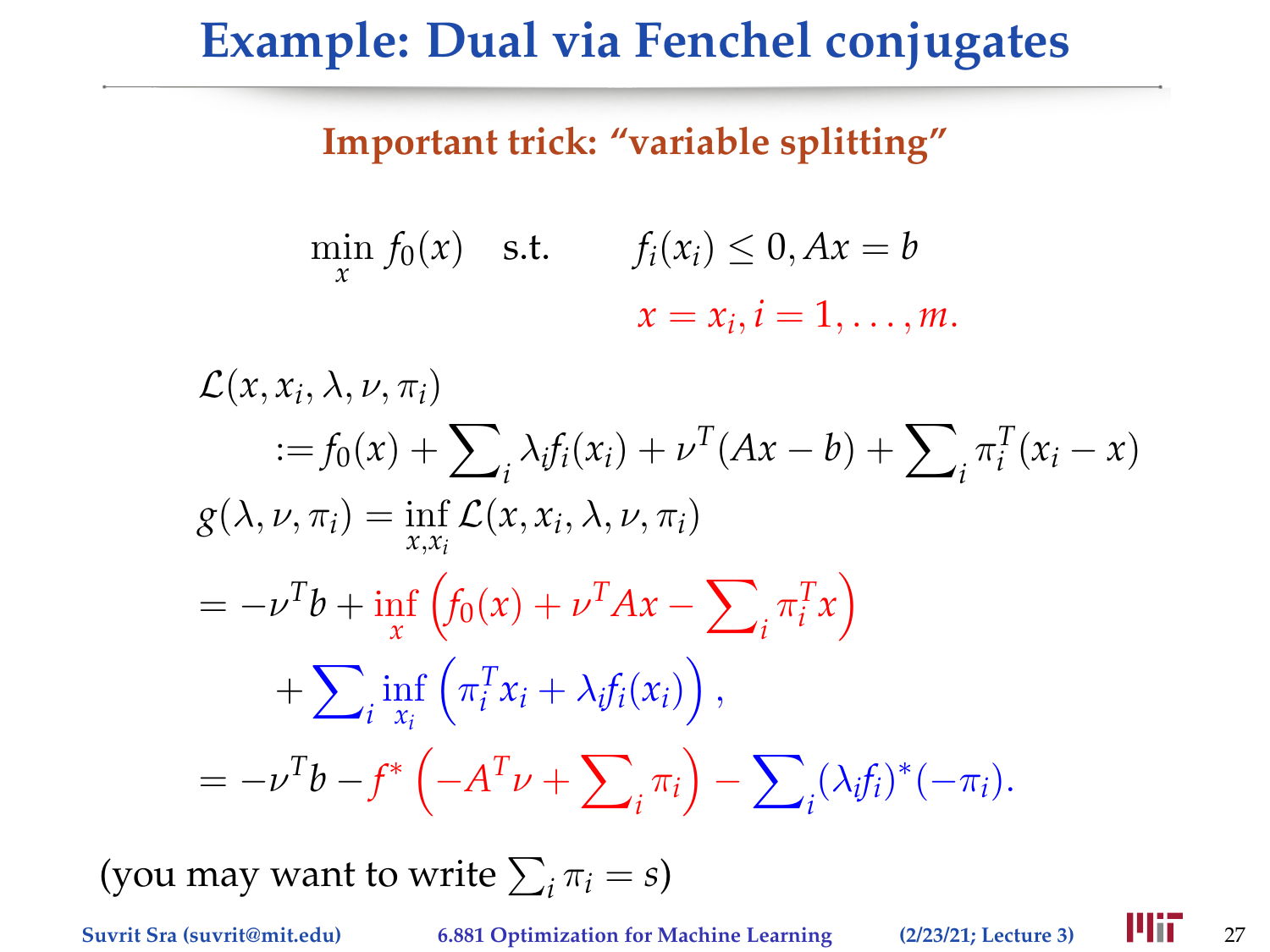### **Exercise: the variable splitting trick**

$$
\min_{x} \quad f(x) + h(x).
$$

**Exercise:** Fill in the details for the following steps

$$
\min_{x,z} f(x) + h(z) \quad \text{s.t.} \quad x = z
$$
\n
$$
L(x, z, \nu) = f(x) + h(z) + \nu^{T}(x - z)
$$
\n
$$
g(\nu) = \inf_{x,z} L(x, z, \nu)
$$

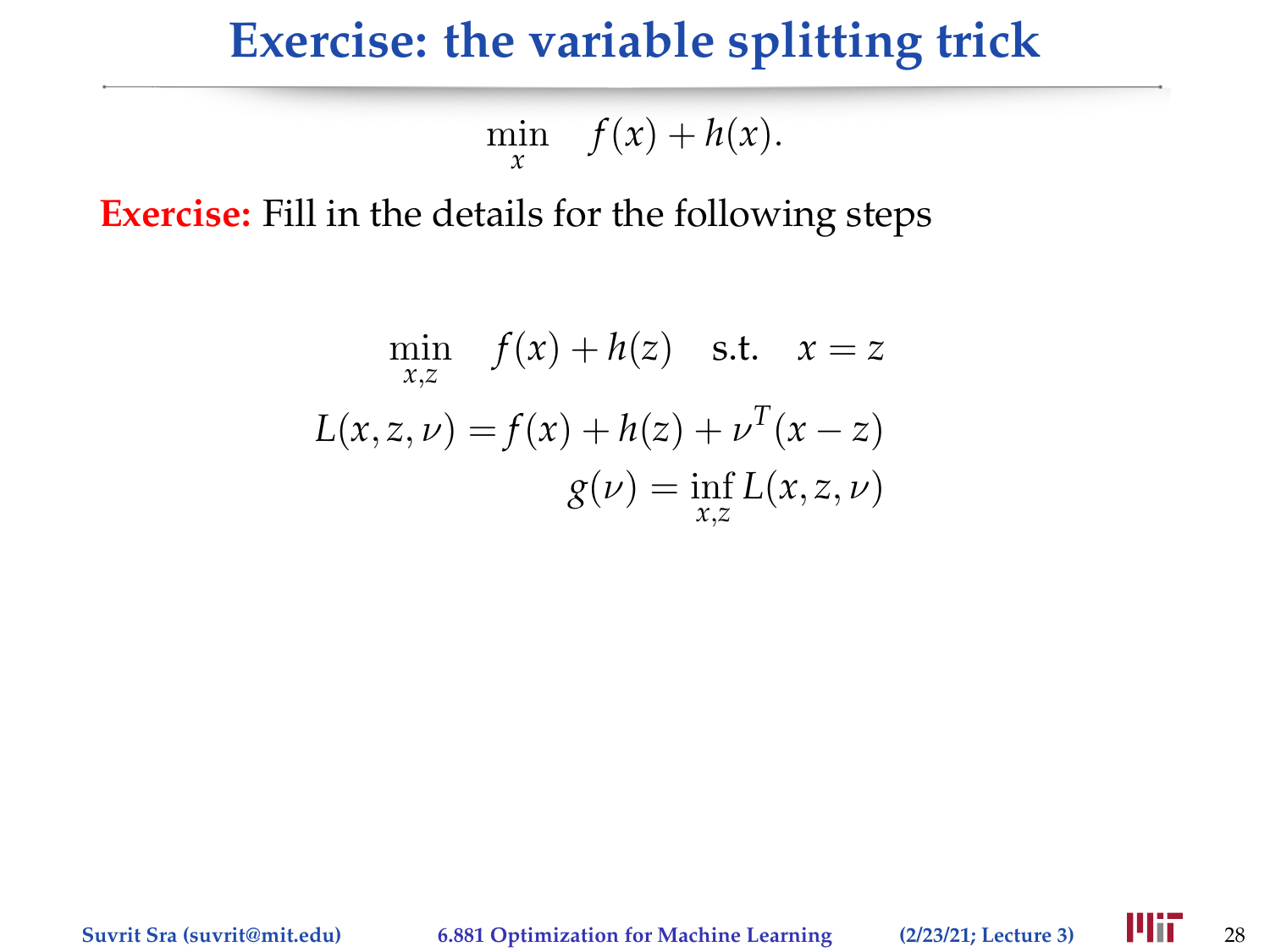## **Strong duality: nonconvex example**

### **Trust region subproblem (TRS)**

$$
\min \quad x^T A x + 2b^T x \qquad x^T x \le 1.
$$

*A* is symmetric but not necessarily semidefinite!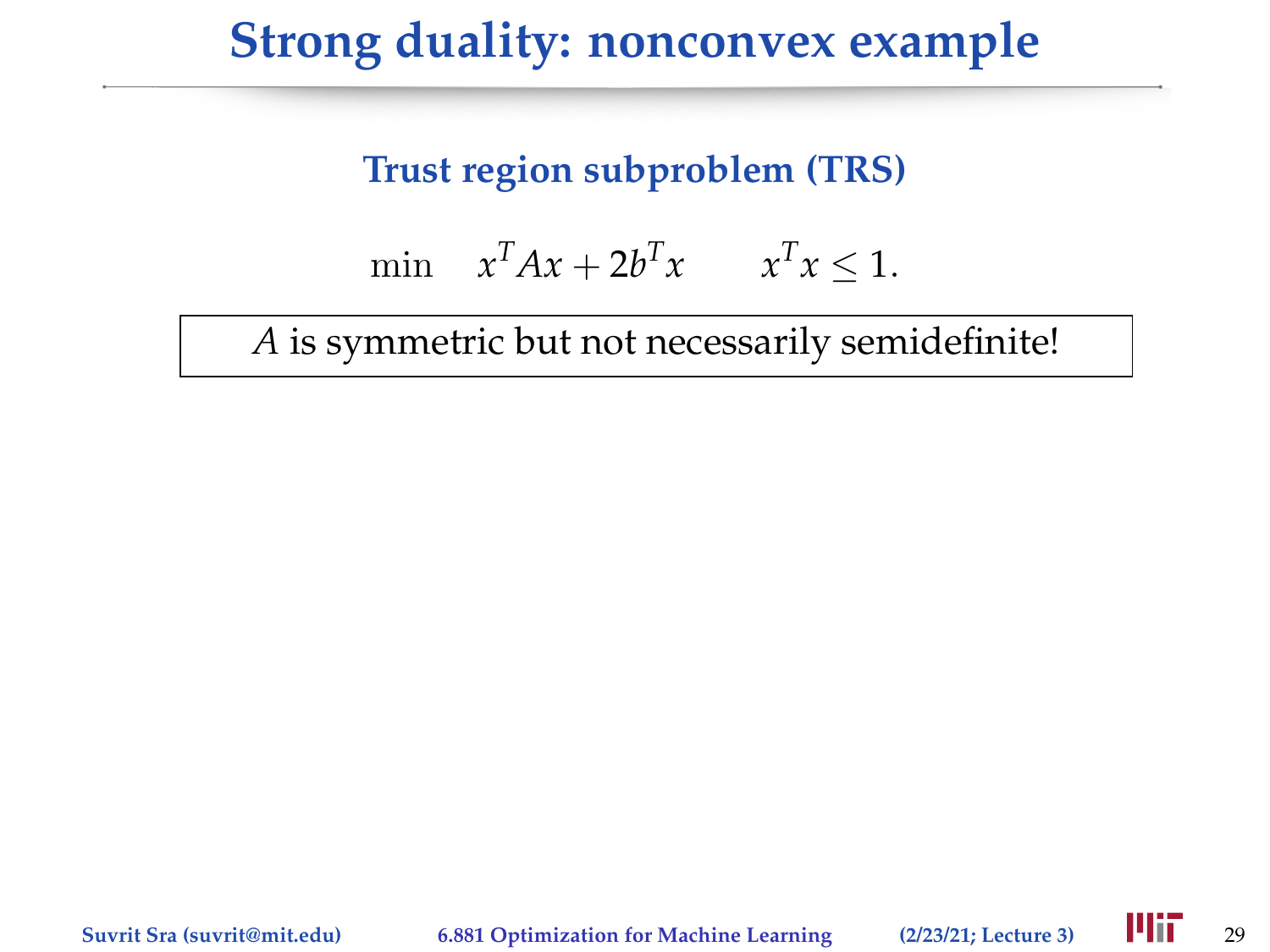# **Strong duality: nonconvex example**

### **Trust region subproblem (TRS)**

$$
\min \quad x^T A x + 2b^T x \qquad x^T x \le 1.
$$

*A* is symmetric but not necessarily semidefinite!

**Theorem.** TRS always has zero duality gap.

Proof: Read Section 5.2.4 of BV.

See the challenge problems on pg 18, Lect1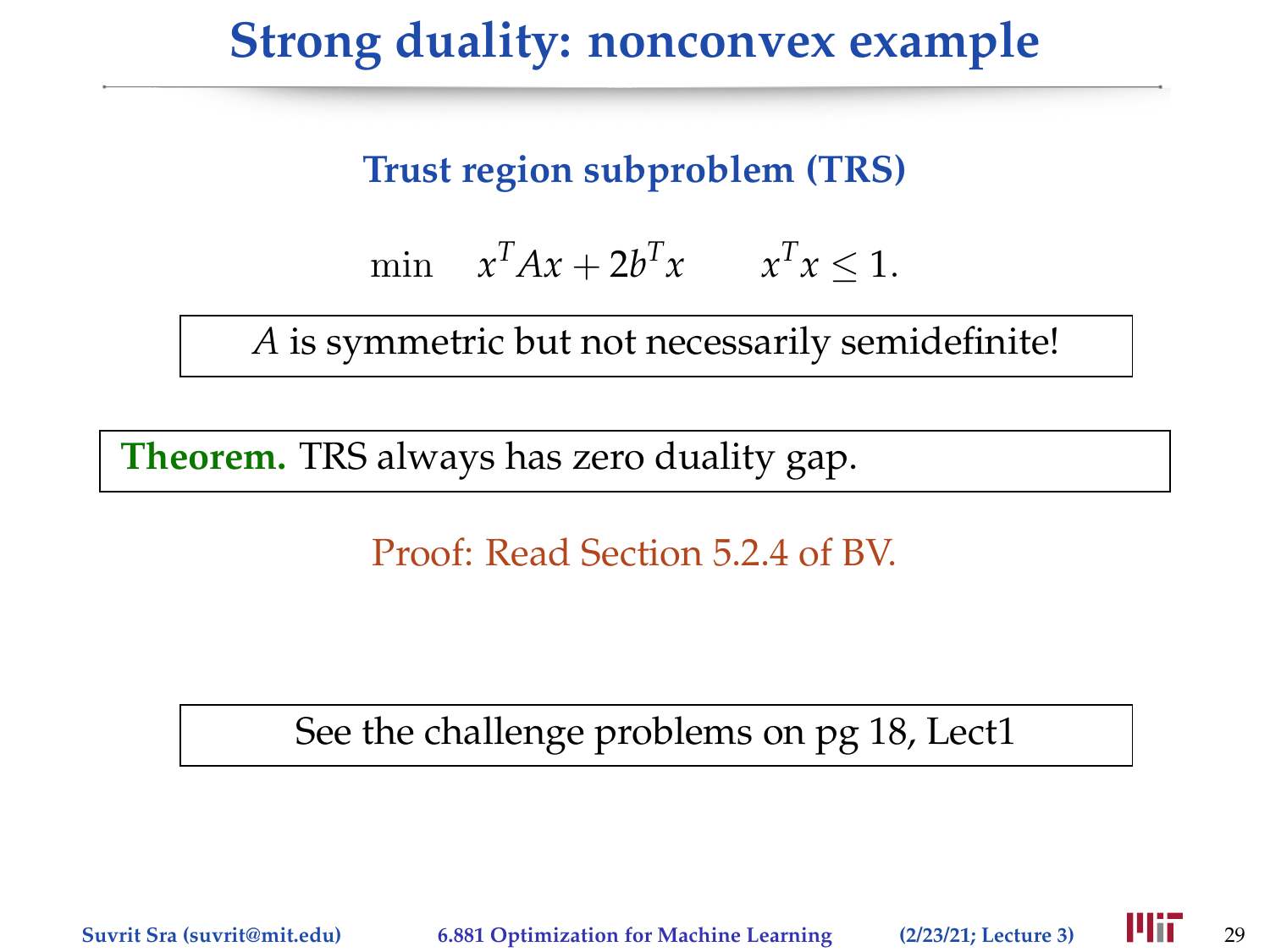## **von Neumann minmax theorem**?

(**Simplified.**) Let *A* be linear, *C*, *D* be compact convex sets.

$$
\min_{x \in C} \max_{y \in D} \langle Ax, y \rangle = \max_{y \in D} \min_{x \in C} \langle Ax, y \rangle.
$$